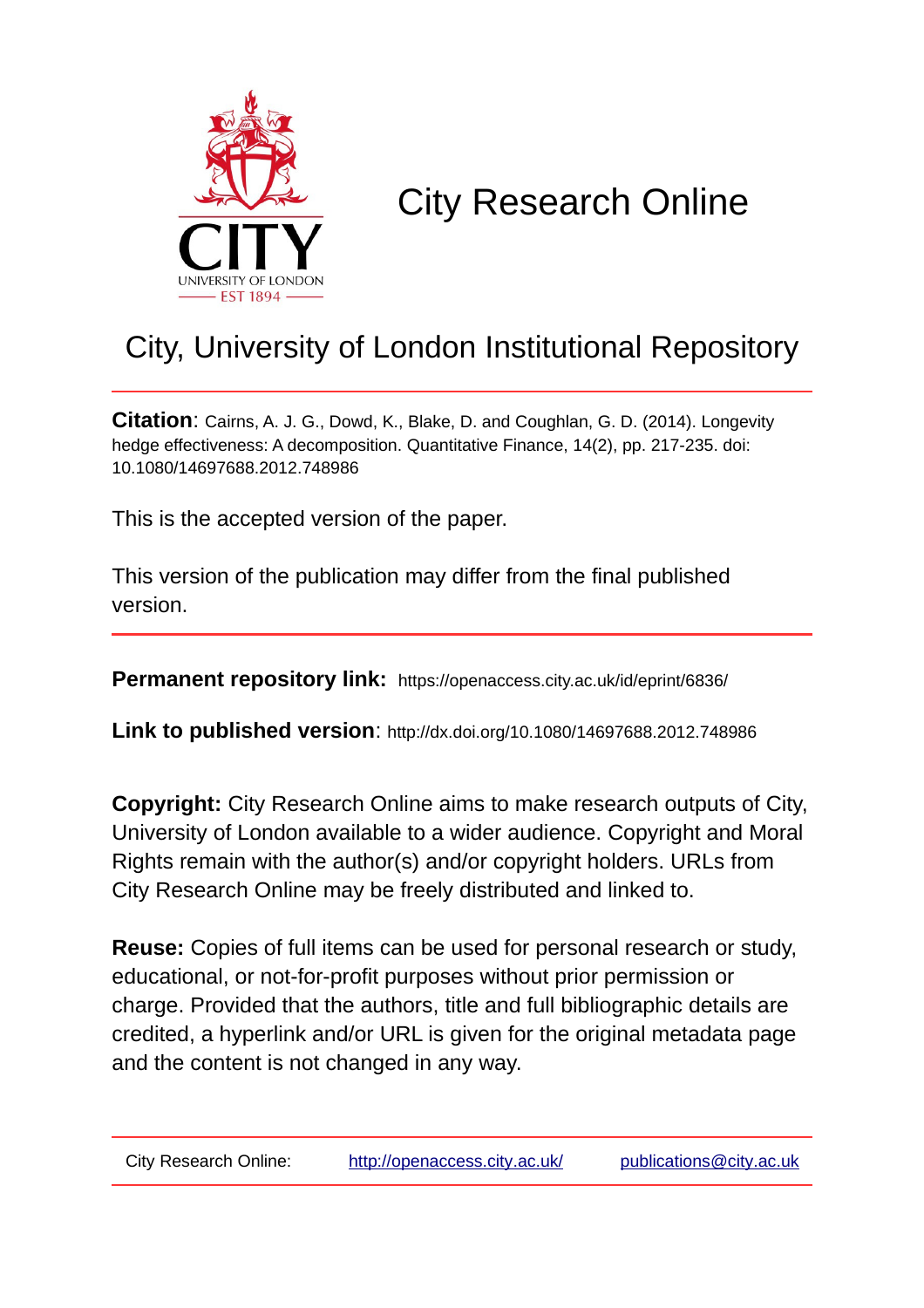# **TU** Pensions<br> **U** Institute

# DISCUSSION PAPER PI-1106

Longevity Hedge Effectiveness: A Decomposition

Andrew J.G. Cairns, Kevin Dowd, David Blake, and Guy D. Coughlan

August 2012

ISSN 1367-580X

The Pensions Institute Cass Business School City University London 106 Bunhill Row London EC1Y 8TZ UNITED KINGDOM

http://www.pensions-institute.org/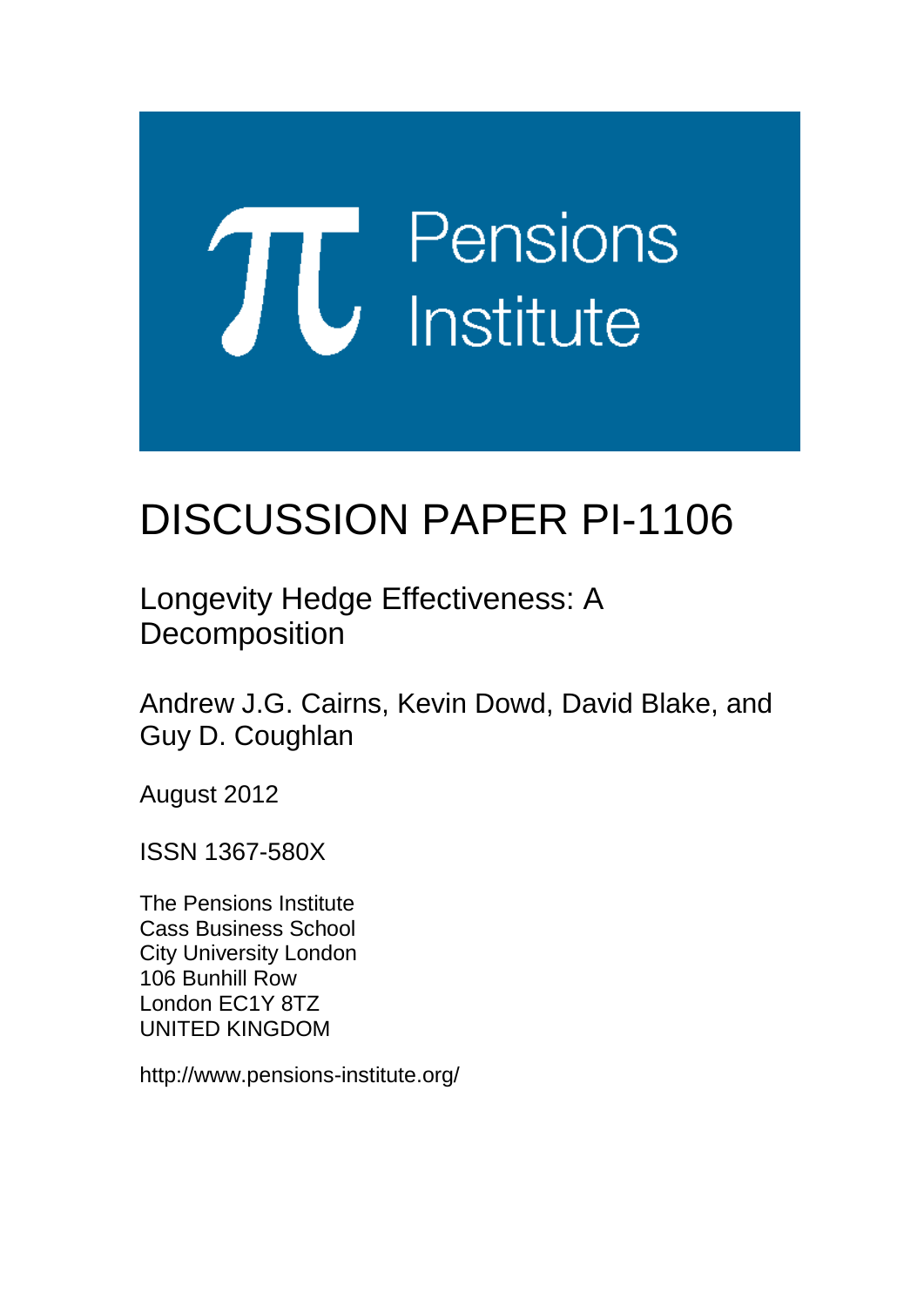#### **Longevity Hedge Effectiveness: A Decomposition**

Andrew J.G. Cairns, Kevin Dowd, David Blake, and Guy D. Coughlan<sup>1</sup>

First version: September 2010 This version: August 9, 2012

# **Abstract**

We use a case study of a pension plan wishing to hedge the longevity risk in its pension liabilities at a future date. The plan has the choice of using either a customised hedge or an index hedge, with the degree of hedge effectiveness being closely related to the correlation between the value of the hedge and the value of the pension liability. The key contribution of this paper is to show how correlation and, therefore, hedge effectiveness can be broken down into contributions from a number of distinct types of risk factor. Our decomposition of the correlation indicates that population basis risk has a significant influence on the correlation. But recalibration risk as well as the length of the recalibration window are also important, as is cohort effect uncertainty. Having accounted for recalibration risk, additional parameter uncertainty has only a marginal impact on hedge effectiveness. Finally, the inclusion of Poisson risk only starts to become significant when the smaller population falls below about 10,000 members over age 50.

Our case study shows that, at least for medium and large pension plans, longevity risk can be substantially hedged using index hedges as an alternative to customised longevity hedges. As a consequence, when the hedger's population involves more than about 10,000 members over age 50, index longevity hedges (in conjunction with the other components of an ALM strategy) can provide an effective and lower cost alternative to both a full buy-out of pension liabilities or even to a strategy using customised longevity hedges.

**Keywords:** hedge effectiveness, correlation, mark-to-model, valuation model, simulation, value hedging, longevity risk, stochastic mortality, population basis risk, recalibration risk.

<sup>&</sup>lt;sup>1</sup>Andrew J.G. Cairns: Maxwell Institute for Mathematical Sciences, and Department of Actuarial Mathematics and Statistics, Heriot-Watt University, Edinburgh, EH14 4AS, UK. E: A.J.G.Cairns@hw.ac.uk. Kevin Dowd and David Blake: Pensions Institute, Cass Business School, City University, 106 Bunhill Row, London, EC1Y 8TZ, UK. Guy D. Coughlan: Pacific Global Advisers, 535 Madison Avenue, New York, NY 1022-4214, USA.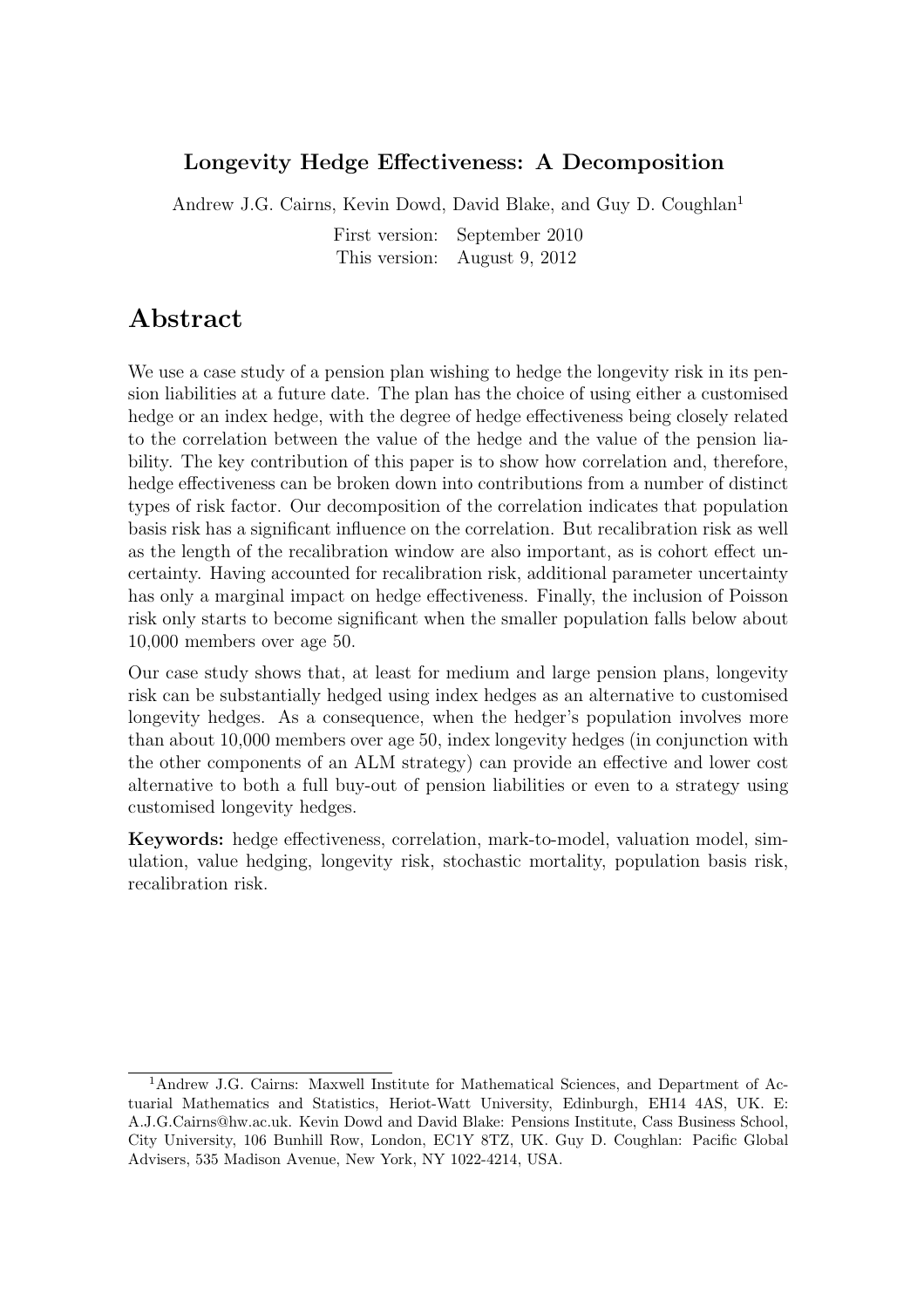# **1 Introduction**

Hedging the longevity risk in pension plans – the risk that, in aggregate, plan members live longer than anticipated – is becoming increasingly important. As more defined benefit pension plans close to future accrual and pension liabilities accordingly become crystallised, plan sponsors face the choice of selling their legacy pension liabilities or retaining them on their books and managing them.

The UK was the first country in the world to witness the development of both a buy-out market for pension liabilities and a longevity swap market to help sponsors hedge longevity risk as part of an asset-liability management (ALM) strategy.

With a buy-out, an insurance company, in exchange for a buy-out fee, takes over the plan liabilities and assets and takes on the responsibility for making the pension payments until the last plan member dies. A buy-out is known as an insurance indemnification solution, since all risks in the pension plan – the key ones being interest-rate, inflation-rate and longevity risk – are fully transferred from the sponsor to the insurer. The cost of a buy-out is high since the insurer has to post substantial regulatory capital to ensure that the pension payments will be made with a high degree of probability, as well as to ensure, *ex ante*, that the purchase price offers an adequate expected return relative to the risks being transferred. In addition to transferring all the pension assets, the sponsor might also need to make a cash payment to the insurer if the plan is in deficit, in order to fund the buy-out. Further, the sponsor foregoes the opportunity to manage the pension assets efficiently itself and so reduce the ultimate cost of the liability.

In contrast, a sponsor might decide to retain the pension plan and implement an ALM strategy, which broadly replicates the same economic effect as a buyout. This brings certain cost advantages. First, the sponsor saves making the buyout risk premium which would otherwise be paid to the insurer as compensation for taking on the risks associated with the pension plan. Second, the cost of each component of the ALM strategy can be separately negotiated and implemented, providing greater transparency, minimal upfront hedging costs (since the principal hedging instruments, interest-rate, inflation-rate and longevity swaps, have a zero value at execution) and flexibility in the timing and structure of implementation. However, the key disadvantage of such an ALM strategy – which has been dubbed a "doit-yourself" (DIY) buy-out – is that the risks are not perfectly hedged. This is due to the idiosyncracies of each pension plan's membership and benefit structure. Swaps can hedge a significant proportion of the relevant risks in a given pension plan, but inevitably there will be some residual basis risk which cannot be hedged cost-effectively using capital market instruments.

This paper deals with the hedging of longevity risk, and so we will focus our remarks on this issue specifically. An ALM strategy might include the use of longevity swaps. However, there are different types of longevity swap and, accordingly, different levels of basis risk. A customised longevity swap takes into account the particular characteristics of each pension plan's demographics and benefit structure and is designed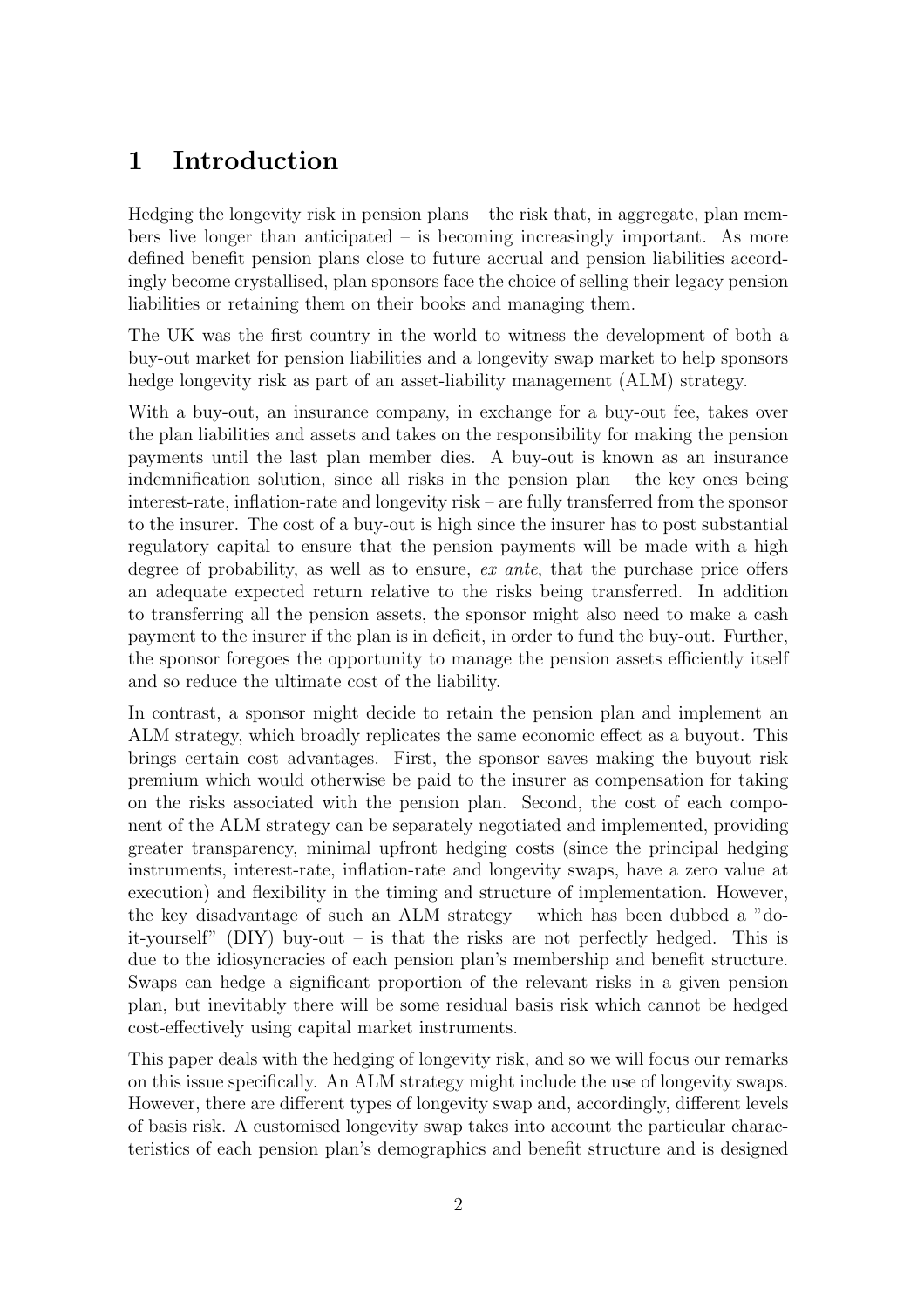to maximise hedge effectiveness. An important alternative to this is an index swap that is linked to a relevant longevity index, rather than to the longevity experience of the pension plan members. As an example, the index might be related to the national population of the country in which the pension plan is domiciled (which we denote population 1 below). Since the composition of a pension plan's membership (which we denote population 2 below) will differ from that of the index, the hedge will inevitably involve greater basis risk (and hence lower effectiveness) than a customised swap. As a standardised product, an index swap has the advantage of being cheaper, less complex, and much easier to unwind. However, it only attempts to reduce longevity risk, rather than eliminate it completely.

Plan sponsors therefore face two key trade-offs. One is between the high costs and complete indemnification of a buy-out versus the lower costs and basis risk associated with a DIY-buyout/ALM strategy. The other, within the context of ALM, is between the higher costs and minimal basis risk of a customised longevity swap versus the lower costs and greater liquidity but higher basis risk associated with an index swap.

#### **1.1 Analysis and evaluation of longevity hedges**

In this paper, we examine the trade-off between customised and index longevity hedges. Coughlan et al. (2011) proposed a clear framework for "(i) developing an informed understanding of the basis risk, (ii) appropriately calibrating the hedging instrument and (iii) evaluating hedge effectiveness". In this paper, we follow closely Coughlan et al. (2011) both in terms of the framework and their main case study. However, the key difference, and the main contribution, in the present work is that whereas Coughlan et al. used a largely model-free bootstrapping approach to the evaluation of hedge effectiveness in their case study, we use a model-based simulation approach. As will be demonstrated later, this allows us to break down basis risk and the evaluation of hedge effectiveness into a number of components by switching on and off a number of key risk factors.

Our case study involves the use of England & Wales male mortality (the LifeMetrics index) to hedge liabilities linked to Continuous Mortality Investigation (CMI) male assured lives mortality. <sup>2</sup> The case study considers a value hedge (as opposed to a cashflow hedge) set up at time 0 of a pension plan liability's exposure to longevity risk at a single future valuation date, *T*. <sup>3</sup> The hedging instrument that we

<sup>2</sup>http://www.actuaries.org.uk/research-and-resources/pages/continuous-mortalityinvestigation/

<sup>&</sup>lt;sup>3</sup>A value hedge seeks to hedge the present value of a sequence of future pension cash flows at a single future date, *T*. This contrasts with a cashflow hedge which consists of an asset strategy which delivers a sequence of cashflows that is as close as possible to the sequence of pension plan liability cashflows. Value hedging is fundamentally different from cashflow hedging. An effective value hedge can be achieved using a variety of hedging instruments, each of which can be quite different in style from the liability value being hedged. In contrast, a cashflow hedge generally requires a hedging instrument that is very similar in structure to the liability cashflows. Nevertheless, the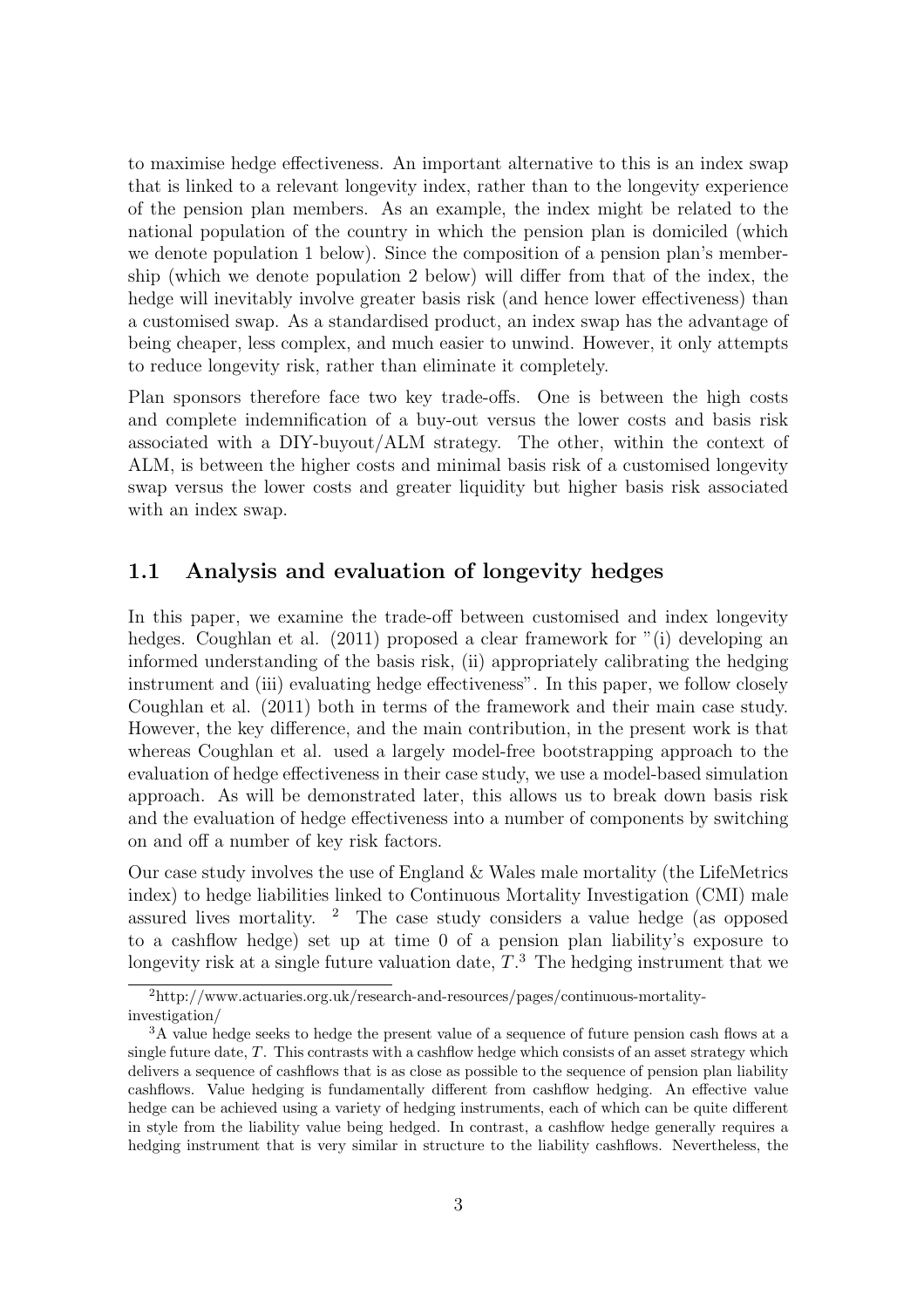use will be a "cash-settled" deferred longevity swap (defined later). Decomposing the *correlation* between the hedging instrument and the liability values is broadly equivalent to decomposing the *effectiveness* of the hedge.

There are three key categories of factor that contribute to an assessment of hedge effectiveness or the correlation between a hedging instrument and the liability being hedged:

- 1. Factors related to population differences, including:
	- *•* Population basis risk: this arises as a result of using a hedging instrument linked to a different reference population from that of the hedging population.
	- Mismatched cohorts especially at younger ages: typically, the hedger of population 2 will wish to hedge the longevity risk for an existing group of plan members with accrued pension rights: that is, there will be some historical data for that cohort. However, the hedger might choose to link the hedging instrument to a cohort born in a different year (resulting in an age mismatch). In theory, this reference cohort might be one for which there will be no data available until after time 0. In this case, the value of the hedging instrument at *T* has the cohort effect as an additional source of uncertainty that will have a detrimental impact on hedge effectiveness.<sup>4</sup>
- 2. Factors related to the model used for simulation, including:
	- The choice of model to be fitted to historical mortality data and how the parameters and latent state variables of this model will be calibrated.<sup>5</sup> This model will be used to simulate future mortality scenarios which will then, one by one, be fed into the valuation model discussed below.<sup>6</sup>
	- Parameter uncertainty: arises because the true values of the parameters of the simulation model used to generate future mortality scenarios

ideas that we present here can be easily adapted for other choices of hedging instrument. Value hedging is important in a number of circumstances, including: situations where meeting shorterterm solvency requirements is more onerous than meeting cashflows in the long term (e.g., Nielsen, 2010); mergers and acquisitions where pension plan value is significant relative to the operating business; hedging longevity risk associated with deferred pensions and annuities.

<sup>4</sup>This means that, in practice, linkage to a future cohort would be suboptimal and hence not to be recommended.

<sup>5</sup> In line with other authors in the longevity risk management space we use the term *calibration* rather than estimation. Krugman (2011) defines calibration as "tweaking the parameters of your model until it fits some aspects of the data, rather than flat-out estimating the model". Thus, *calibration* includes 'flat-out' estimation (which might be the case in our present context), but equally it includes cases where expert judgement in some form is employed, and this is often the case in practice: for example, in the setting of mortality improvement rates. We note that one study in a different field has coined the term *estibration* to describe this procedure (Balistreri and Hillberry (2005)).

<sup>&</sup>lt;sup>6</sup>There is model risk associated with the simulation model, since we do not know the true model generating future mortality rates: we disregard this risk in this study.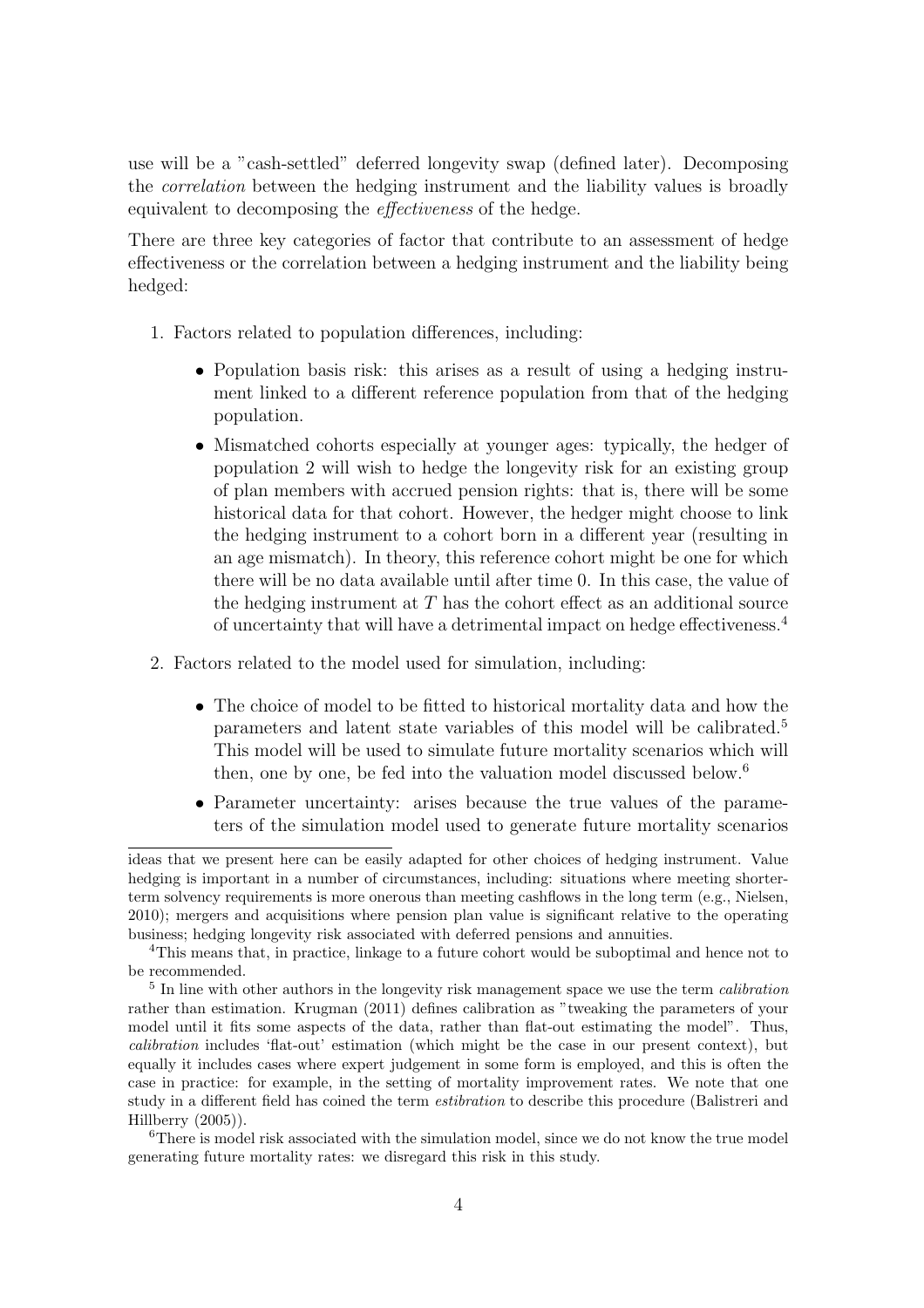and quantify longevity risk are unknown  $-$  this covers both the process parameters (i.e., parameters governing the dynamics of the underlying stochastic processes) and the latent state variables of the model (i.e., the underlying age, period and cohort effects).

- Poisson risk:<sup>7</sup> otherwise known as small-population risk or sampling variation; the risk that the mortality experience of a small group of people will differ from the underlying true mortality rate; the financial consequences can be magnified if there is significant variation between individuals in pension entitlements.<sup>8</sup>
- 3. Factors related to the model used for valuation at the future valuation date, *T*:
	- *•* The choice of model to be used to value liabilities at time *T*. This model is likely to be different from the simulation model.<sup>9</sup>
	- Recalibration risk: the uncertainty in both future liability values and hedging-instrument values associated with the calibration and recalibration of the parameters of the valuation model used to project mortality beyond the valuation date, *T*. The valuation model contains a number of process parameters that are assumed to be remain constant over time. However, the model will normally be calibrated using the latest available data. Thus, the calibration will be dependent on the specific scenario under consideration, and will be based solely on observed deaths and exposures rather than assuming knowledge of the underlying latent state variables. The extent to which valuation model parameters vary from one simulation scenario to the next results in additional randomness in liability and hedging-instrument values at *T*. Recalibration risk is, therefore, heavily dependent on the scenarios generated by the simulation model and includes the influence of both parameter uncertainty and Poisson risk.
	- *•* Recalibration window: the length of the lookback window over which the valuation model is estimated and subsequently recalibrated; this reflects a tradeoff between using more years of data to get a better estimate of the volatility in the data and using fewer years of data to get a better estimate of the current trend in mortality improvements; it has a direct influence on recalibration risk.
- 4. Factors related to the structure of the hedge, such as:

<sup>7</sup>So-called because deaths in the pension plan are generally assumed to follow a (conditional) Poisson distribution; see, e.g., Dahl et al. (2008), Li and Hardy (2011) and Biffis et al. (2010). See, however, Li et al. (2009) for alternative assumptions.

<sup>&</sup>lt;sup>8</sup>We do not consider this so-called concentration risk explicitly in the present paper. However, we can note that this type of concentration of risk is more important in cashflow hedging problems.

<sup>9</sup>There is also model risk in respect of the valuation model; again we disregard this risk in this study.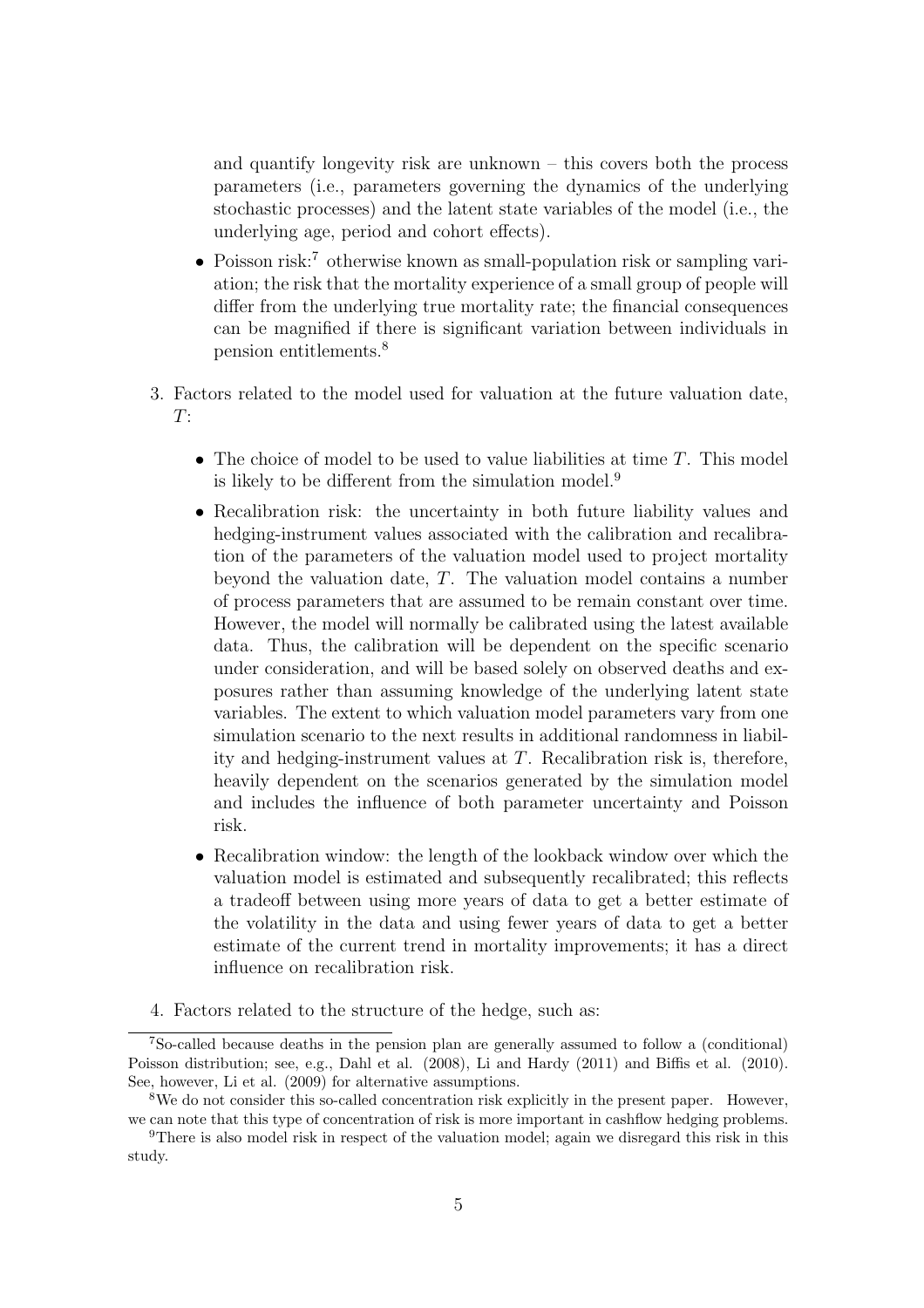- Choice of hedging instrument.
- Choice of maturity date, reference population and reference age(s).
- Sub-optimal or inaccurate hedge ratio.
- Robustness of the hedge ratio: the challenge is to devise strategies that can maximise hedge effectiveness and to find solutions that are robust relative to, for example, errors in the specification of the model and parameters, etc.
- Index versus customised hedges.
- Static versus dynamic hedges.<sup>10</sup>
- Multi-instrument<sup>11</sup> versus single-instrument hedges.

The above list is quite extensive and it would not be feasible to examine all possible factors in a single study. Nevertheless, ours is the first study to carry out a forensic analysis of what we anticipate being the most important risk factors in a longevity hedging context, namely population basis risk, cohort effect uncertainty, recalibration risk, the impact of the length of the recalibration window, parameter uncertainty, and Poisson risk.

Previous studies which have examined a smaller subset of risk factors include: Dahl et al. (2008, 2009), Plat (2009), and Coughlan et al. (2011). Earlier studies which have examined different hedging instruments, such as longevity swaps, deferred longevity swaps and other longevity-linked bond and derivative structures, include Blake and Burrows (2001), Blake et al. (2006), Coughlan et al. (2007), Loeys et al. (2007), Cairns et al. (2008), Coughlan (2009), Wills and Sherris (2010), and Blake et al. (2010). Previous studies which have looked at the value-hedging paradigm include Coughlan et al.  $(2011)$  – in terms of effective risk reduction when future cashflows are highly unpredictable – and Nielsen (2010) and Olivieri and Pitacco (2009) in the context of Solvency II.

We find in this paper that recalibration risk has an important role to play in the assessment of hedge effectiveness. This is because we have a limited amount of historical data, leading to parameter uncertainty in both process parameters and the underlying state variables. This paper is the first to consider recalibration risk in the longevity literature. However, the concept is familiar elsewhere in the finance literature. The key issue is that model parameters that are assumed to remain constant are, in fact, recalibrated on a regular basis: partly because of parameter uncertainty and partly because the "true" model generating prices is different from the model being calibrated against these prices (e.g., the Black-Scholes model). The result is a sequence of calibrations that is inconsistent with the constant-parameter assumption. The fact that, for example, equity volatility is known to vary over time

<sup>&</sup>lt;sup>10</sup>In this paper, we only consider static hedges. However, especially if there were a liquid market in appropriate hedging instruments, the hedge ratios could be modified from time to time between commencement of the hedge (time 0) and the target valuation date (time *T*).

 $11$  For example, the use of two or more deferred longevity swaps with different reference ages.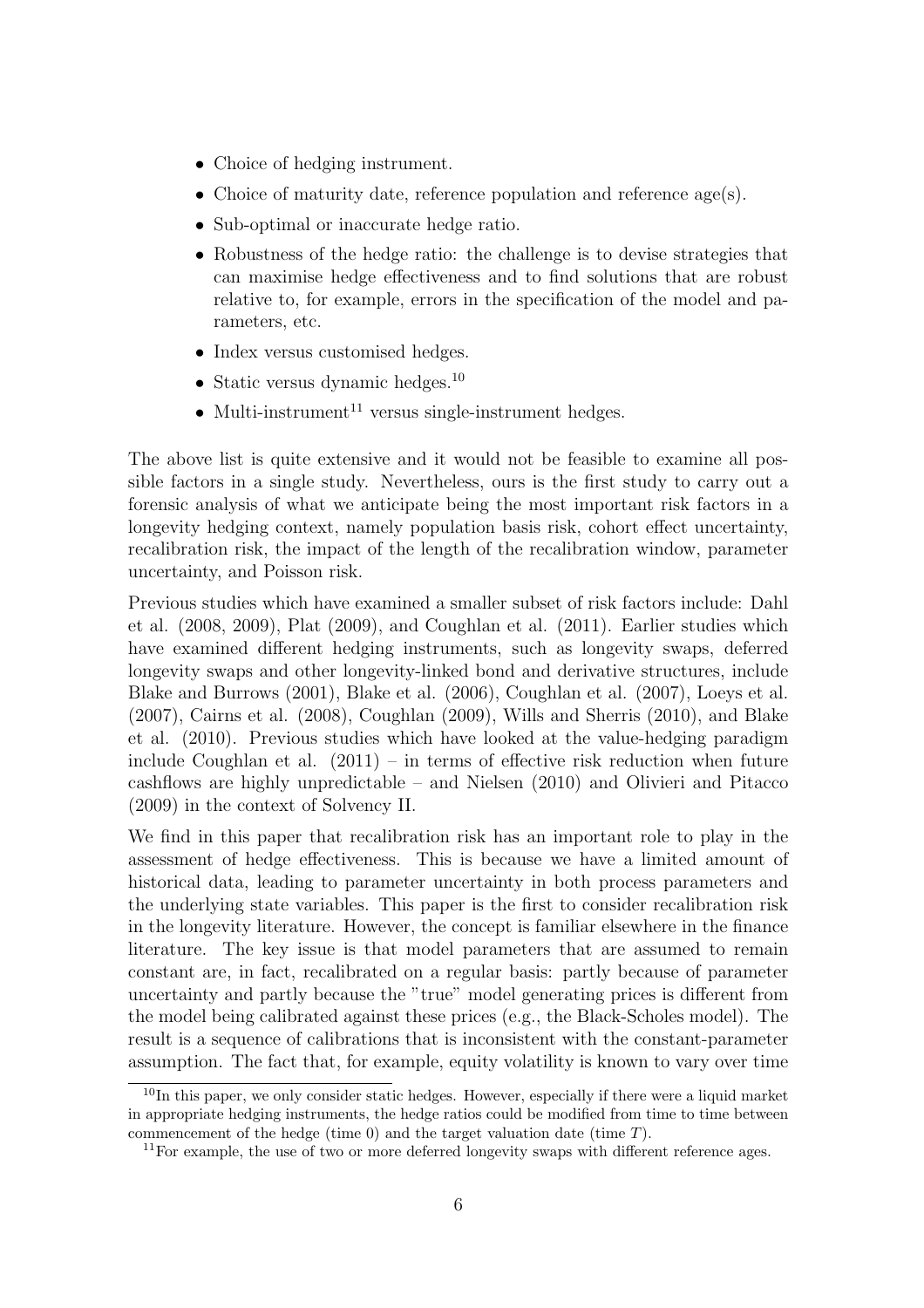(as well as over strike prices and maturity dates) rather than remain constant, results in derivatives desks having to hedge against changes in volatility (vega hedging).

A related, but different, form of calibration risk concerns the method use to calibrate a complex model to a given set of market data (see, for example, Detlefsen and Härdle, 2007). The nearest equivalent in the mortality modelling context would, perhaps, be the choice between the conditional Poisson model for death counts and some other distribution (e.g., the normal distribution assumed by Lee and Carter, 1992).

We also find that the major determinants of correlation, and therefore hedge effectiveness, are population basis risk and the length of the recalibration window. Lesser, but still important factors are: parameter uncertainty (other than recalibration risk) and the reference age for the hedging instrument (especially if the reference age is at the lower end of the age range analysed).

#### **1.2 Structure of the paper**

The remainder of the paper is organised as follows. Section 2 sets out a case study of a pension plan that is considering hedging the longevity risk it faces using either a customised or an index longevity hedge. Section 3 outlines the five steps in constructing and evaluating the hedge using the very general framework of Coughlan et al. (2011) and discusses the role of correlation (between the values of the hedging instrument and the liability) in determining the level of hedge effectiveness. Section 4 describes the data and stochastic mortality model that we will use. Section 5 discusses how the model is used for both (i) simulating future mortality rates and (ii) valuing both the liability (a type of deferred annuity) and the hedging instrument. Although the choice of simulation model is independent of the choice of valuation model, we use the same model for convenience. Section 6 is the key numerical section that focuses on the correlation between the value of the pension liability in our case study and the values of both customised and index-based hedging instruments and quantifies how the different risk factors influence these correlations. Finally, Section 7 concludes.

## **2 A case study: A customised versus index hedge**

Our discussion is centred on a stylised case study involving a UK pension plan consisting of male members only, which pays no spouses' or dependants' benefits. We evaluate hedging instruments that hedge the longevity risk associated with the value of the pension liability. The pension plan members will be assumed to have underlying mortality rates that are the same as the CMI male assured lives dataset and the pension liability will be calculated with reference to current and projected CMI mortality. This choice is because the CMI population has a very different mortality profile from the national population (see for example, Coughlan et al., 2011), thereby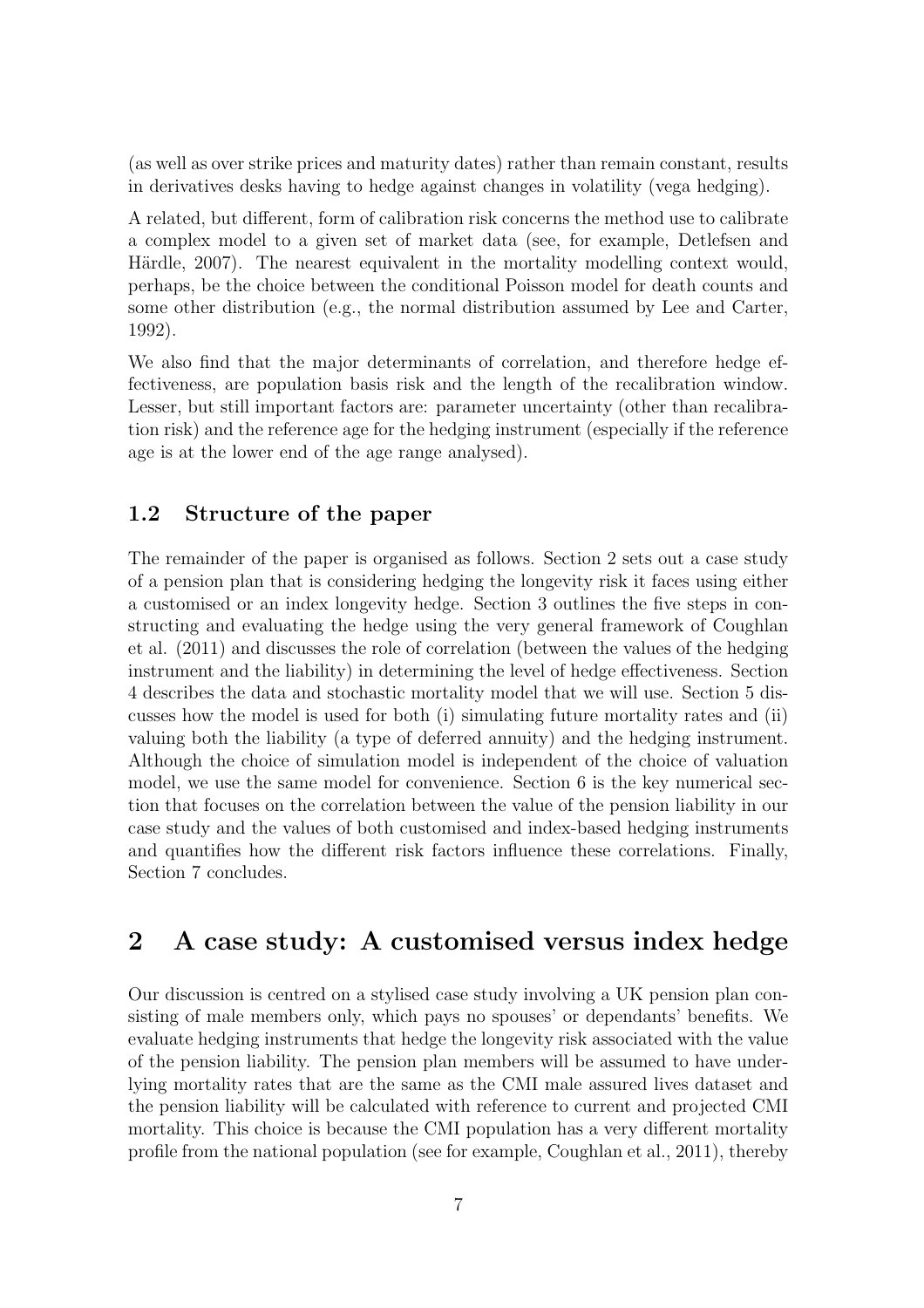allowing us to easily incorporate population basis risk into the discussion. In order to hedge the longevity risk in the pension plan, we will consider both a hedging instrument linked to CMI male mortality (in the case of a customised hedge) and one linked to England & Wales (EW) male mortality (in the case of an index hedge). At the time we conducted this study, data were available for both populations up to the end of 2005 (time  $t = 0$ ).<sup>12</sup>

Now define  $a_k(T, x)$  as the value at T of a pension (or, equivalently, a life annuity) of £1 per annum payable annually in arrears from time *T* until death to a male aged *x* at time *T* in population *k*:

$$
k = 1
$$
 England & Wales, males  
 $k = 2$  CMI assured lives, males.

Interest rates will be assumed to be constant and equal to *r* per annum in order that we can focus attention on longevity risk. With this in mind we can represent the value of the pension as

$$
a_k(T, x) = \sum_{s=1}^{\infty} (1+r)^{-s} p_k^{fwd}(T, s, x)
$$
 (1)

where the forward (prospective) survival probability,  $p_k^{fwd}$  $k^{Iwa}(T, s, x)$ , represents the best estimate at *T*, that an individual aged *x* at time *T* in population *k* will survive for a further *s* years. The forward survival probabilities will be evaluated using a specified valuation model that will be discussed in detail in Section 5.

Our objective is to hedge the longevity risk in the value of a pension liability  $L(T)$  =  $a_2(T, x)$ , where  $T = 10$  years (i.e., the end of 2015) and  $x = 65$ .<sup>13</sup> In our case study, the chosen hedging instrument will be a "cash-settled" deferred longevity swap that exchanges, at time *T*, the present value of a series of fixed cashflows for the present value of a set of floating cashflows occurring after time *T*. The floating cashflows will be equal to the proportions of a cohort aged *y* in population *k* at time *T* that are still alive at times  $T + 1, T + 2, \ldots$ , while the fixed cashflows of  $K(T + s)$  for  $s = 1, 2, \ldots$ are fixed at time 0. Thus, the value at time *T* of the floating leg of the swap will be  $a_k(T, y)$  (i.e., the same as the value of an annuity) and we will denote the value at *T* of the fixed leg by  $\hat{a}_k^{fxd}$  $k^{t,a}(0,T,y)$ , where the additional argument of 0 refers to the date on which the fixed leg was contracted (in other words, this denotes a deferred annuity agreed at time 0 with the first payment at time *T*). We will use  $H(T)$  to denote the cash-settled value at *T* of the deferred longevity swap. In summary, we, therefore, have the following values at *T* based on information available at time *T*:

$$
L(T) = a_2(T, 65) \text{ where } T = 10 \tag{2}
$$

and 
$$
H(T) = a_k(T, y) - a_k^{fxd}(0, T, y).
$$
 (3)

 $12$ In fact, EW data were available up to 2009. This potential mismatch is discussed in further detail in Cairns (2011b).

<sup>&</sup>lt;sup>13</sup> Here  $L(T)$  represents the discounted value at *T* of the future unknown liability cashflows at  $T+1, T+2, \ldots$ , and takes account of the information that is known at time *T* but not after time *T*.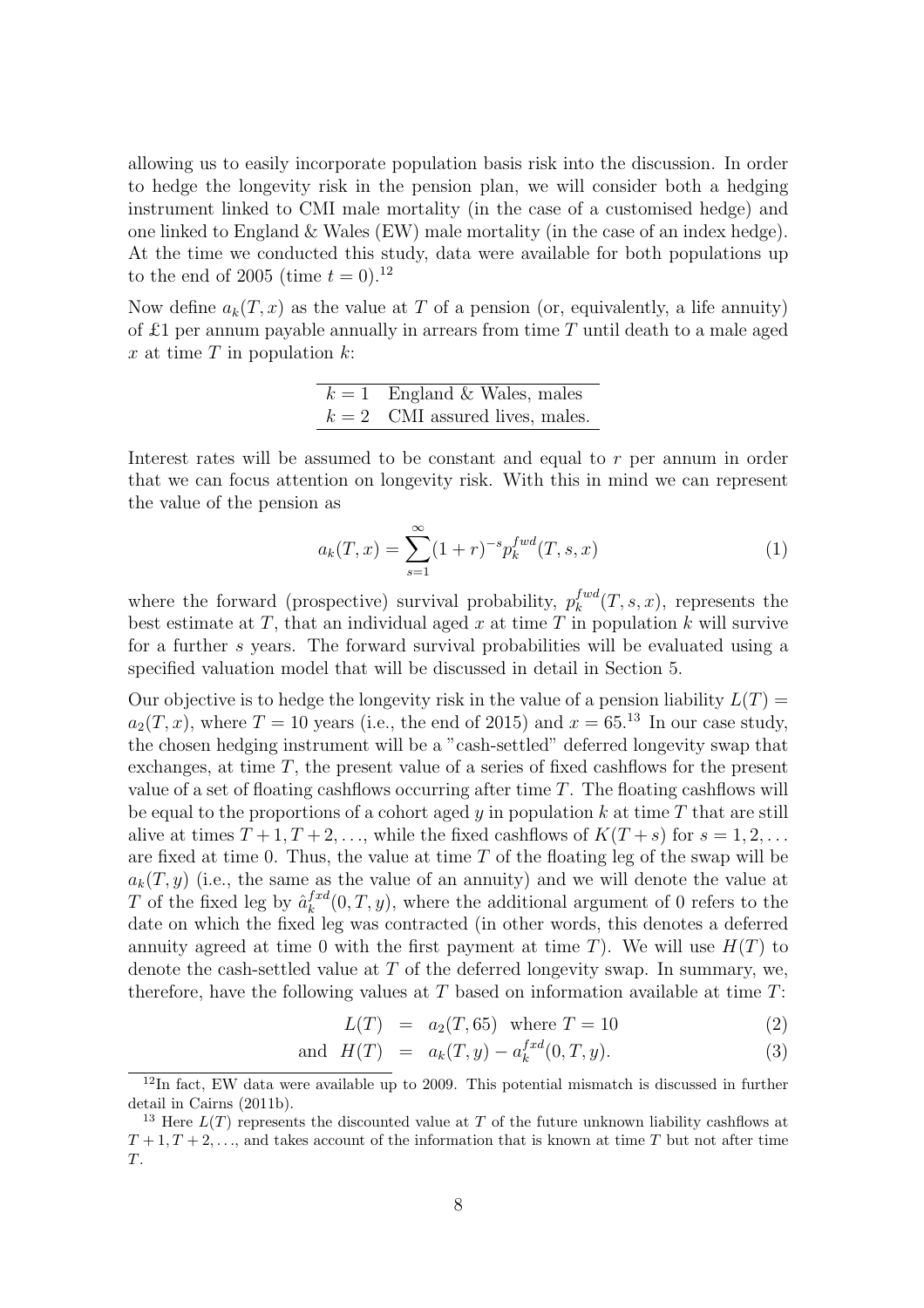# **3 Constructing and evaluating a hedge**

#### **3.1 The hedge effectiveness framework**

Following the framework of Coughlan et al. (2004, 2011), there are five steps in constructing and evaluating a hedge – whether customised or index. These steps have been slightly modified to suit our case study and are outlined in Tables 1 to 3.

| <b>Step</b>                                                | Case study details                            |  |  |  |
|------------------------------------------------------------|-----------------------------------------------|--|--|--|
| Step 1: Objectives                                         |                                               |  |  |  |
| Risk to be hedged                                          | Liability value, $L(T) = a_2(T, x)$           |  |  |  |
| Horizon                                                    | $T=10$                                        |  |  |  |
| Partial risk reduction<br>Full or partial risk mitigation? |                                               |  |  |  |
| Step 2: Hedging instrument                                 |                                               |  |  |  |
| Choice of instrument                                       | Deferred longevity swap, value at $T$ :       |  |  |  |
|                                                            | $H(T) = a_k(T, x) - \hat{a}_k^{fxd}(0, T, x)$ |  |  |  |
|                                                            | (no collateral or margin calls)               |  |  |  |
| Hedged position: static or dynamic?                        | Static: $P(h) = L(T) + h \times H(T)$         |  |  |  |
| Step 3: Method for assessment of hedge effectiveness       |                                               |  |  |  |
| Risk metric                                                | $\overline{Var(P(h))}$                        |  |  |  |
| Basis for hedge effectiveness                              | $1 - Var(P(h))/Var(L(T))$                     |  |  |  |
| Scenario generator                                         | Two-population Age-Period-Cohort              |  |  |  |
|                                                            | stochastic simulation model                   |  |  |  |
| Valuation model                                            | $2\times$ One-population APC models           |  |  |  |
|                                                            | with consistent projections                   |  |  |  |
| Step 4: Hedge effectiveness calculation                    |                                               |  |  |  |
| Simulate future mortality rates up to $T$                  | See Table 2                                   |  |  |  |
| Evaluate position at $T$                                   | See Table 3                                   |  |  |  |
| Calibrate hedge ratio                                      | $h^* = -\rho_{LH} \times SD(L(T))/SD(H(T))$   |  |  |  |
| Evaluate hedge effectiveness                               | $(h^*$ minimises $Var(P(h)))$                 |  |  |  |
| Step 5: Detailed analysis and interpretation of results    |                                               |  |  |  |

Table 1: Five steps in constructing and evaluating a hedge (adapted from Coughlan et al., 2011).

Step 1 in Table 1 requires a clear definition of the hedging objectives. This includes defining the position to be hedged and the hedge horizon, *T*. In our case study, the metric, or quantity at risk, to be hedged is the value of the liability,  $a_2(10, 65)$ , over a horizon of 10 years. This step also involves a clear definition of the risk to be hedged and whether to mitigate it entirely (indemnification) or whether to mitigate it partially (leaving some degree or other of residual basis risk).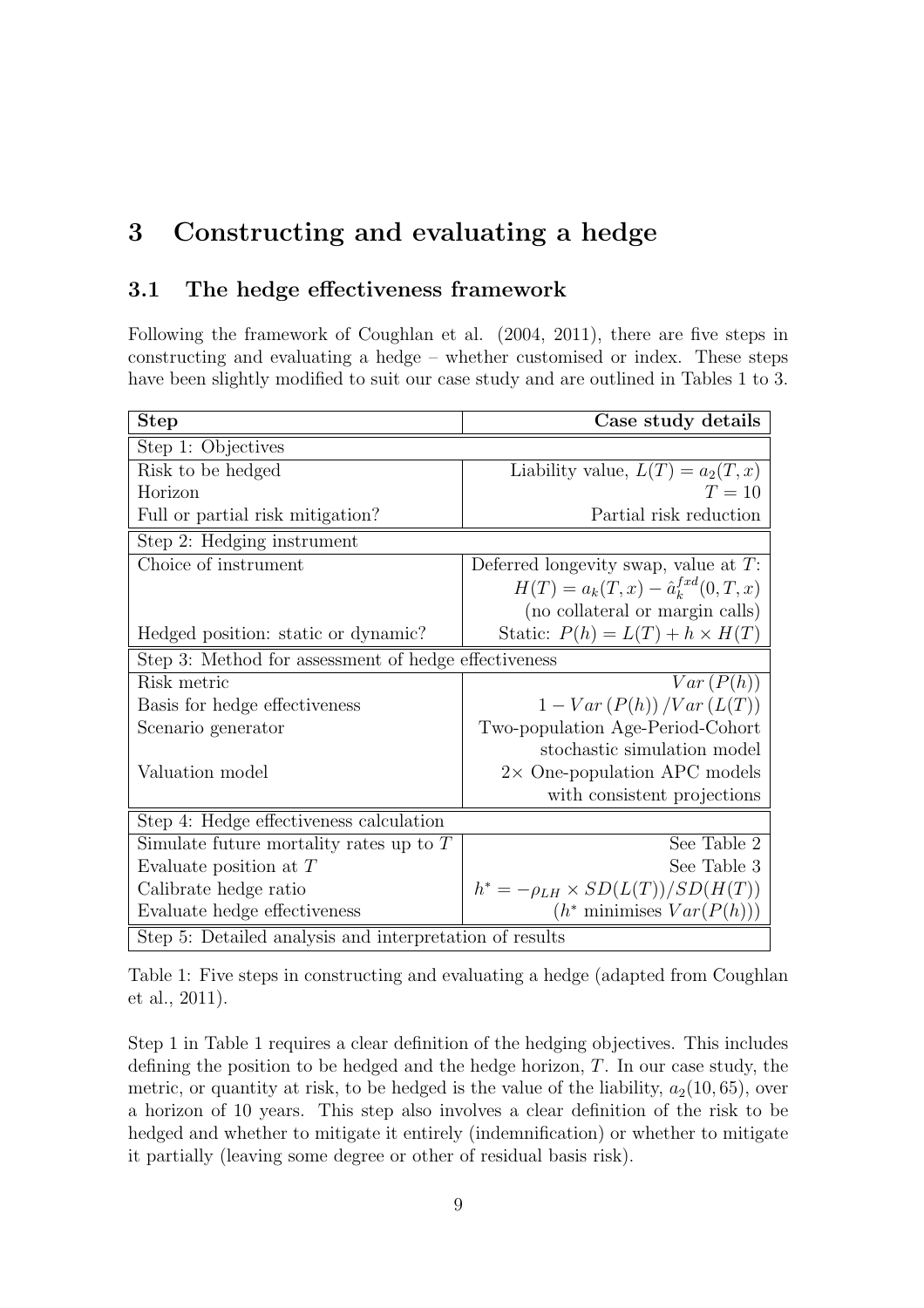|                | Population $k = 1$                                                                   | Population $k = 2$      |  |  |
|----------------|--------------------------------------------------------------------------------------|-------------------------|--|--|
|                | Past mortality rates                                                                 | Past mortality rates    |  |  |
|                | for index population                                                                 | for pension plan        |  |  |
|                | (up to time $i^*t = 0$ )                                                             | (up to time $"t = 0"$ ) |  |  |
| $\overline{2}$ | Fit two-population model                                                             |                         |  |  |
| 3              | Simulation of two-population                                                         |                         |  |  |
|                | underlying mortality rates for $t = 1, \ldots, T$                                    |                         |  |  |
| $\overline{4}$ | Pension plan: Add<br>Index population: Add                                           |                         |  |  |
|                | Poisson risk to death counts<br>Poisson risk to death counts                         |                         |  |  |
| $\overline{5}$ | Future scenarios for index<br>Future scenarios for pension plan                      |                         |  |  |
|                | mortality experience, $t = 1, \ldots, T$<br>mortality experience, $t = 1, \ldots, T$ |                         |  |  |

Table 2: Five stages of simulation

|                             | Population $k = 1$                                                                               | Population $k = 2$               |  |  |
|-----------------------------|--------------------------------------------------------------------------------------------------|----------------------------------|--|--|
|                             | $Historical data + simulation results$                                                           |                                  |  |  |
| 1A                          | Past mortality rates<br>Past mortality rates                                                     |                                  |  |  |
|                             | for index                                                                                        | for pension plan                 |  |  |
| 1B                          | + Future mortality scenarios                                                                     | + Future mortality scenarios     |  |  |
|                             | for index                                                                                        | for pension plan                 |  |  |
| Valuation model             |                                                                                                  |                                  |  |  |
| $\mathcal{D}_{\mathcal{L}}$ | Scenario + Model $\Rightarrow$ calibration for<br>Scenario + Model $\Rightarrow$ calibration for |                                  |  |  |
|                             | hedging instrument valuation                                                                     | pension plan liability valuation |  |  |
| 3                           | Consistent valuation model mortality projections                                                 |                                  |  |  |
| $\overline{4}$              | For each scenario:                                                                               | For each scenario:               |  |  |
|                             | Index hedging instrument valuation                                                               | Pension plan liability valuation |  |  |
| $\overline{5}$              | Calculate hedge effectiveness                                                                    |                                  |  |  |

Table 3: Five stages of evaluation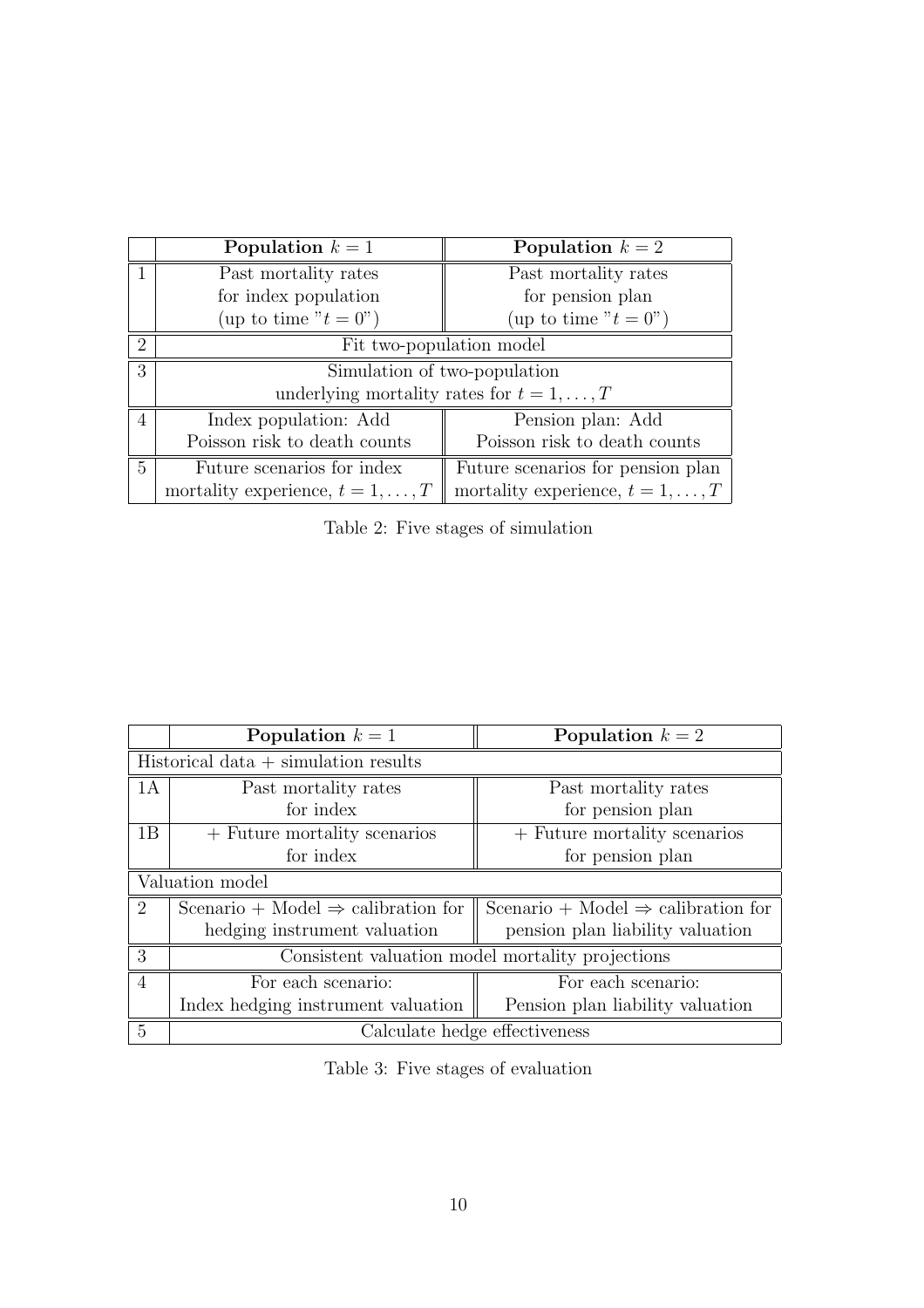In step 2, we choose the hedging instrument, or instruments, that we will use to reduce the liability risk. In the present case, it will be a deferred longevity swap, with a choice of reference population,  $k<sub>1</sub><sup>14</sup>$  maturity dates, T, and reference starting ages,  $\psi$ . The hedge will be a static value hedge.<sup>15</sup>

Step 3 is the crucial step of defining the method for hedge effectiveness assessment. This is important because an inappropriate choice can easily lead to misleading hedge effectiveness results. This step involves not only the risk metric used to assess hedge effectiveness but also the method in which it is applied. For our case study, we choose the variance in the value of the pension liability as the risk measure (the same as, for example, Li and Hardy, 2011). Hedge effectiveness then provides us with a proportionate assessment of how much the variance of the liabilty will fall as a result of hedging.

We take a prospective approach to hedge effectiveness assessment using forward looking simulation of future mortality rates (see Coughlan et al., 2004, for a discussion of this and other choices). The risk measure is derived from a large number of independent scenarios for mortality rates between time  $t = 0$  and time  $T$  that are generated using a stochastic simulation model.<sup>16</sup>

There are two key stages in Step 4: simulation and valuation. First, there is a simulation stage that takes us from the present time  $t = 0$  to time  $T$  (see Table 2). This requires a two-population stochastic mortality model<sup>17</sup> to be calibrated to historical data up to time  $t = 0$  that can then be used to simulate future mortality rates for both populations to time *T*. Second, for each stochastic scenario up to time *T*, we need to be able to value the liability and hedging instrument at time *T*. Valuation of these requires us to project, at *T*, the future liability cash flows beyond time *T* (see Table 3). We, therefore, extend each sample path of mortality rates up to time *T* into a two-dimensional mortality table that projects beyond time *T*. The final year of the simulated scenario at time *T* gives us the base, one-dimensional mortality table, and the pattern of mortality improvements up to time *T* are used to turn this base mortality table into a two-dimensional set of projected mortality and survival rates that can be used to calculate annuity values at *T*. We are then in a position to evaluate hedge effectiveness.

In other words, the outcome from the simulation and valuation procedures is a bivariate distribution for the liability and hedging instrument values at *T*. This, in combination with our chosen measure of hedge effectiveness, allows us to calculate the optimal hedge ratio, *h ∗* .

Step 5 analyses the results of steps 1 to 4. This includes testing the robustness of our

 $14k = 1$  for an index swap and  $k = 2$  for a customised swap.

<sup>15</sup>Dynamic hedging is not feasible except at potentially significant cost. Additionally, with our particular choice of liability and hedging instrument, dynamic hedging does not, in fact, result in a significantly better hedge.

<sup>&</sup>lt;sup>16</sup>There are other methods of generating these scenarios, for example, Coughlan et al. (2011) used bootstrapping of historical data.

<sup>&</sup>lt;sup>17</sup>This jointly models two related populations by recognising the interdependence between them.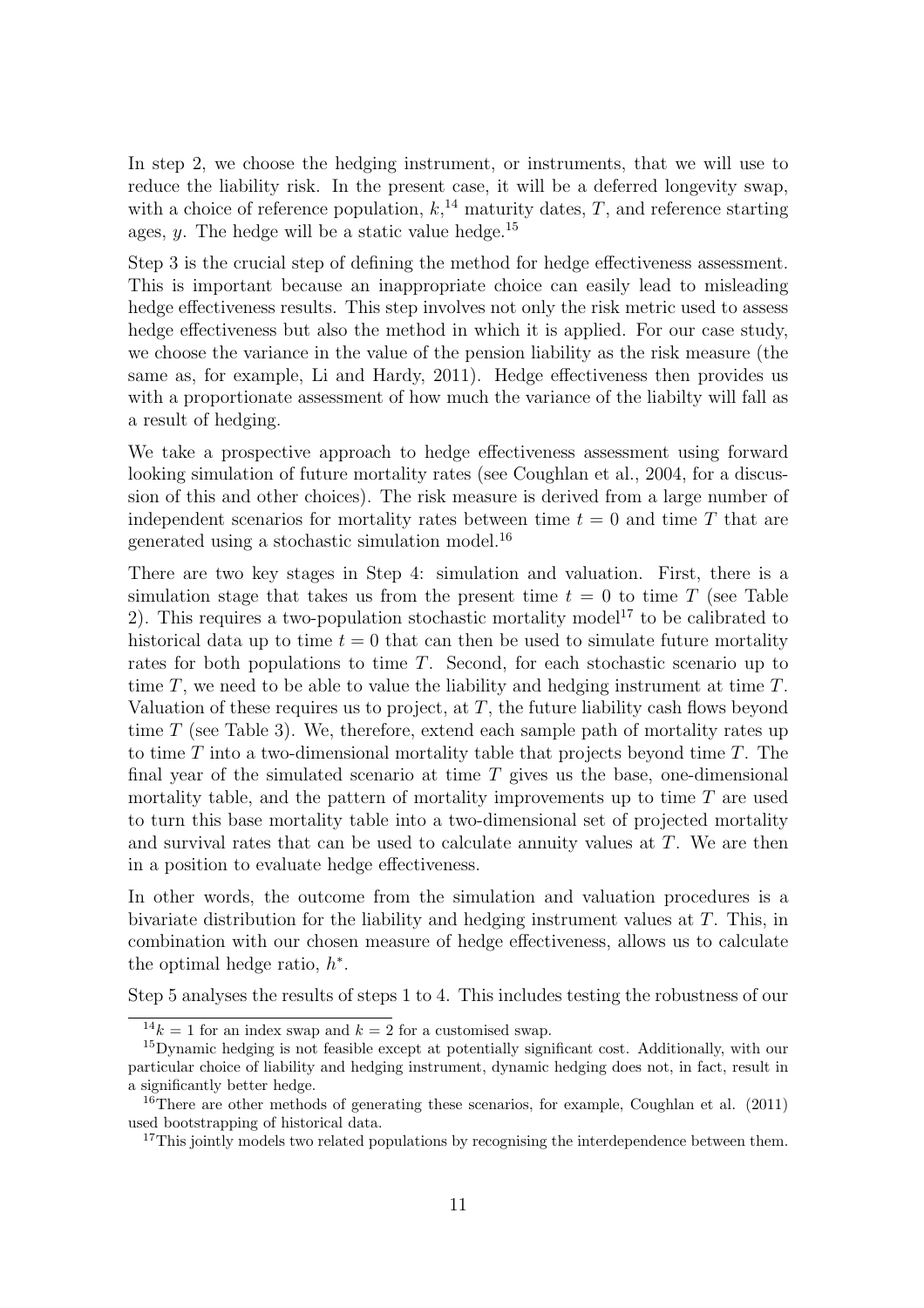solutions to the assumptions used in the calculations, as well as assessing whether the results make intuitive sense.

#### **3.2 Correlation and hedge effectiveness**

Ultimately, our aim is to measure the effectiveness of any hedging strategy that we might choose to adopt. Here we focus on a simple value-hedging setting where we consider a static hedge using a single hedging instrument.

Suppose that we have a future random liability with value  $L = L(T)$  at time *T*. Alongside this, we have a hedging instrument that has value  $H = H(T)$  at time *T*. Our hedged portfolio consists of the liability plus *h* units (the hedge ratio) of *H* and its value at *T* is  $P(h) = L + h.H$ .

If we use variance as our measure of risk,<sup>18</sup> hedge effectiveness is defined as  $R^2(h)$  = 1 *− V ar*[*P*(*h*)]*/V ar*[*L*]: that is, it measures the proportionate reduction in risk due to the hedge. The optimal hedge ratio per unit of liability, *L*, then becomes

$$
h^* = -\rho \frac{SD(L)}{SD(H)} = -\frac{Cov(L, H)}{Var(H)},\tag{4}
$$

where  $\rho = Cor(L, H)$  (see, for example, Coughlan et al., 2004, for a general discussion of the optimal hedge ratio in a hedge effectiveness context). We then have

$$
R^2(h^*) = \rho^2
$$
 and  $R^2(h) = \rho^2 \left(1 - \frac{(h - h^*)^2}{h^{*2}}\right)$ . (5)

We can conclude from (5) that, in this simple situation with a static hedge and a single hedging instrument, it is sufficient for us to analyse the correlation between *L* and *H*. When comparing hedging instruments, the one that has the highest (absolute) correlation will deliver the highest optimal hedge effectiveness, provided the optimal hedge ratio is employed.

The use of variance (or standard deviation) as the risk measure is consistent with the objective of UK pension plans to eliminate as much risk as possible over a period of years.

#### **4 Data and model**

We will use EW and CMI data covering ages 50 to 89 and calendar years 1961 to 2005 (with 2005 treated as  $t = 0$ ). The full range of these data is used to fit the twopopulation stochastic mortality model specified below. This model plus parameter estimates – with some, but not all, experiments incorporating parameter uncertainty – is then used to simulate mortality rates at ages 50 to 89 for the years 2006 to 2015.

<sup>18</sup>For a short discussion of variance as our risk metric and some alternatives, see Appendix A.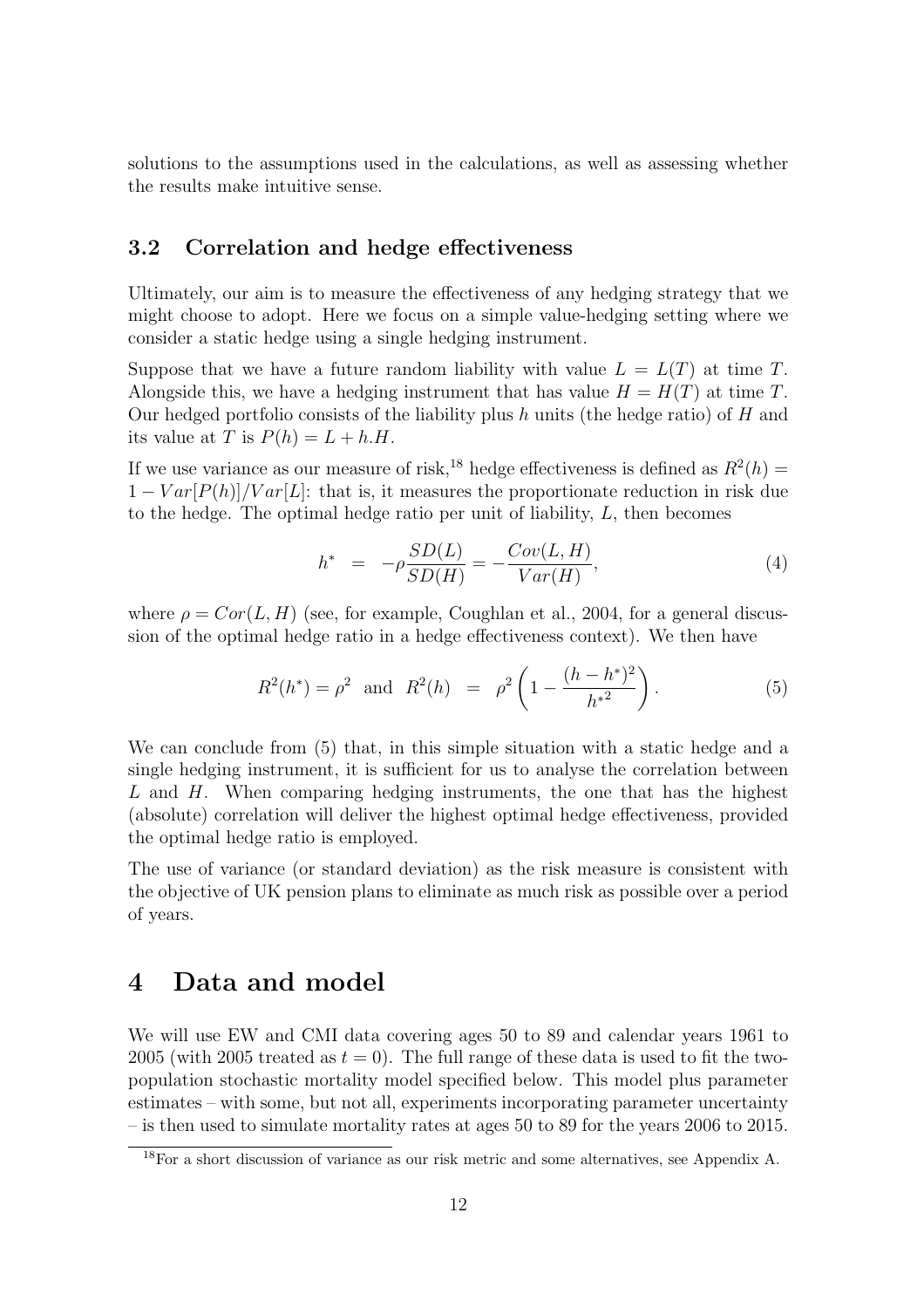The choice of age range means that the CMI cohort aged 65 in 2015 – the cohort that we refer to in our liability  $L(T) = a_2(T, 65)$  – was aged 55 in 2005. Thus, our initial dataset up to 2005 already provides us with an estimate of the cohort effect that will be used in the evaluation of  $a_2(T, 65)$ .

For valuation purposes, actuaries will be assumed to have data available from 1961 up to the end of 2015. However, a projection model intended to project beyond time *T* will only be calibrated using data from the most recent 20 years (1995 to 2015) in order to capture the most recent trend in mortality rates. The assumption of a 20-year lookback window is consistent with market practice, although not all practitioners, of course, will use exactly 20 years (see the discussion in Dowd et al.,  $2010<sub>b</sub>$ ).<sup>19</sup>

We will use the two-population Age-Period-Cohort (APC) model for  $m_k(t, x)$ , the population- $k$  death rate, discussed in Cairns et al.  $(2011b)$ .<sup>20</sup> Specifically, we assume that

$$
\log m_k(t, x) = \beta^{(k)}(x) + \frac{1}{n_a} \kappa^{(k)}(t) + \frac{1}{n_a} \gamma^{(k)}(t - x)
$$
\n(6)

where:  $t$  is the calendar year;  $x$  is the age last birthday;  $n_a$  is the number of individual ages covered by the dataset;<sup>21</sup>  $\beta^{(1)}(x)$  and  $\beta^{(2)}(x)$  are the population 1 and 2 age effects, respectively;  $\kappa^{(1)}(t)$  and  $\kappa^{(2)}(t)$  are the corresponding period effects;  $\gamma^{(1)}(c)$ and  $\gamma^{(2)}(c)$  are the corresponding cohort effects; and  $c = t - x =$  cohort year of birth. Given  $m_k(t, x)$ , actual death counts,  $D_k(t, x)$ , for population k and age x in year t are assumed to have a conditional Poisson distribution with mean  $m_k(t, x)E_k(t, x)$ , where  $E_k(t, x)$  is the central exposed to risk, both in historical model fitting and in the forecasts. See Section 5.1 for further details.

This model is one of the simplest that incorporates both random period and cohort effects. Our reasons for including a cohort effect are twofold. First, cohort effects have been found to be significant in a number of countries (e.g., England & Wales, France, Germany, Japan and Italy; see Cairns et al., 2011a). Second, when we consider possible hedges of longevity risk, we build on the observations of Cairns et al. (2011b) to demonstrate that the presence of a significant cohort effect can have a material impact on correlation and, implicitly, hedge effectiveness in a way that would not be evident if a model with no stochastic cohort effect were used.

The stochastic elements in our model (i.e., the period and cohort effects) are structured in a way that assumes that one population is large and the other population is a small (sub-)population. Thus (see Cairns et al., 2011b, for further discussion),

*•* Large population 1

<sup>&</sup>lt;sup>19</sup>However, even if our use of the Age-Period-Cohort model for valuation is correct, we cannot be sure what length of lookback window, *W*, valuers will use. Indeed, *W*, might be considered to be a source of *Knightian uncertainty*: *W* is not just uncertain, but the degree of uncertainty is not quantifiable. Dealing with *W* as a source of uncertainty is discussed further by Cairns (2011b).

<sup>&</sup>lt;sup>20</sup>Alternative multi-population models have been proposed by Li and Lee  $(2005)$ , Dahl et al. (2008, 2009), Jarner and Kryger (2011), Plat (2009) and Dowd et al. (2011a).

<sup>&</sup>lt;sup>21</sup>For example, our dataset covers ages 50 to 89, so  $n_a = 40$ .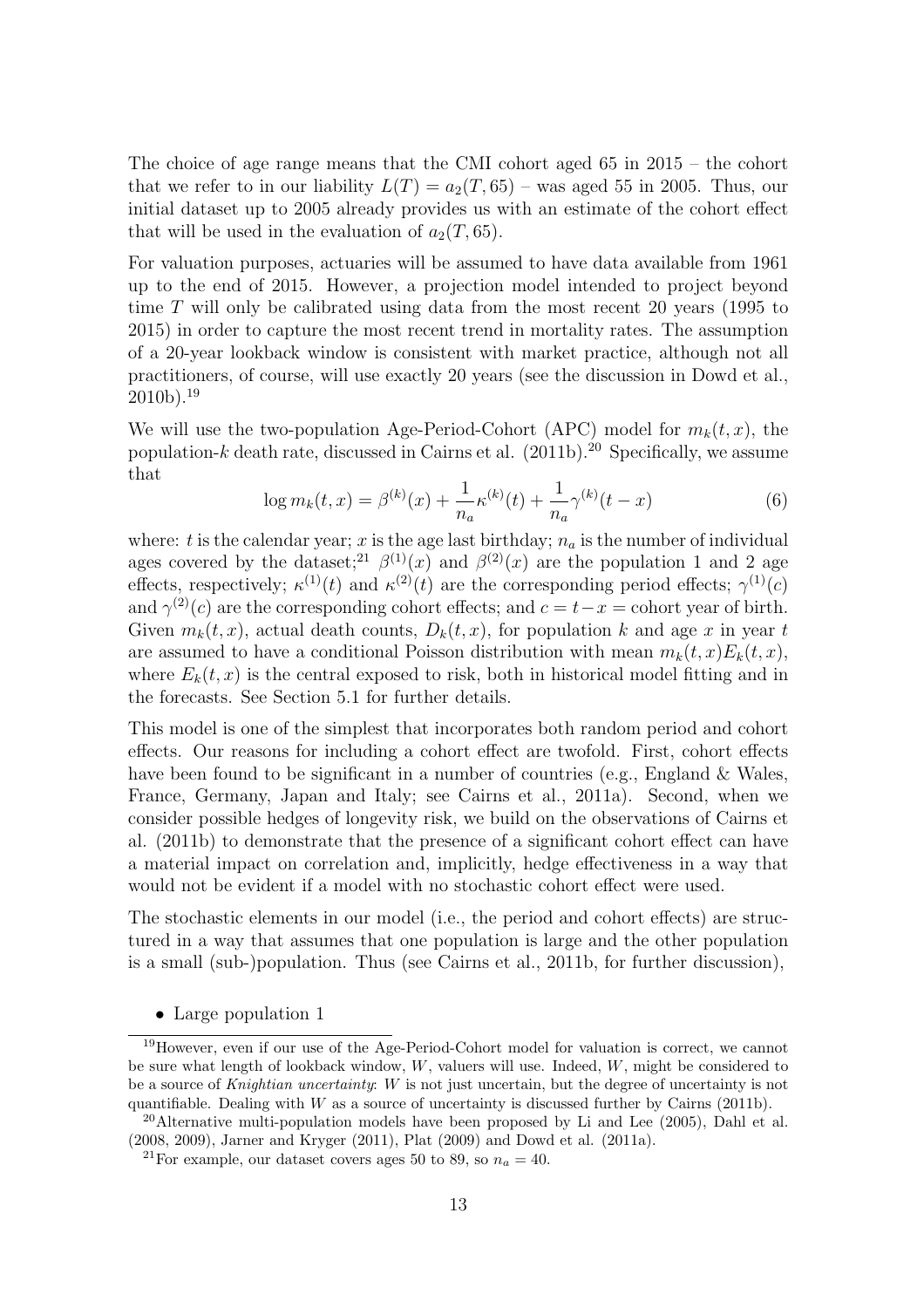- $-\kappa^{(1)}(t)$  is modelled as a random walk with drift  $\nu_1$ .
- $-\gamma^{(1)}(c)$  is modelled as an AR(2) process mean-reverting to a linear trend. (This has the  $ARIMA(1,1,0)$  model as a special limiting case.)
- The smaller population 2 is modelled indirectly using the spreads in the period and cohort effects:
	- $-$  The spread between period effects,  $S_2(t) = \kappa^{(1)}(t) \kappa^{(2)}(t)$ , is modelled as an AR(1) process with, potentially, a non-zero mean-reversion level. Random innovations in the AR(1) process are correlated with the  $\kappa^{(1)}(t)$ innovations.
	- $-$  The spread between cohort effects, *S*<sub>3</sub>(*c*) =  $\gamma$ <sup>(1)</sup>(*c*) −  $\gamma$ <sup>(2)</sup>(*c*), is modelled as an AR(2) process with, potentially, a non-zero mean-reversion level. Random innovations in the AR(2) process are correlated with the  $\gamma^{(1)}(c)$ innovations.
- Random innovations in the bivariate period-effect processes are assumed to be independent of random innovations in the bivariate cohort-effect processes.

The equations for this model are presented in Appendix B, and for a fuller discussion of the model, see Cairns et al. (2011b). A key element of the model fitting process in Cairns et al. (2011b) is the use of Bayesian methods.<sup>22</sup> The approach starts by combining the statistical likelihood functions for the death counts and the time series of underlying period and cohort effects: especially important where one or both of the populations are relatively small. Additionally, Bayesian methods produce a full posterior distribution both for process parameters  $(\nu_1, \nu_2, \psi, C^{(2)}, \zeta_1, \delta_1, \zeta_2, \phi_{11},$  $\phi_{12}, \phi_{21}, \phi_{22}, C^{(3)}$  and for historical values of the age, period and cohort effects.<sup>23</sup> The posterior distribution can then be used in a natural way to analyse the impact of parameter uncertainty on the results of our present analysis.

## **5 Simulation and valuation**

#### **5.1 Simulation**

Simulation involves the following stages:

*•* First, in the case where we assume the parameters are unknown, we draw at random from the posterior distribution for the process parameters and for the historical age, period and cohort effects.

<sup>22</sup>For further discussion of mortality model fitting using Bayesian methods, see Czado et al. (2005), Pedroza (2006), Kogure et al. (2009), Reichmuth and Sarferaz (2008), and Kogure and Kurachi (2010).

<sup>23</sup>It has been demonstrated elsewhere (Cairns et al., 2006) that the inclusion of parameter uncertainty in process parameters can have a significant impact on forecast levels of uncertainty in future mortality rates.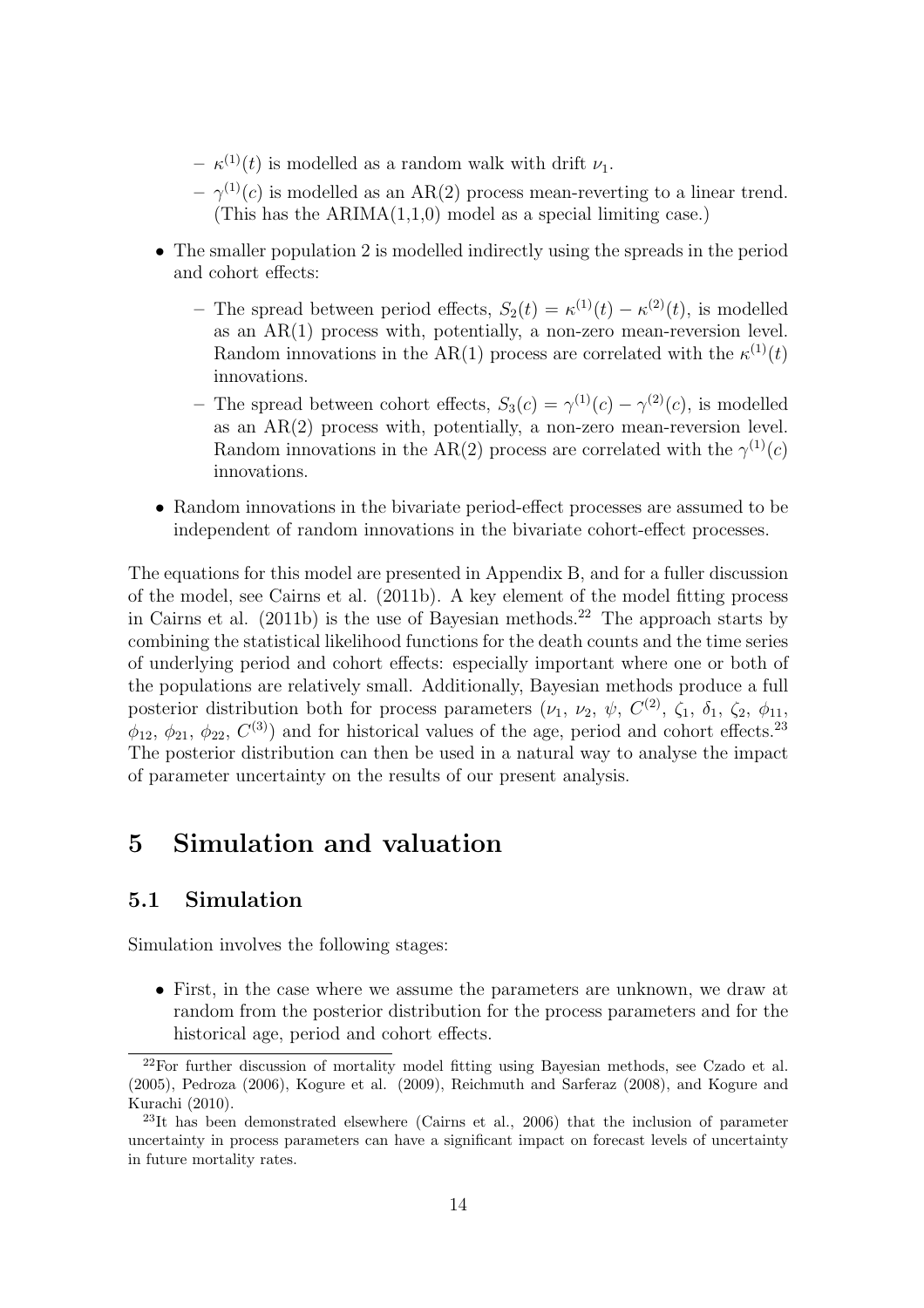- Next, we use simulation to extend the historical sequences of period and cohort effects by *T* years using the time series model discussed in Section 4. This then allows us to calculate the *underlying* death rates,  $m_k(t, x)$ , for years  $t =$  $1, \ldots, T$  using equation (6).
- Finally, in experiments where we wish to take individual Poisson risk into account, we need to specify exposures and simulate death counts . Thus, we need to define what the exposures,  $E_k(t, x)$ , are for  $t = 1, \ldots, T$ , and then to simulate numbers of deaths using the conditional Poisson assumption: $^{24}$  that is,

$$
D_k(t,x)|m_k(t,x) \sim \text{Poisson}(E_k(t,x).m_k(t,x)).
$$

The output from the simulation step is, therefore, a set of deaths and exposures, rather than direct observation of the underlying death rates.

In the analysis that follows, we consider three cases that concern the specification of the exposures for the years 2006 to 2015:

- Case 1 (the large population or "no Poisson Risk" case). We set  $E_k(t, x) =$  $100 \times E_k(0, x)$  for  $k = 1, 2, t = 1, \ldots, 10$  and for all  $x^{25}$
- Case 2 ("standard Poisson risk" case). We set the exposures for 2006 to 2015 to be equal to their 2005 levels: that is,  $E_k(t,x) = E_k(0,x)$  for  $k = 1,2$ ,  $t = 1, \ldots, 10$  and for all *x*.
- *•* Case 3 ("small population Poisson risk" case). As case 2, but we set the exposures for population 2 for 2006 to 2015 to be equal to 0.001 times their 2005 levels: that is,  $E_2(t, x) = 0.001 \times E_2(0, x), t = 1, ..., 10$  and for all *x*. This results in total exposures in each future year of just under 600, which might be considered typical for a medium sized pension plan considering hedging its longevity risk.

In all cases, exposures mostly decline with age from their 2005 values. However, we have not adjusted values to reflect cohorts of differing sizes, nor have we attempted to model reductions in the CMI exposures for reasons other than death, such as, policy maturities.

<sup>&</sup>lt;sup>24</sup>For a discussion of the conditional Poisson assumption in a stochastic mortality context, see Brouhns et al. (2002) and Biffis et al. (2010). Li et al. (2009) put the case for a more-widely dispersed distribution than the Poisson. In a dynamic hedging context, the impact of Poisson risk has been considered previously by Dahl et al. (2008).

<sup>&</sup>lt;sup>25</sup>The use of  $100\times$  is somewhat arbitrary, but is intended to be large enough that Poisson risk is very much less significant in the measurement of crude death rates. This makes the future CMI population much larger than the EW population, but even the latter has a small degree of Poisson risk. An alternative to the present version of case 1, that we have not tried, would be to set the observed number of deaths to be equal to its expected number, while leaving the exposures equal to those in case 2.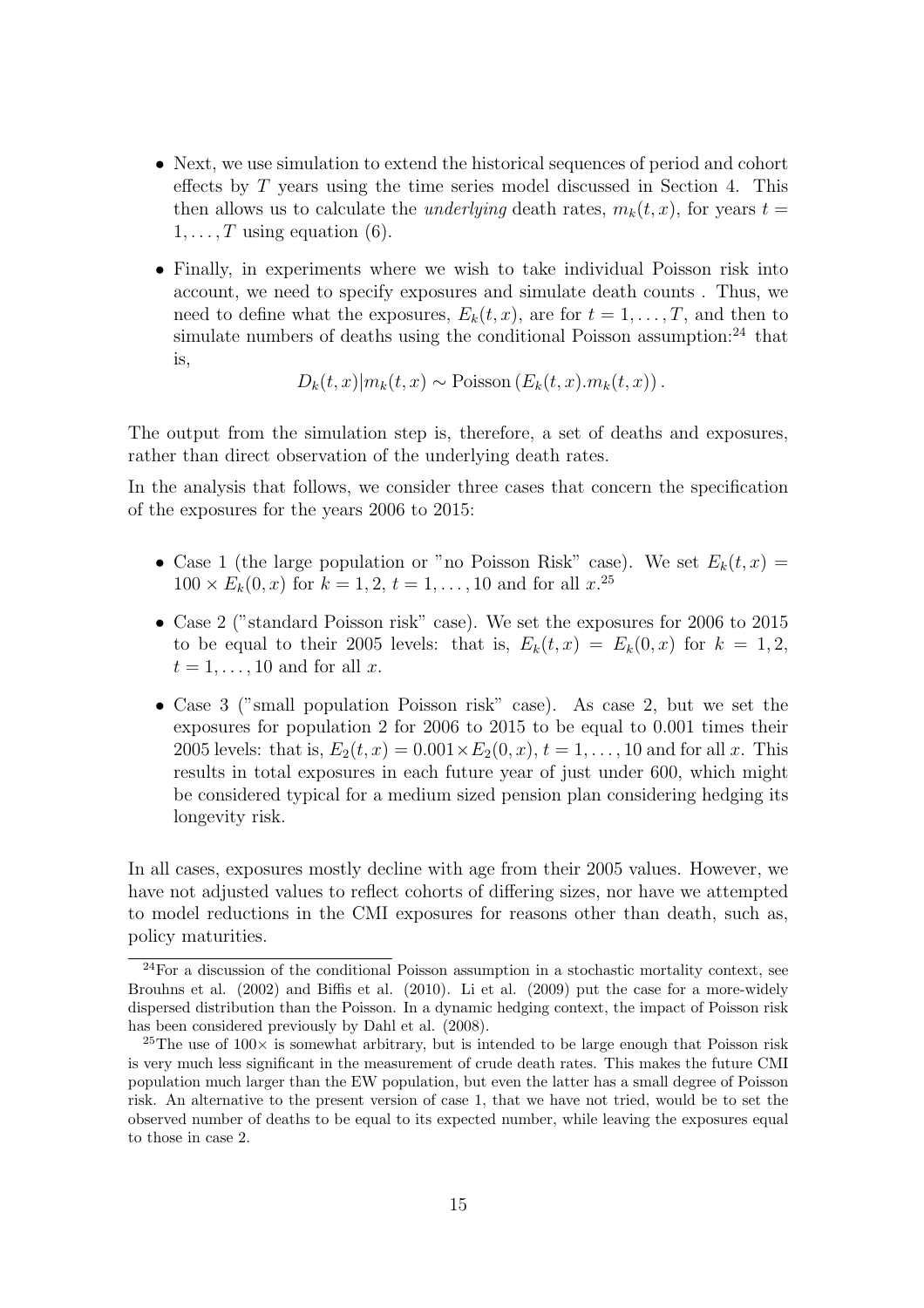In case 1, the large population size should ensure that the observed death rates,  $D_k(t,x)/E_k(t,x)$ , are very close to the underlying death rates,  $m_k(t,x)$ , for  $t =$ 1*, . . . ,* 10, and this should allow us to identify with precision the values of the underlying period and cohort effects in both a full or partial recalibration of the model. Case 2, in contrast, introduces greater noise in the death counts, resulting in less precision in those period and cohort effects that are estimated in 2015.

On average, the CMI male population has exposures that are about 10% of the size of the EW exposures. It follows that, at least under case 2, the Poisson risk will have a more noticeable impact on the CMI results.

#### **5.2 Valuation**

A theoretical value for  $a_k(T, x)$  (compare with equation (1)) might be

$$
a_k(T, x) = \sum_{s=1}^{\infty} P(T, T+s) p_k^{fwd}(T, s, x)
$$

where

$$
p_k^{fwd}(T, s, x) = E_Q \left[ \frac{S_k(T + s, x - T)}{S_k(T, x - T)} \middle| \mathcal{M}_T \right],
$$

 $P(T, T + s)$  is the price at time *T* of the zero-coupon bond that pays 1 at time  $T + s$ (which, here, we assume to be equal to  $(1+r)^{-s}$ ) and  $\mathcal{M}_t$  is the information provided about the development of mortality rates up to the end of year *t*. Expectations are taken with respect to a pricing measure *Q*. In a theoretical setting where the true model for mortality is known, when underlying death rates are observeable continuously, when there is a deep and liquid market, and where hedgers aim to minimise risk, Biffis et al. (2011) demonstrate how to identify *Q* uniquely from the wide range of possible choices. Here, we have chosen to equate *Q* to the real-world (or physical) probability measure, *P*. There are two reasons for this. First, our focus in this paper is on hedge effectiveness rather than on prices: prices are, of course, important, but they impact on different problems from the ones being considered here. Second, we believe that the shift from *P* to *Q* would not significantly change the correlation between the hedging instrument and the liability values.

For computational reasons, we will assume that the survival probabilities (now under measure  $P$ ),  $p_k^{fwd}$  $\int_{k}^{w} f(x, t) \, dx = E_P \left[ S_k(T + s, x - T) / S_k(T, x - T) | \mathcal{M}_T \right],$  can be approximated using a deterministic projection of mortality rates beyond time *T* rather than by taking the mean over the distribution of  $S_k(T + s, x - T)$ . The approximation used here is similar in spirit to those of Nielsen (2010), who examines Solvency II mortality stress tests, and Coughlan et al. (2011), who examine longevity hedging.<sup>26</sup> Note that the stochastic term  $S_k(T + s, x - T)/S_k(T, x - T)$ 

<sup>&</sup>lt;sup>26</sup>Alternative methods for approximating the expected survival probabilities have been proposed by Denuit et al. (2010), Cairns (2011a) and Dowd et al. (2010a, 2011b). Additionally, under certain conditions, one can explicitly model the two-dimensional forward survival probabilities to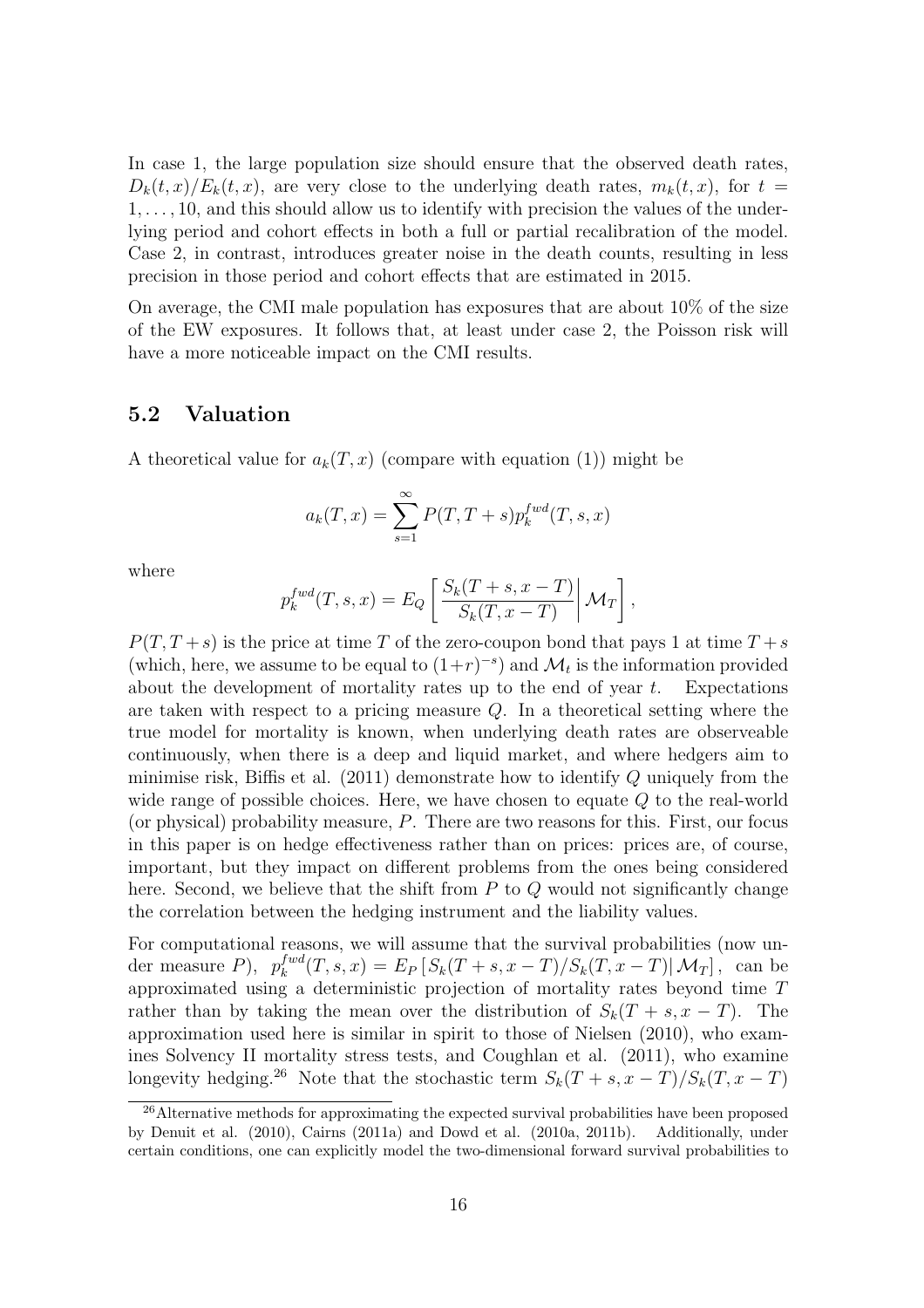equals  $\exp[-\sum_{u=1}^s m_k(T+u, x+u-1)]$ . We use, as a deterministic approximation to  $m_k(T+s,x)$ ,

$$
\hat{m}_k(T+s,x) = \exp\left[\beta^{(k)}(x) + n_a^{-1}\left(\kappa^{(k)}(T) + \nu_k s\right) + n_a^{-1}\gamma^{(k)}(T+s-x)\right] \tag{7}
$$

where  $\beta^{(k)}(x)$ ,  $\kappa^{(k)}(T)$  and  $\gamma^{(k)}(T + s - x)$  are estimates of age, period and cohort effects that can be made using data up to time *T*, and  $\nu_k$  is a population-*k*-specific drift in the period effect. In more general terms, valuation using deterministic projections is standard practice in the pensions industry, and it is this practice that we seek to emulate.

Assigning appropriate values to  $\nu_1$  and  $\nu_2$  in equation (7) is central to our analysis. We choose to equate  $\nu_1$  to the estimated drift in the random walk,  $\kappa^{(1)}(t)$ , made at time *T*, implying that  $\hat{m}_1(T+s,x)$  is the median of the distribution of  $m_1(T+s,x)$ . The AR(1) model for the spread between  $\kappa^{(1)}(t)$  and  $\kappa^{(2)}(t)$  means that the median trajectory for  $\kappa^{(2)}(t)$  is, in contrast, non-linear. However, in the long run, under the stochastic two-population model, the median trajectory of  $\kappa^{(2)}(t)$  is asymptotically linear with gradient  $\nu_1$ . Thus, with the linear approximation used in equation (7), an appropriate value to attach to  $\nu_2$  is also the drift of the random walk,  $\kappa^{(1)}(t)$ , to ensure consistency between forecasts of the two populations' mortality rates: that is,  $\nu_1 = \nu_2$ .<sup>27</sup>

Using equation (7) as an approximation, along with  $\nu_1 = \nu_2$  as discussed above, we  $\text{can approximate } p_k^{fwd}$  $\int_k^{fwd}(T, s, x)$  by

$$
\hat{p}_k^{fwd}(T, s, x) = \exp \left[ -\sum_{u=1}^s \hat{m}_k (T + s, x + s - 1) \right].
$$

Finally, with a constant interest assumption, we have

$$
a_k(T, x) \approx \hat{a}_k(T, x) = \sum_{s=1}^{\infty} (1+r)^{-s} \hat{p}_k^{fwd}(T, s, x).
$$
 (8)

#### **5.3 Calibration of the valuation model**

Evaluation of equation (8) requires knowledge of:  $\beta^{(k)}(x), \beta^{(k)}(x+1), \ldots; \kappa^{(k)}(T);$ *ν*<sub>1</sub>; and the single cohort effect,  $\gamma^{(k)}(T-x+1)$ . The questions, therefore, arise as to how and when we estimate these various inputs. We consider three cases: full parameter certainty; partial parameter certainty; full parameter uncertainty.

avoid the need for approximations (Bauer et al., 2010). The method used here delivers accurate results using a simpler-to-implement algorithm.

<sup>&</sup>lt;sup>27</sup>A more sophisticated approach would allow for the initial drift of  $\kappa^{(2)}(t)$  to differ from  $\nu_1$ , but then revert to  $\nu_1$  in the long run. Thus, in the expression for  $\hat{m}_k(T+s,x)$ , we might replace  $\nu_2 s$  by  $\nu_1 s + (\nu_2 - \nu_1)(1 - \phi^s)/(1 - \phi)$  where  $\phi > 0$  is the AR(1) parameter in the spread between  $\kappa^{(1)}(t)$ and  $\kappa^{(2)}(t)$ .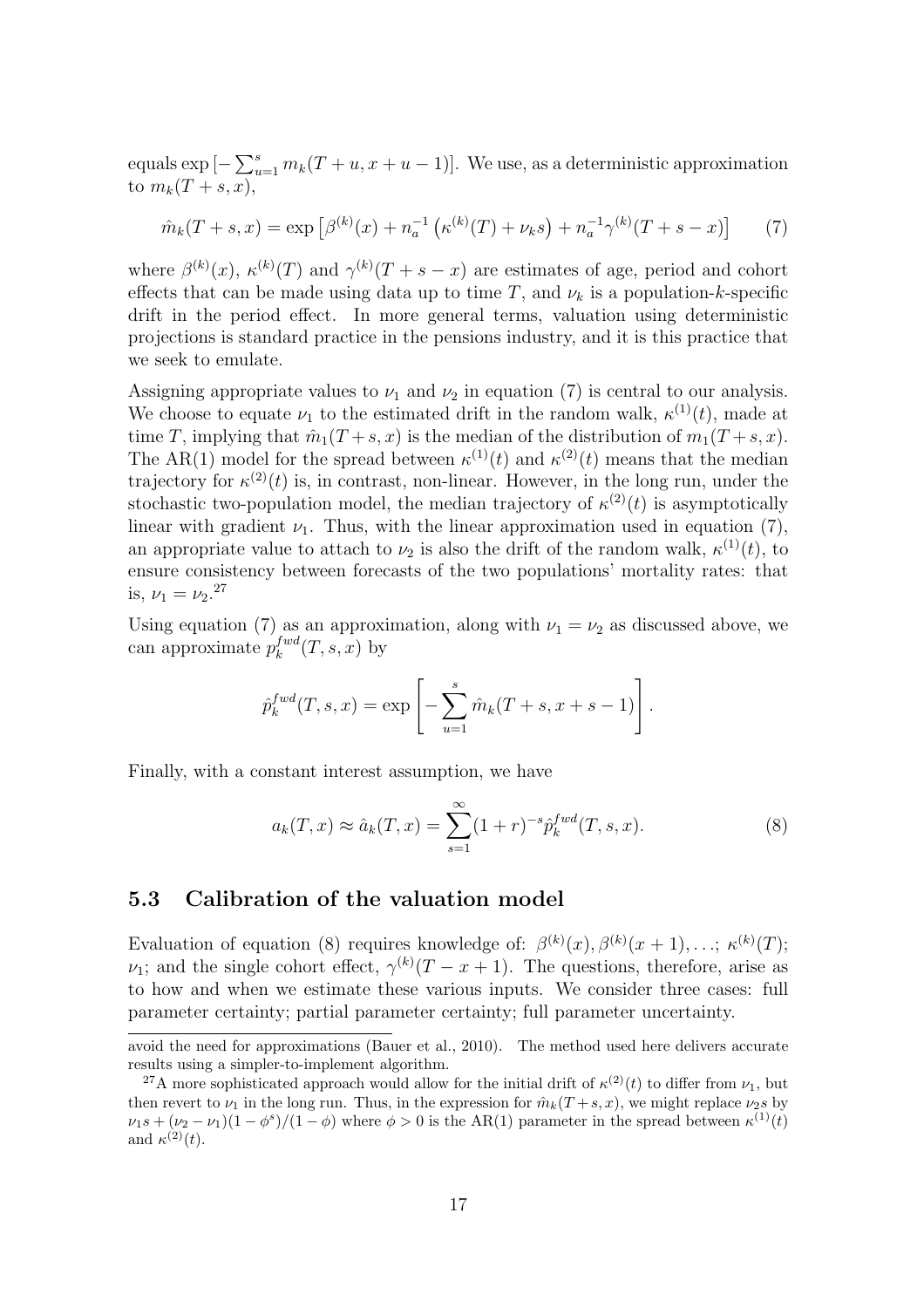In all three cases, we will calibrate the valuation model using the single-population version of the APC model given in equation (6) above. This model is fitted separately to each of the EW and CMI datasets, and includes simple time series assumptions about the time series properties of the period and cohort effects. Further details on this are given in Appendix G.

In the full parameters-certain (PC) case, we proceed in the following steps:

- *•* PC1: Fit the one-population model to each of the EW and CMI datasets running from 1981 to 2005: this is referred to as the *initial calibration* and is required for PC4.
- *•* PC2: Fit a random walk model to the fitted period effect (EW) for 1981 to 2005. This gives us the estimated random-walk drift,  $\nu_1^I$ .
- *•* PC3: Simulations from 2005 to 2015 are carried out using the PC version of the two-population model (see Cairns et al., 2011b, for details).
- *•* PC4: For each stochastic scenario taking us from 2005 to 2015: refit the one-population model to each population, subject to the constraint that age, period and cohort effects already estimated in the initial calibration remain unchanged. This means that we estimate only the 10 most recent period and cohort effects.
- *•* PC5: For each scenario, annuity valuation at *T* = 10 requires projection of the period effects only, and so we use  $\kappa^{(k)}(T)$  resulting from the time-*T* calibration, and the random-walk drift,  $\nu_1^I$ , that was already estimated at time 0.

In the partial-parameters-certain (PPC) case, we proceed as follows:

- *•* PPC1 to PPC4: Same as PC1 to PC4.
- PPC4A: Recalibrate the random-walk parameter values for the single-population period effect,  $\kappa^{(k)}(t)$ , using the *W* most recent values: in particular, we recalibrate the drift parameter,

$$
\nu_1 = (\kappa^{(1)}(T) - \kappa^{(1)}(T - W)) / W.
$$

This is in contrast with the PC case, where  $\nu_1$  is left equal to its initial calibration,  $\nu_1^I$ .

• PPC5: For each scenario, annuity valuation at  $T = 10$  requires projection of the period effects only, and so we use  $\kappa^{(k)}(T)$  resulting from the time-*T* calibration, and the recalibrated random-walk drift,  $\nu_1$ .

In the full parameters-uncertain (PU) case, we proceed as follows:

• PU1/2: Not required.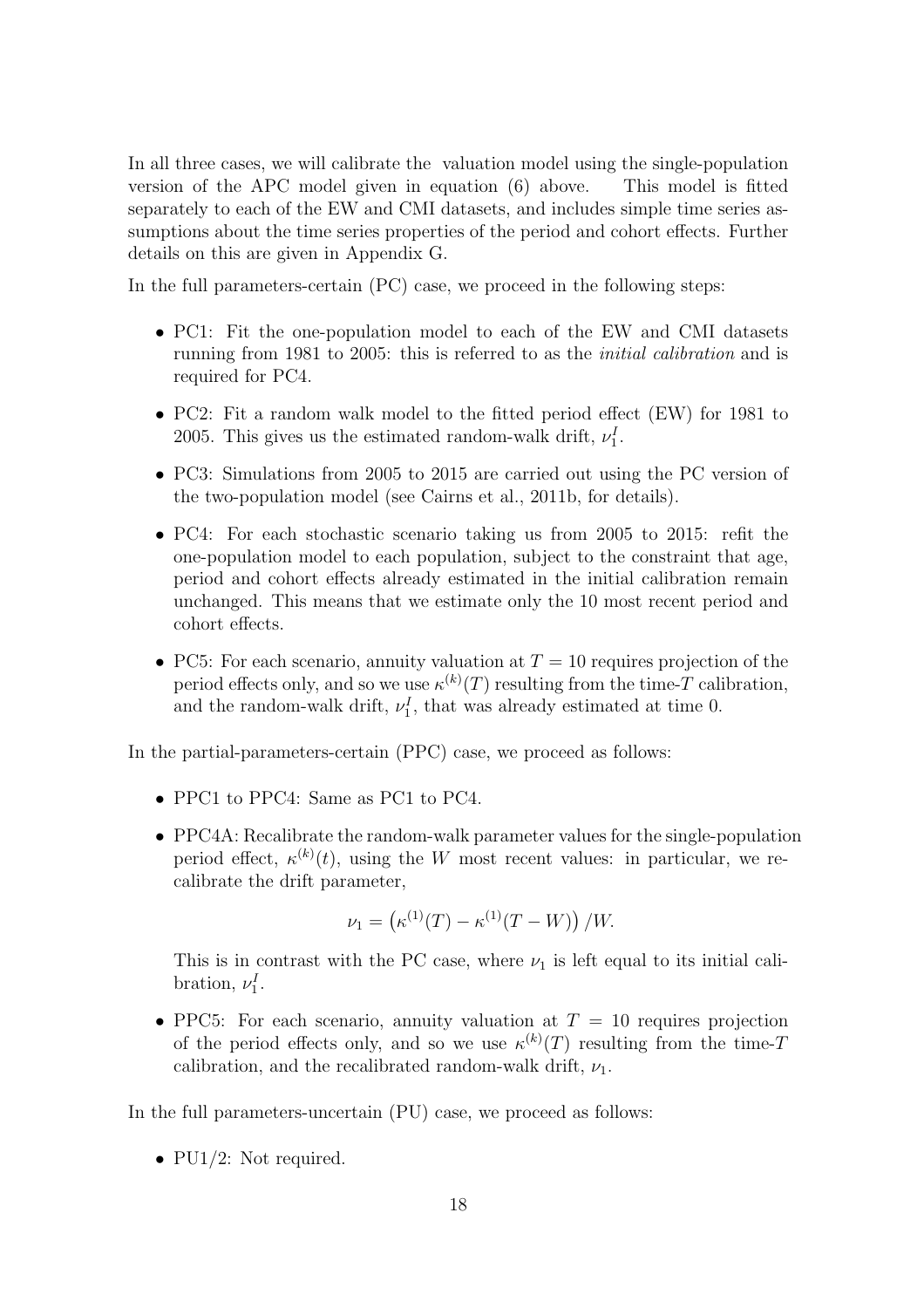| Annuity price input variable         | Case       |     |
|--------------------------------------|------------|-----|
|                                      | <b>PPC</b> | PII |
| $\kappa^{(k)}(T)$                    |            |     |
|                                      |            |     |
| $\gamma^{(k)}(T-x+1)$ higher ages, x |            |     |
| $\gamma^{(k)}(T-x+1)$ lower ages, x  |            |     |
| $\beta^{(k)}(y), y = x, x + 1, $     |            |     |

Table 4: Input factors as a source of risk in the calculation of the annuity price,  $a_k(T, x)$ . N: no, the variable is fixed at time  $t = 0$  (end 2005). Y: yes, variable is not known until time *T*, and is a significant source of risk. y: the variable can be estimated at  $t = 0$ , but is also subject to estimation uncertainty, and is subject to modest amounts of re-calibration risk at *T*.

- *•* PU3: Simulations from 2005 to 2015 are carried out using the the PU version of the two-population model (see Cairns et al., 2011b, for details).
- PU4: For each stochastic scenario taking us from 2005 to 2015, use the historical-plus-simulated deaths and exposures to carry out a full recalibration (in contrast with partial recalibration in PC4 and PPC4) of the singlepopulation APC models to the EW and CMI populations using actual deaths and exposures over a window of  $W + 1$  years (i.e., calendar years  $T - W$  to *T*).
- *•* PU4A: Recalibrate the random-walk parameter values for the single-population period effect,  $\kappa^{(k)}(t)$ , using the *W* most recent values: in particular, we recalibrate the drift parameter,

$$
\nu_1 = (\kappa^{(1)}(T) - \kappa^{(1)}(T - W)) / W.
$$

*•* PU5: For each scenario, annuity valuation at *T* = 10 requires projection of the period effects only, and so we use  $\kappa^{(k)}(T)$  resulting from the time-*T* calibration, and the recalibrated random-walk drift,  $\nu_1$ .

#### **5.4 The recalibration window,** *W* + 1

In the PPC and PU cases,  $\nu_1$  uses a recalibration window of W years up to time T to estimate  $\nu_1$ . In this paper, we will assume in most of our numerical experiments that  $W + 1 = 20$  years. However, we will later discuss the sensitivity of the results to the choice of *W*.

#### **5.5 Sources of uncertainty in**  $a_k(T, x)$

At the beginning of this section, we identified the various inputs required for the calculation of  $a_k(T, x)$ . We now consider which of these inputs causes uncertainty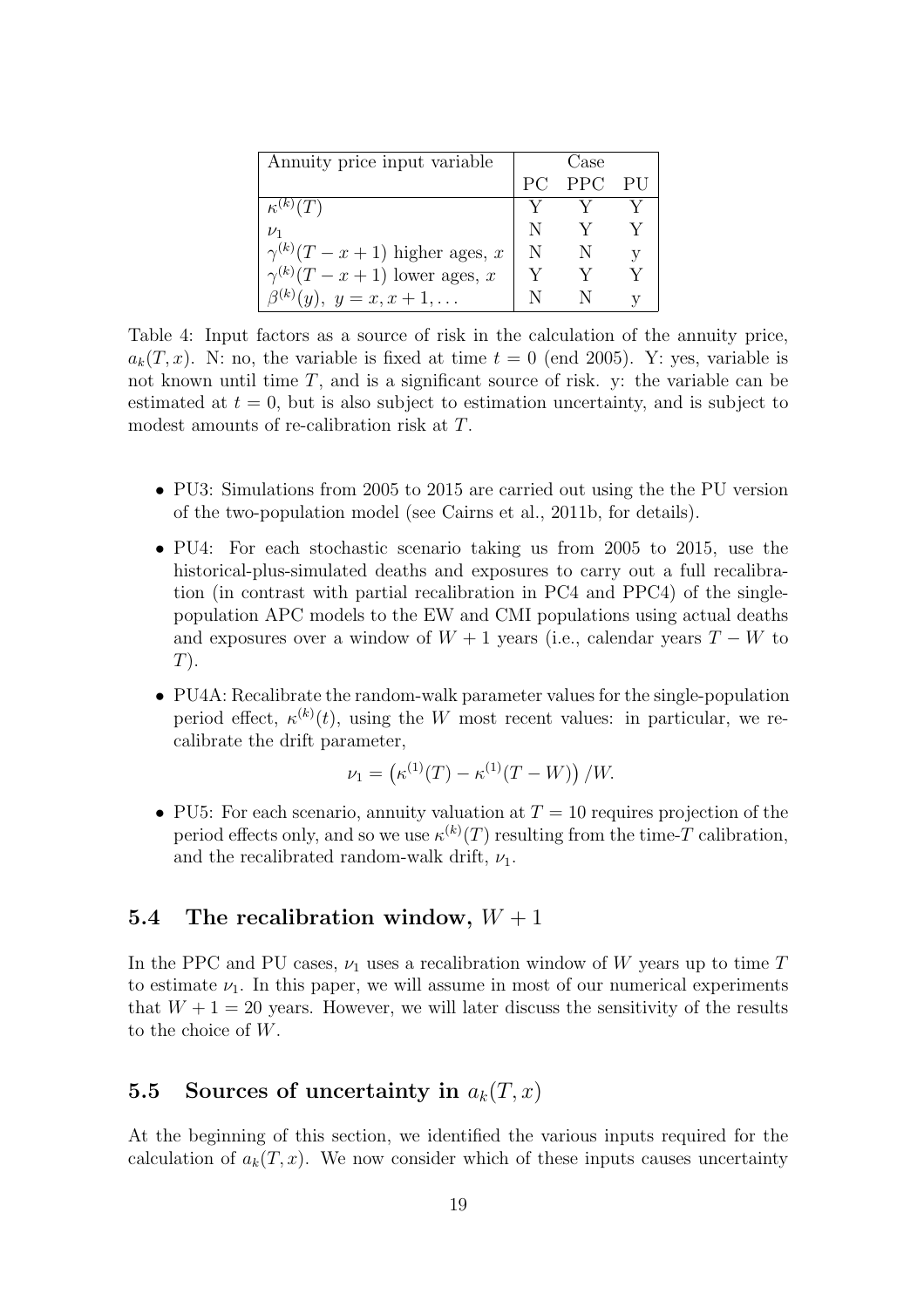in  $a_k(T, x)$  (see, also, Table 4):

- $\kappa^{(k)}(T)$  constitutes the principal source of randomness in  $a_k(T, x)$ . It is the only source of uncertainty in the full PC case for all but the lowest ages at time *T* (i.e., ages at time *T* with cohort effects that had not been estimated at time 0).
- In some cases, the value of  $\gamma^{(k)}(T+1-x)$  used in the calculation of  $a_k(T, x)$  is uncertain. Specifically, this is the case for younger ages,  $x$ , starting with the cohort aged  $x_0 + T$  at the end of year *T* (where  $x_0 = 50$  is the youngest age in our data) down to the cohort aged  $x_0$  at the end of year *T*. None of these cohorts was included in the dataset available at time 0 (i.e., 2005), and so the relevant value of  $\gamma^{(k)}(T+1-x)$  is uncertain and not measurable until some years later. See Appendix D, for further discussion.
- *•* In the full PC case, there are no further sources of uncertainty. At time *T*, only the *T* most recent period and cohort effects are estimated; parameters already estimated at time 0 are left as they are; and the value of  $\nu_1$  is left unchanged from its initial calibration at time 0.
- In the PPC case, the estimated age, period and cohort effects are treated as known and not subject to parameter estimation uncertainty. In contrast with the full PC case, however, the random walk drift,  $\nu_1$ , is recalibrated at time *T*, based on estimates of the period effect  $\kappa^{(1)}(t)$  up to time *T*, and this means that  $\nu_1$  in the calculation of the  $a_k(T, x)$  is uncertain.
- In the PU case, individual sample paths take account of parameter uncertainty in the 2005 calibration and the model is fully recalibrated at time *T*. Thus, besides the process risk inherent in the period up to time *T* and cohort effects for younger ages, full recalibration at  $T$  plus PU at  $t = 0$  means that the  $\beta^{(k)}(x)$  and  $\gamma^{(k)}(c)$  inputs to  $a_k(T, x)$  are also uncertain.

# **6 Decomposing hedge effectiveness in customised and index longevity hedges**

Basis risk and, therefore, hedge effectiveness are influenced by the risk factors outlined in section 1.1 above. We will now examine what we believe to be the most important risk factors that impact on the hedge effectiveness of longevity hedges, namely population basis risk, cohort effect uncertainty, recalibration risk, recalibration window, parameter uncertainty, and Poisson risk. We do this using the example of a pension plan that is considering employing either a customised or index value hedge as part of an asset-liability management exercise.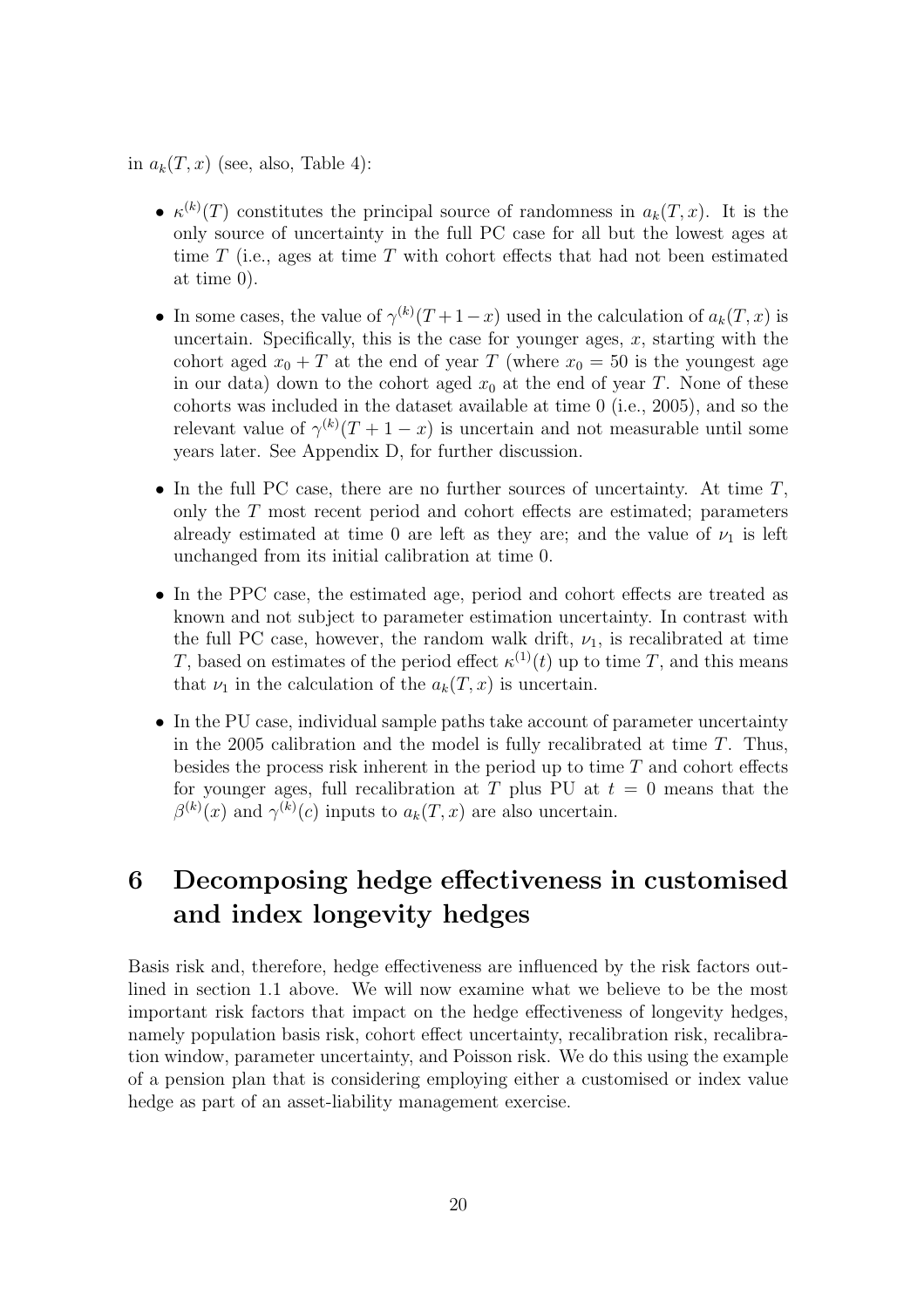#### **6.1 Correlation results for individual risk factors**

We now take a detailed look at how the correlation between the liability and the hedging instrument values changes in response to the inclusion or exclusion of the various factors listed in the previous section. To recap: our liability value is  $L(T)$  =  $a_2(T, x)$ , where  $T = 10$  (2015) and  $x = 65$ , and our hedging instrument value is  $H(T) = a_k(T, y) - \hat{a}_k^{fxd}$  $\chi_k^{t,a}(0,T,y)$  where, again,  $T = 10$ , but *y* can range from 50 to 89, and the reference population might be either  $k = 1$  (index-based hedge) or  $k = 2$ (customised hedge).

In Figures 1 to 7, we investigate the impact on the correlation between liability and hedge values of: population basis risk (i.e., using an index hedge rather than a customised hedge); the inclusion of cohort effect uncertainty; the inclusion of recalibration risk in 2015; the length of the calibration window; the inclusion of parameter uncertainty in the 2005 calibration; and the inclusion of Poisson risk. In all of the figures, we plot  $Cor(L(T), H(T))$  as a function of the hedging instrument reference age, *y*. In total, Figures 1 to 7 cover 14 experiments (A to N) that are outlined in Table 5.28 29 We are primarily interested in the effectiveness of index hedges, although, in most cases, we also plot the equivalent correlation curve for a customised hedge allowing us to compare the impact of the various risk factors on each type of hedge.

To help with the interpretation of the results, it is useful to consider a linear approximation of the annuity price. First, note that  $a_k(T, x) = f(\beta^{(k)}[x], \kappa^{(k)}(T), \gamma^{(k)}(T (x + 1), \nu_1$ , where  $\beta^{(k)}[x]$  is the column vector of age effects from age *x* upwards,  $(\beta^{(k)}(x), \ldots, \beta^{(k)}(\omega))'$ ,  $\omega$  is the maximum age, and  $f(\cdot)$  is the annuity function governed by the deterministic projection of the period effects. The linearisation is then simply:

$$
a_k(T, y) \approx f(\hat{\beta}^{(k)}[x], \hat{\kappa}^{(k)}(T), \hat{\gamma}^{(k)}(T - x + 1), \hat{\nu}_1) + b'_1(y) \Big( \beta^{(k)}[x] - \hat{\beta}^{(k)}[x] \Big) + b_2(y) \Big( \kappa^{(k)}(T) - \hat{\kappa}^{(k)}(T) \Big) + b_3(y) \Big( \gamma^{(k)}(T - x + 1) - \hat{\gamma}^{(k)}(T - x + 1) \Big) + b_4(y) \Big( \nu_1 - \hat{\nu}_1 \Big).
$$
 (9)

This linearisation turns out to be a very accurate approximation to  $f(\cdot)$ , even with full PU and uncertainty in all of the  $\beta^{(k)}[x], \kappa^{(k)}(T), \gamma^{(k)}(T-x+1)$ , and  $\nu_1$ .

Turning now to the experiments listed in Table 5:

<sup>28</sup>Experiments F and H are listed here for completeness, but are not discussed below as they do not reveal anything in addition to the points already being made.

 $^{29}$ The correlations plotted in these Figures are all estimates based on 1000 independent simulations of  $L(T)$  and  $H(T)$ . As discussed in Appendix F, the correlations that are plotted have sufficiently small standard errors that none of the conclusions that we draw in the following sections are likely to be influenced by simulation errors. Wherever possible, we use *coupled* simulations: for example, all PC experiments will use the same 1000 sample paths for the underlying mortality rates up to time *T*. This means, for example, that the 1000 simulated values of  $L(T)$  in one experiment are highly correlated with the 1000 simulated values of *L*(*T*) in another experiment. This ensures greater robustness when we compare the results of different experiments.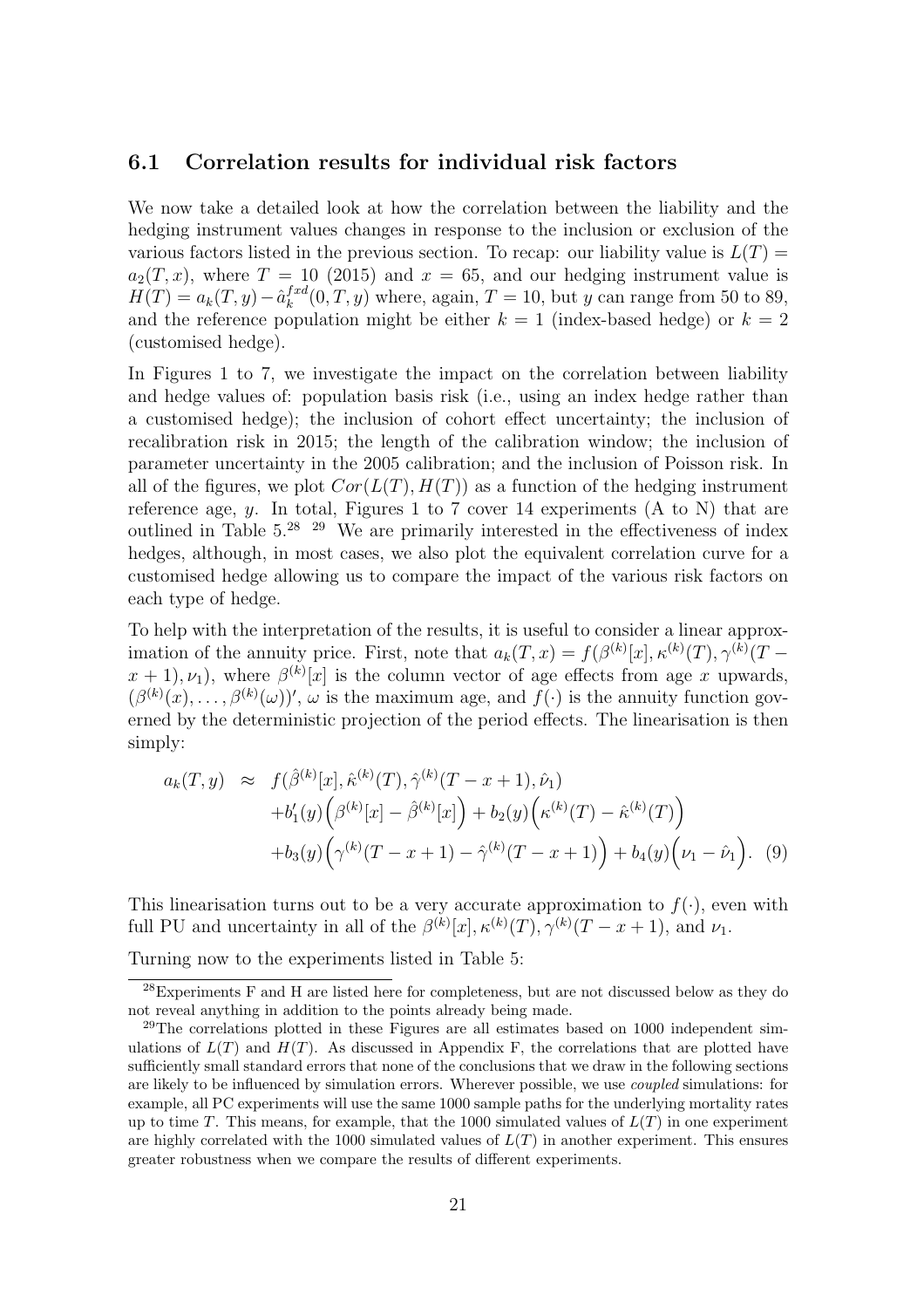|                  | H(T)       | Population   |            |                      |               |         |
|------------------|------------|--------------|------------|----------------------|---------------|---------|
|                  | Reference  | <b>Basis</b> | Parameter  | <b>Recalibration</b> | Recalibration | Poisson |
| Experiment       | Population | Risk         | Estimation | Risk                 | Window        | Risk    |
| А                | <b>CMI</b> | N            | PC         | N                    | 20            | N       |
| B                | <b>CMI</b> | N            | <b>PPC</b> | Υ                    | 20            | N       |
| $\mathcal{C}$    | <b>CMI</b> | N            | PU         | Y                    | 20            | N       |
| D                | <b>CMI</b> | N            | PU         | Y                    | 20            | Υ       |
| E                | EW         | Y            | PC         | N                    | 20            | N       |
| $\boldsymbol{F}$ | EW         | Υ            | PC         | N                    | 20            | Υ       |
| G                | EW         | Υ            | <b>PPC</b> | Υ                    | 20            | N       |
| H                | EW         | Y            | <b>PPC</b> | Y                    | 20            | Y       |
|                  | EW         | Y            | PU         | Y                    | 20            | N       |
| J.               | EW         | Y            | PU         | Y                    | 20            | Y       |
| K                | EW         | Y            | PU         | Y                    | 20            | Υ       |
| L                | EW         | Y            | PU         | Y                    | 35            | Y       |
| М                | EW         | Y            | <b>PPC</b> | Y                    | 35            | N       |
| N                | EW         | Y            | PU         | Y                    | 20            | Y*      |

Table 5: Key risk factors influencing the correlation between liability and hedge values for experiments A to N. The cohort effect, as a source of risk at younger ages, is present in all experiments. All experiments involve life annuities apart from experiment K which uses a temporary annuity that ceases at age 90. Experiments D, F, H, J, K and L involving Poisson risk relate to case 2 (Setion 5.1). (Y\*) In Experiment N involving Poisson risk, the population 2 exposures (case 3) are 0.1% of the 2005 CMI exposures.

- *•* **Benchmark customised hedge:** To provide a reference point, we start with a benchmark customised hedge (Figure 1). We take the simplest case, namely full parameter certainty (PC) without Poisson risk. The correlation curve (A) has two distinct parts to it. At ages 61 and above, the correlation is both very flat and very close to 1. In the PC case,  $L(T)$  and  $H(T)$  have  $\kappa^{(2)}(T)$  as their single source of randomness, so the correlations are almost 1 ("almost" because there are still some slight non-linearities).<sup>30</sup>
- *•* **Cohort effect uncertainty:**<sup>31</sup> Also in Figure 1, we note that the correlations drop away below age 61. This is because  $a_2(T, y)$  also depends on the cohort effect  $\gamma^{(2)}(c)$  for year of birth,  $c = T - y + 1$ . If the hedging instrument reference age, *y*, is less than 61, then the relevant value of  $\gamma^{(2)}(c)$  is not known until after 2005 and therefore provides an additional source of randomness in  $H(T)$ . As we move from age 61 to younger ages (i.e., later years of birth), uncertainty in  $\gamma^{(2)}(c)$  grows and, therefore, makes an increasing contribution to the overall risk in  $H(T)$ . Since this additional risk is not correlated with

<sup>&</sup>lt;sup>30</sup>In this experiment, only  $\kappa^{(2)}(T)$  is uncertain in the linearised equation (9), so the correlations between  $a_2(T, x)$  and  $a_2(T, y)$  in the linearised version for  $x \neq y$  must be exactly equal to 1.

<sup>31</sup>Note that the caption to Figure 1 refers to *knowable cohort effects*. These refer to cohorts for which we do have data, but we choose to ignore these data because we have too few observations to be able to make reliable estimates of the cohort effect. See Appendix E and Cairns et al. (2009) for further discussion.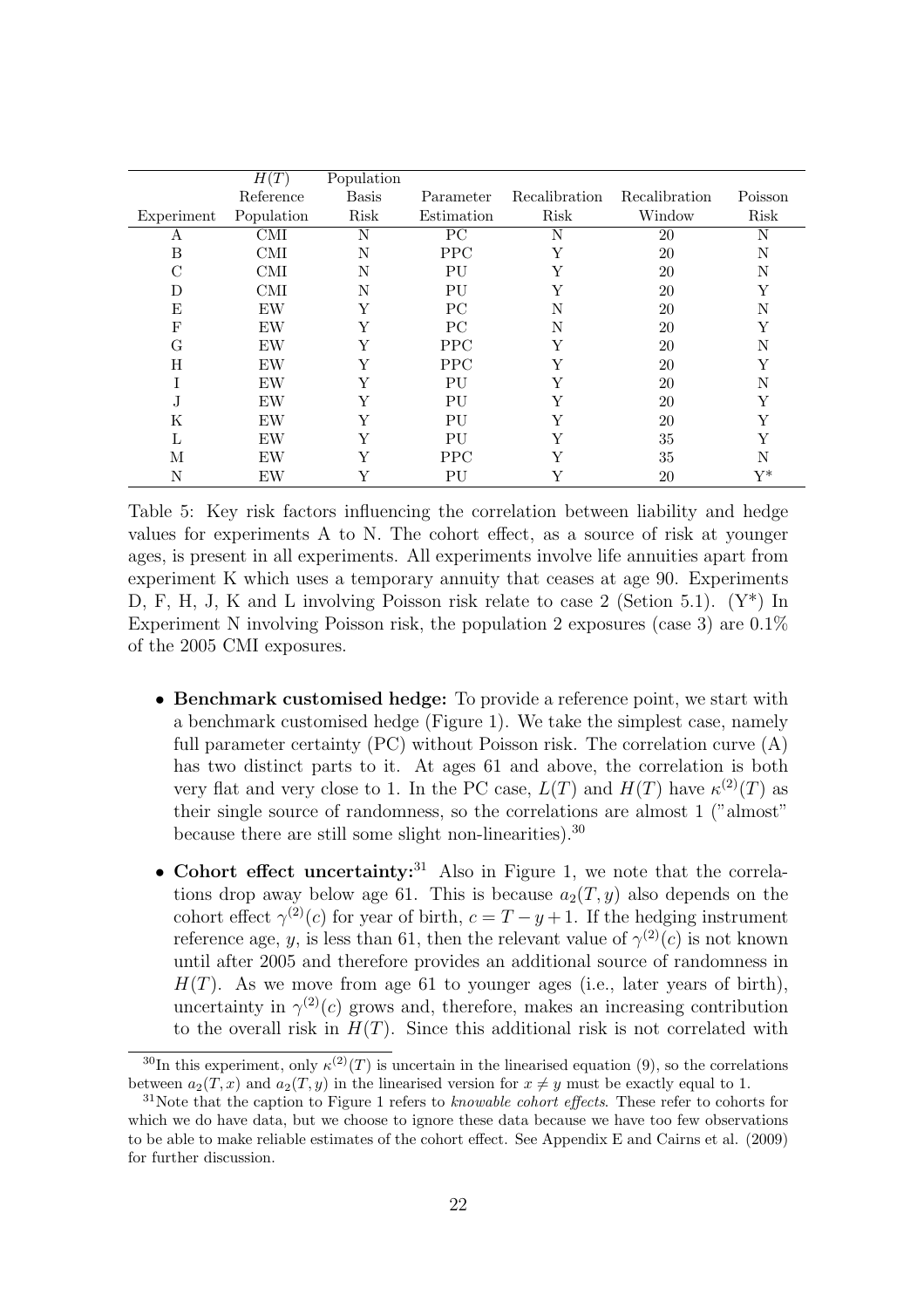$\kappa^{(2)}(T)$ , the correlation between  $H(T)$  and  $L(T)$  falls in line with the proportional contribution of  $\gamma^{(2)}(c)$  to the uncertainty in  $H(T)$ .

- *•* **Population basis risk:** In Figure 2, we introduce population basis risk by switching to the use of hedging instruments linked to the EW males population. We see that the broad impact of this switch is to pull down the correlation curve at all ages. Experiment E (dot-dashed line) gives correlations in the full PC case. As with curve A, curve E is fairly flat above age 61, reflecting the near-linear dependence of  $L(T)$  and  $H(T)$  on their single sources of risk,  $\kappa^{(2)}(T)$  and  $\kappa^{(1)}(T)$ , respectively. This dependence is confirmed by the fact that  $Cor(L(T), H(T)) \approx Cor(\kappa^{(1)}(T), \kappa^{(2)}(T))$  above age 61.
- *•* **Recalibration risk:** Figure 3 shows the impact of model recalibration risk in the PPC case for both the customised  $(A \text{ to } B)$  and index  $(E \text{ to } G)$  hedges. First, consider customised hedges. This introduces a fresh source of risk,  $\nu_1$ , into the calculation of annuity values. In experiment B (solid curve), above age 61, there are two distinct sources of risk  $(\kappa^{(2)}(T)$  and  $\nu_1$ , which, as previously discussed, is a linear function of  $\kappa^{(1)}(T)$ ). Over the 61+ age range, correlations are still high, but, as *y* increases above age 65, correlations drift down gradually (curve B). For *y* close to age 65,  $L(T)$  and  $H(T)$  are exposed to the  $\kappa^{(2)}(T)$ and  $\nu_1$  risks in approximately the same proportions (i.e., the ratio of  $b_2(y)$  to  $b_4(y)$  in equation (9)). However, as the reference age,  $y$ , increases, the relative impact of  $\kappa^{(2)}(T)$  and  $\nu_1$  on  $a_2(T, y)$  changes (i.e.,  $b_2(y)$  to  $b_4(y)$ ), causing correlations to drop a little (solid line (B), right-hand end).

Below age 61, in experiment B, there are three sources of risk:  $\kappa^{(2)}(T)$ ,  $\nu_1$  and  $\gamma^{(2)}(T - y + 1)$ . The curve drops away as we reduce *y* for similar reasons as in experiment A. However, it is obvious that correlations for these lower ages are much higher in experiment B compared with A. In experiment B, *L*(*T*) and  $H(T)$  have, in absolute terms, significantly more risk than A, through additional uncertainty in  $\nu_1$ . However, in relative terms,  $L(T)$  and  $H(T)$ have a much stronger dependence on common sources of risk  $(\kappa^{(2)}(T))$  and  $\nu_1$ ) in experiment B than in experiment A and this results in a much higher correlation.

Now consider the impact of recalibration risk on an index hedge. As a source of risk,  $\nu_1$  is common to both  $L(T)$  and  $H(T)$  over all reference ages. The inclusion of recalibration risk significantly increases the uncertainty in  $L(T)$ and  $H(T)$ , but this is a perfectly correlated additional risk.<sup>32</sup> Thus, the impact of including PPC model recalibration risk is to increase the correlations and so raise curve E (dot-dashed line) significantly to curve G (solid line).

Finally, in Figure 3, we compare experiments E (PC) and G (PPC) below age 61. In the PPC case (G), at lower ages, the additional risk in the cohort

<sup>&</sup>lt;sup>32</sup>Referring to equation (9),  $L(T)$  is approximately a linear combination of  $\kappa^{(2)}(T)$  and  $\nu_1$ , while  $H(T)$  is a linear combination of  $\kappa^{(1)}(T)$  and  $\nu_1$ . In the PPC case,  $\nu_1$  is a risk that is common to both  $L(T)$  and  $H(T)$  and so raises the correlation between the two relative to the PC case, where  $\nu_1$  is fixed.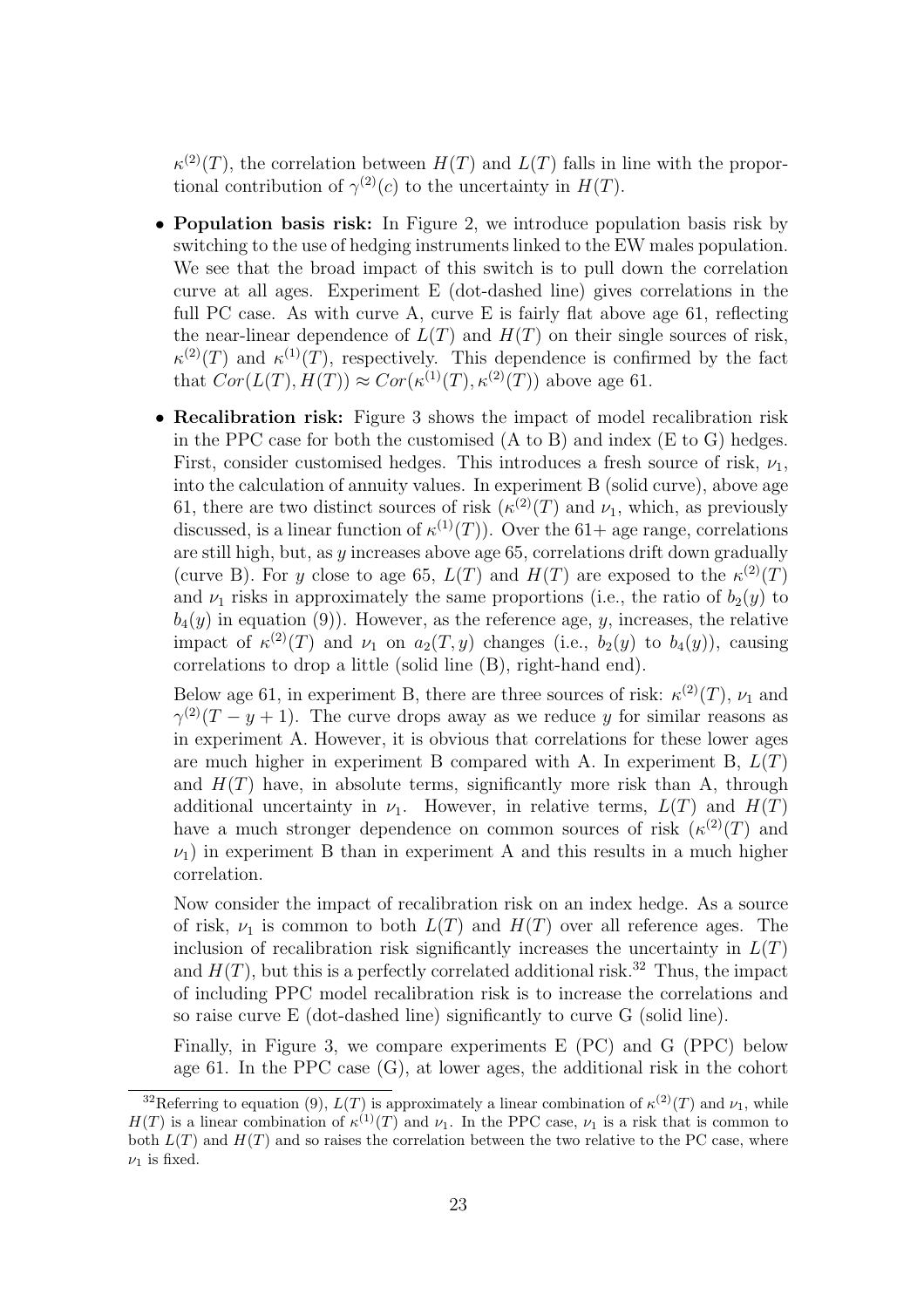effect (Figure 8) is just as large in absolute terms as the full PC case  $(E)$ , but, in relative terms, it contributes much less, because of the inclusion of the additional risk linked to  $\nu_1$  that is common to both  $L(T)$  and  $H(T)$ . As a result, the decline in correlations below age 61 is less in the PPC case (G).

- **Recalibration window:** In Figure 4, we focus on the sensitivity of results to the choice of recalibration window. In experiment G, we use a 20-year window and, in experiment M, we use a 35-year window. Recall that  $\nu_1$  $(\kappa^{(1)}(T) - \kappa^{(1)}(T - W))/W$ , so  $W + 1 = 35$  rather than  $W + 1 = 20$  reduces uncertainty in  $\nu_1$ . Comparing experiments G and M, both  $L(T)$  and  $H(T)$  are less risky under M, because  $\nu_1$  is less risky. However, the correlation between  $L(T)$  and  $H(T)$  is also now lower because of their greater dependence, in relative terms, on the imperfectly correlated  $\kappa^{(2)}(T)$  and  $\kappa^{(1)}(T)$ .
- **Parameter uncertainty:** Figure 5 adds in the impact of parameter uncertainty (PU) (experiments C and I, dashed lines). Introducing PU creates additional uncertainty in the process parameters  $(e.g., \nu_1)$  and also in the latent state variables (the age, period and cohort effects). This additional uncertainty can be thought of as noise on top of the main signal and the noise added to the different components of  $L(T)$  and  $H(T)$  will be largely uncorrelated.<sup>33</sup> This creates additional risk that is mostly non-hedgeable (with the exception of age 65, where  $L(T)$  and  $H(T)$  refer to the same cohort) and so leads to lower correlations and lower hedge effectiveness.

Figure 5 also shows the impact of moving from the PPC (curve G) to the PU case (curve I, dashed line) on the effectiveness of an index hedge. The impact is relatively small, with a magnitude that is similar *at most ages* to the customised hedge (experiments B and C). However, in contrast with the shift from B to C, we find here that there is no advantage to using a hedging instrument that is linked to exactly the same birth cohort as the liability being hedged: this reflects a lack of correlation in the PU setting between our estimates of the cohort effects in the two populations,  $\gamma^{(2)}(T-x+1)$  and *γ*<sup>(1)</sup>(*T − x* + 1) for *x* = 65.

*•* **Poisson risk:** In Figure 6, we look at the impact of adding in Poisson risk (experiments D and J, dotted lines, and N, dot-dashed line). In general, this should add to the uncertainty in both  $L(T)$  and  $H(T)$ .<sup>34</sup> The impact on correlation of Poisson risk (C to D) is broadly similar in magnitude to the impact of PU (B to C). However, the impact does seem to vary with age. The reasons for these variations are not clear, suggesting that the impact of Poisson risk on the various inputs to  $a_2(T, y)$  is complex. In contrast (experiments I

<sup>&</sup>lt;sup>33</sup>For example, the noise added to  $\kappa^{(1)}(T)$  and  $\kappa^{(2)}(T)$  will have a low correlation, and, for  $c_0 \neq c_1$ , the noise added to  $\gamma^{(2)}(c_0)$  and  $\gamma^{(2)}(c_1)$  will also have a low correlation.

<sup>&</sup>lt;sup>34</sup>Specifically, Poisson risk will perturb the input values in  $f(\beta^{(k)}[x], \kappa^{(k)}(T), \gamma^{(k)}(T-x+1), \nu_1)$ in equation (9), and the fact that the noise is conditionally independent from  $(t, x)$  cell to cell means that these perturbations are likely to increase total risk.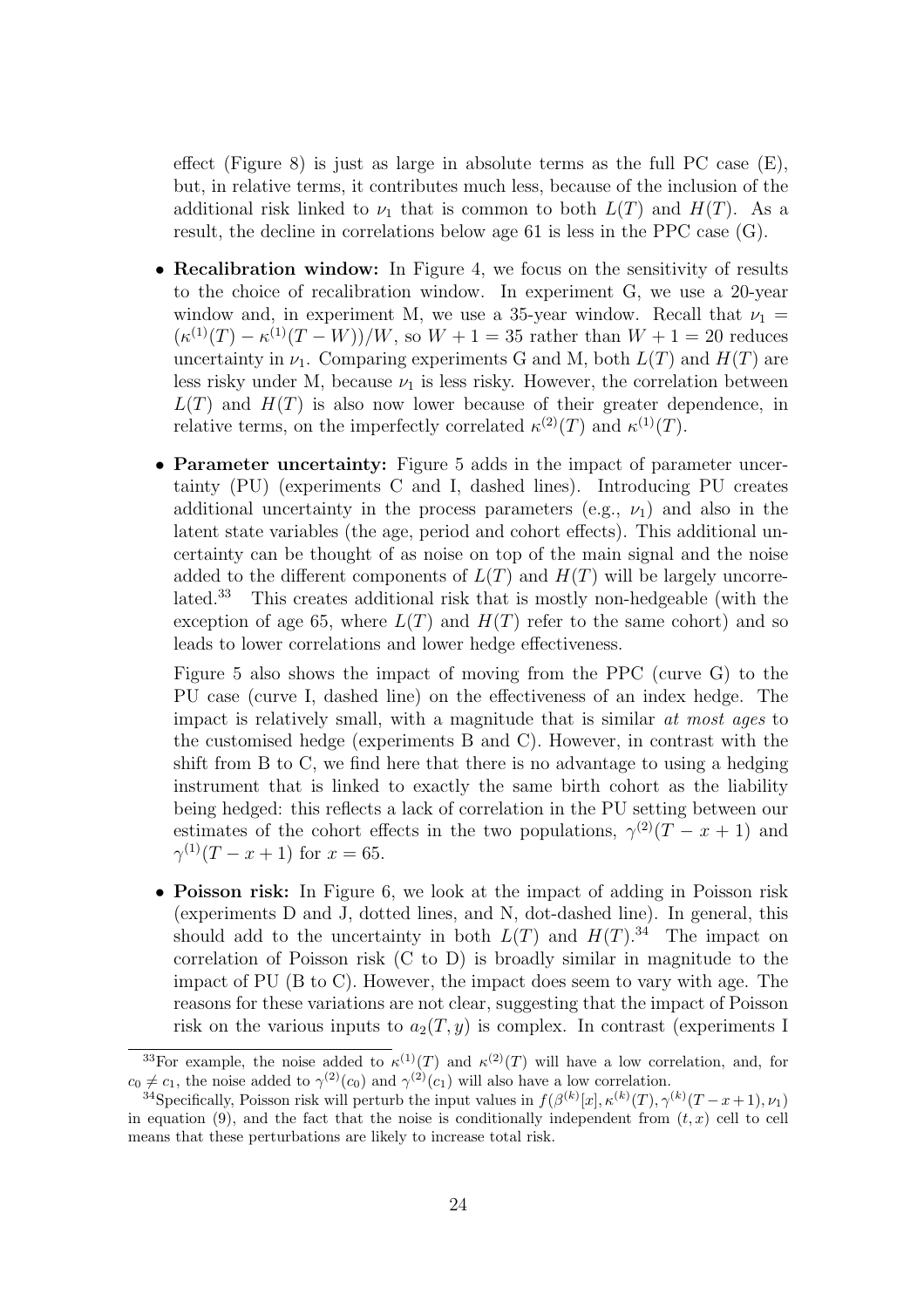and J), if we use an index-based hedge, then the gap between the Poisson and no-Poisson correlation plots seems to be reasonably uniform across all ages.

As might be expected, the impact on correlations for index hedges when we introduce Poisson risk depends significantly on the size of the underlying population. This is illustrated in Figure 6 as we move from experiment I (large population) through J (CMI-sized) to N  $(0.1\%$  of CMI). The difference between I and J is modest. The additional Poisson risk in N significantly increases uncertainty in our estimate of the 2015 base table<sup>35</sup> that we calibrate for population 2 and this lowers the correlation between  $L(T)$  and  $H(T)$ . But  $L(T)$  and  $H(T)$  are still just as reliant on the the common drift parameter  $\nu_1$ and so the impact of the additional Poisson risk is much less than it would be if the two populations were totally independent.

We considered four variants on the size population 2 to assess at what level Poisson risk starts to have a significant impact: 100% of the CMI (experiment J), 10%, 1% and 0.1% (experiment J). With a hedge instrument linked to age 65 in popluation 1, these resulted in correlations of 0*.*937, 0*.*923, 0*.*865 and 0*.*665 respectively. So we can see that there is a gradual shift in correlation as the population size falls. However, these figures suggest that it is only when the population size falls below, say, 10,000 members above age 50 that the measure of correlation begins to fall more rapidly: that is, between 1% and 2% of the CMI.

*•* **Term of the annuity:** In Figure 7, we make two further comparisons. As our baseline, we conduct experiment J which includes all risk factors. We investigate how sensitive the correlations are to the term of the annuity that underpins our calculations. Experiment J involves the use of a life annuity. In contrast, in experiment K, both  $L(T)$  and  $H(T)$  involve temporary annuities that cease at age 90. We can see that this lowers the correlations relative to curve I. This is explained by the fact that the recalibrated  $\nu_1$  has relatively little influence over short-dated cashflows and much greater influence over long-dated cashflows. By shifting to temporary annuities, we have therefore reduced the influence of  $\nu_1$  on  $L(T)$  and  $H(T)$ , with a resulting lowering in the correlations.

A similar shift would occur if we switched from a life annuity starting at age 65 to, say, a life annuity starting at age 75, since, on average, the annuity will be payable for less time.

 $35$ In each of the 1000 simulations, the true base table for population 2 in Experiment N in 2015 is, in reality, just the same as the true base table in Experiment I with no Poisson risk. However, the significant Poisson risk in N means that there is significantly more uncertainty in our estimate of the base table. So the observed decrease in the correlation is actually due to increasing estimation error in 2015 rather than any other source of risk. Furthermore, the additional estimation error due to the inclusion of Poisson risk will be independent of the population 1 valuation model calibrations.

As outlined in Appendix G, the base table for 2015 for population 2 is calibrated using population 2 data only. When the population is relatively small it might, however, be advisable to fit population 2 jointly with population 1 using data up to 2015 (for example, as in Cairns et al.,2011a). This might reduce the estimation error in the 2015 base table reported above.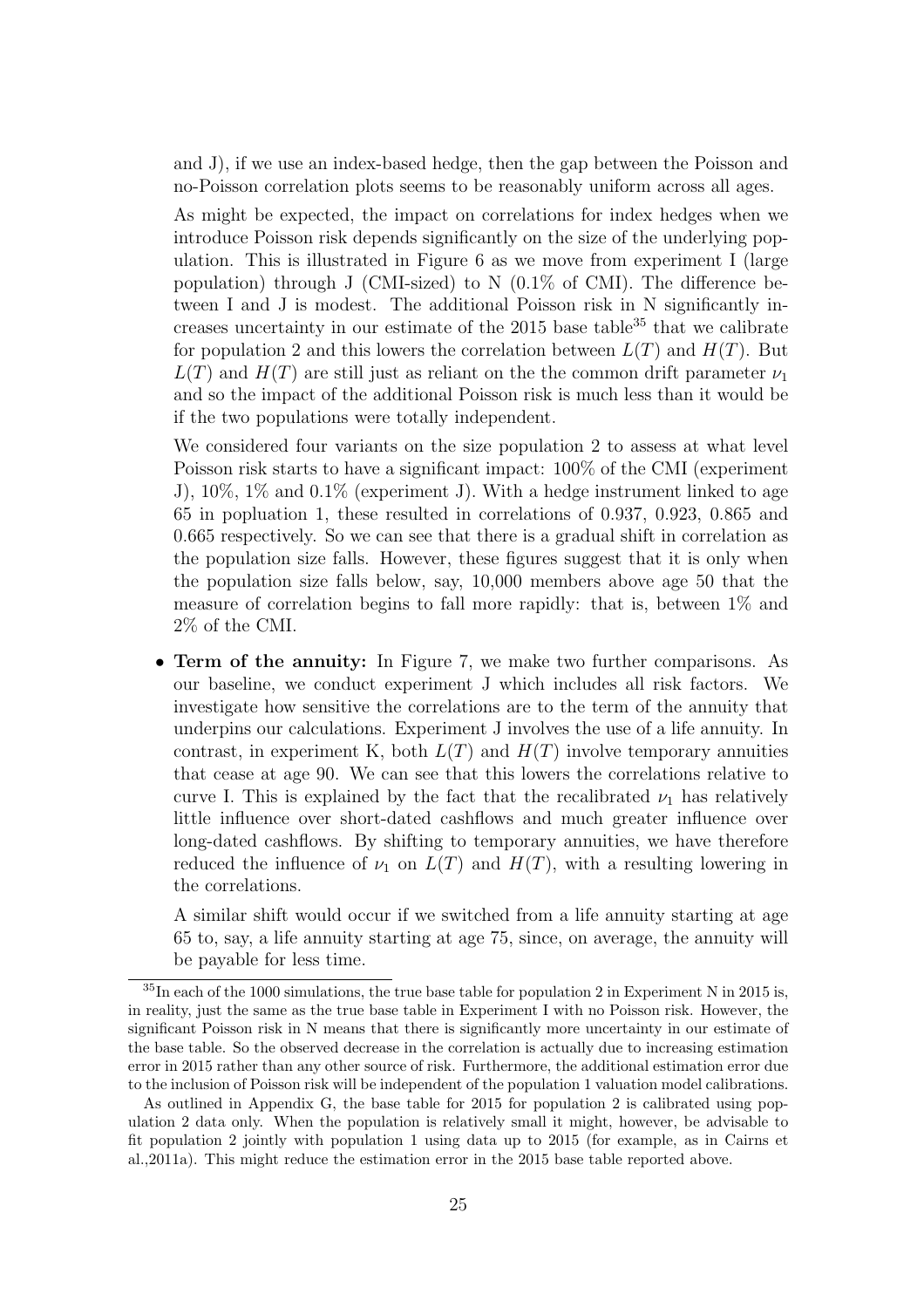*•* **Recalibration window revisited:** In Figure 7, which shows the results of experiment L, we repeat the shift from a recalibration window of 20 to one of 35 years, this time in a full PU setting with Poisson risk (compare with Figure 4.) The difference between J and L can be seen to be similar to (but slightly larger than) the shift from G to M. Thus, the impact of a change in the recalibration window can be seen to be not especially sensitive to the inclusion or otherwise of the less important risk factors (full PU and Poisson risk).

#### **6.2 Analysis**

Our discussion above of the individual plots focused on the incremental impact of the different risk factors. Here we look at the bigger picture and assess the overall impact and significance of each, beginning with the most important.

- *Population basis risk* is clearly a very significant factor. However, its negative impact on correlation and hedge effectiveness is not, perhaps, as large as might seem at first glance.
- *Recalibration risk* is also a factor of potential significance, although its precise impact depends on the type of hedge. For index hedges, it results in substantially increased correlations and hence hedge effectiveness; $36$  for customised hedges, it has a very modest, negative impact.

Further, as demonstrated in Figure 7, the impact of recalibration risk will be greater<sup>37</sup> if both the liability and hedging instrument values (in an index hedge) depend more heavily on more distant longevity-linked cashflows. In relative terms, these cashflows are much more sensitive to changes in the random-walk drift  $\nu_1$ .

- *•* The impact of recalibration risk on correlations was found to be quite sensitive to the length of the *calibration window* (e.g., 20 years or 35 years): a longer calibration window lowers both correlation and hedge effectiveness.
- *Cohort effect uncertainty* can cause correlations to be pulled down if the liability and hedging instrument refer to different cohorts either by year of birth or by reference population. The impact is modest if both of the relevant cohort effects had been estimated at time 0 (2005), and is a result of uncertainty in the estimates of those state variables. The impact is much more significant if one or other of the relevant cohort effects could not be estimated in 2005, thereby introducing additional uncertainty in the calculation of the annuity price at *T*.

<sup>36</sup>Where allowance for recalibration risk does increase correlations and hedge effectiveness, this helps to explain why the negative impact of population basis risk is smaller than anticipated.

<sup>&</sup>lt;sup>37</sup>That is, the increase in correlation when moving from ignoring recalibration risk to including recalibration risk (as in the change from curve E to curve G in Figure 3) will be bigger.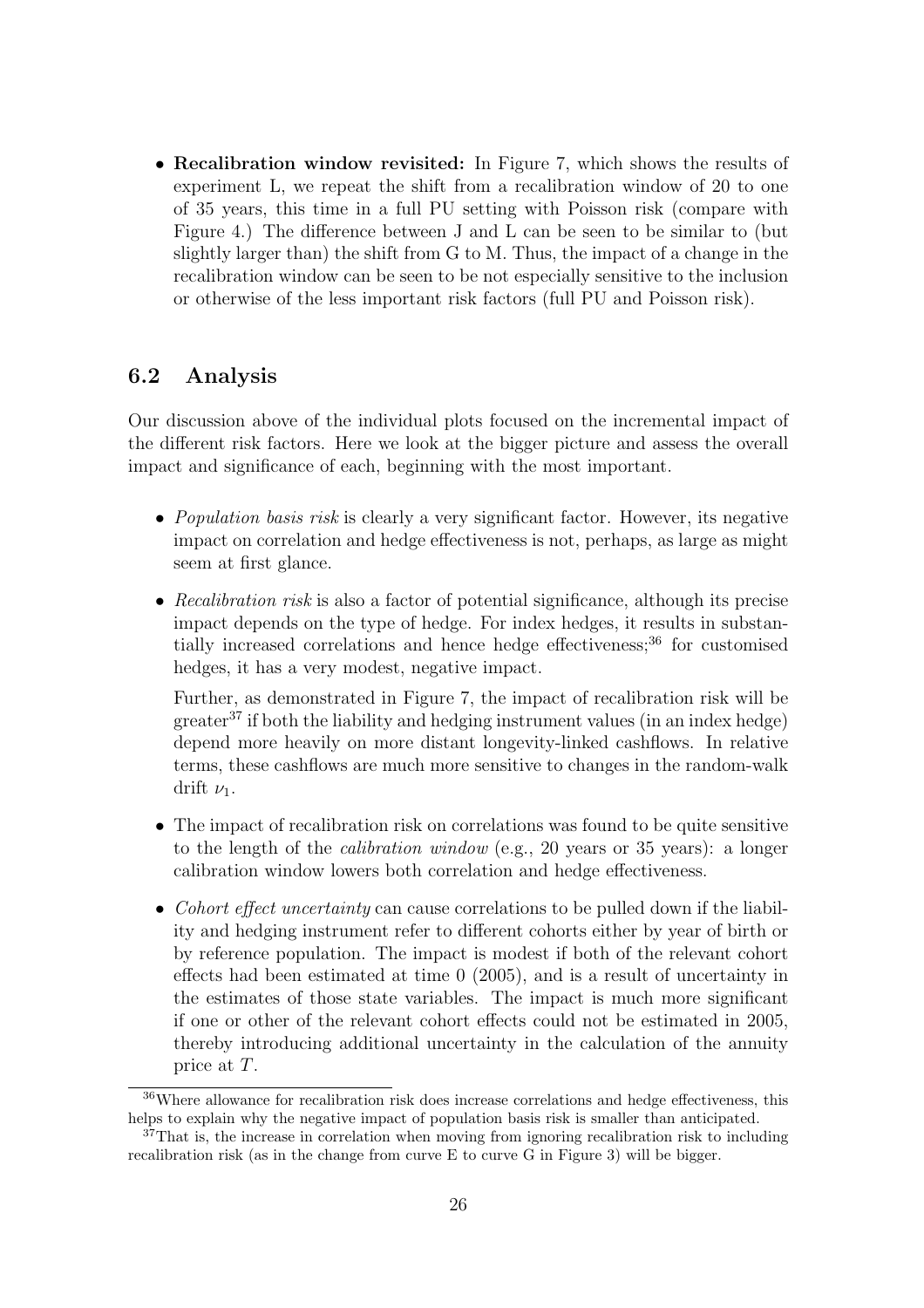

Figure 1: Correlation between the liability,  $L(T)$ , and hedging instrument,  $H(T)$ , values as a function of the hedging instrument reference age. Experiment A (Table 5) assumes a customised hedge (CMI reference population), full parameter certainty (PC) and no Poisson risk. Knowable cohort effects are discussed in Appendix D. The black dot identifies the liability reference age of 65.



Figure 2: Correlation between the liability,  $L(T)$ , and hedging instrument,  $H(T)$ , values as a function of the hedging instrument reference age. Experiments A, E (Table 5). A, E: full PC without Poisson risk. A: customised hedge. E: index hedge.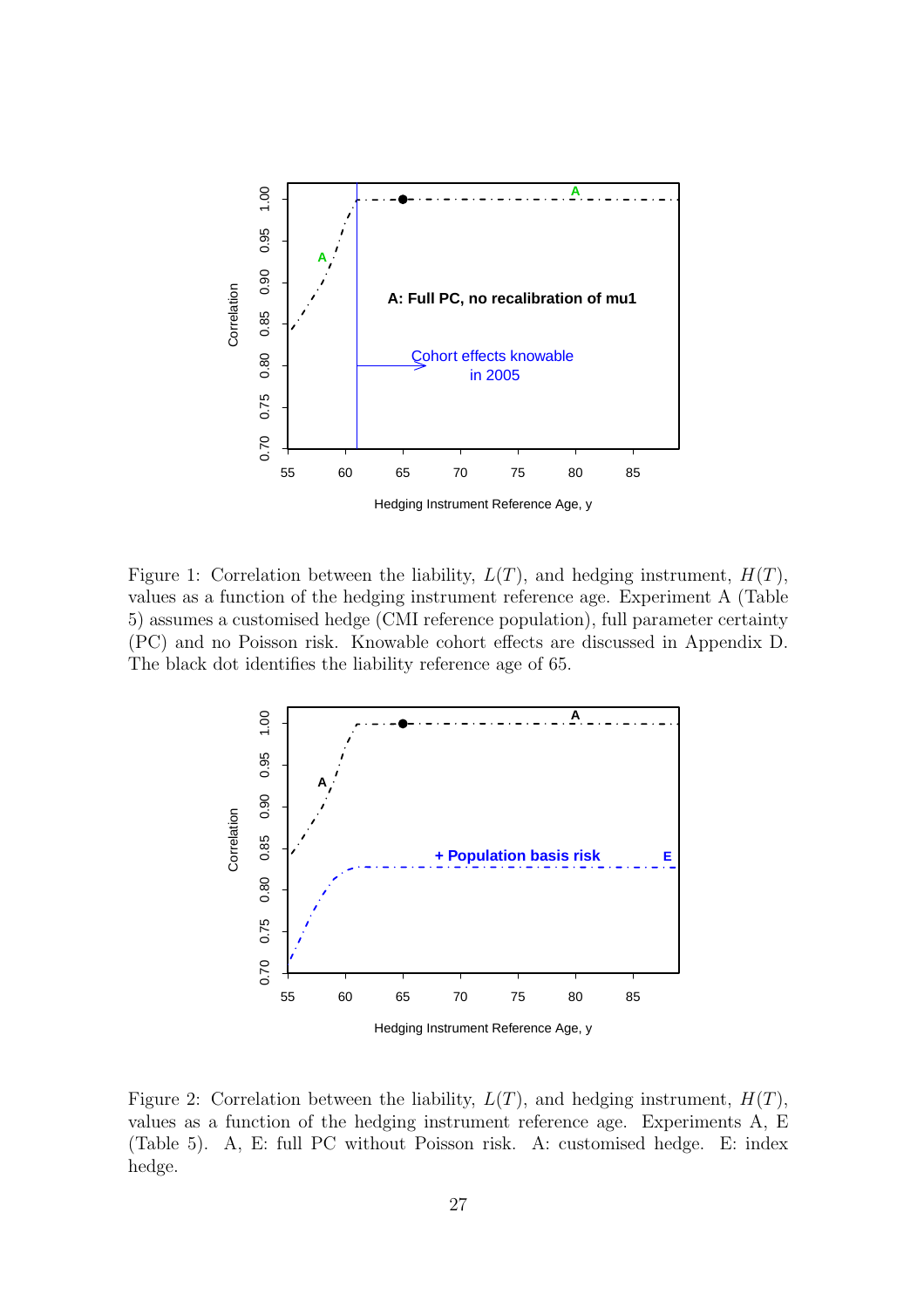

Figure 3: Correlation between the liability,  $L(T)$ , and hedging instrument,  $H(T)$ , values as a function of the hedging instrument reference age. Experiments A, B, E, G (Table 5). A, B: customised hedges. E, G: index hedges. A, E: full PC. B, G: PPC with recalibration risk, 20-year recalibration window. All: without Poisson risk.



Figure 4: Correlation between the liability,  $L(T)$ , and hedging instrument,  $H(T)$ , values as a function of the hedging instrument reference age. Experiments G, M (Table 5). G, M: index hedges, PPC. G: 20-year recalibration window. M: 35-year recalibration window.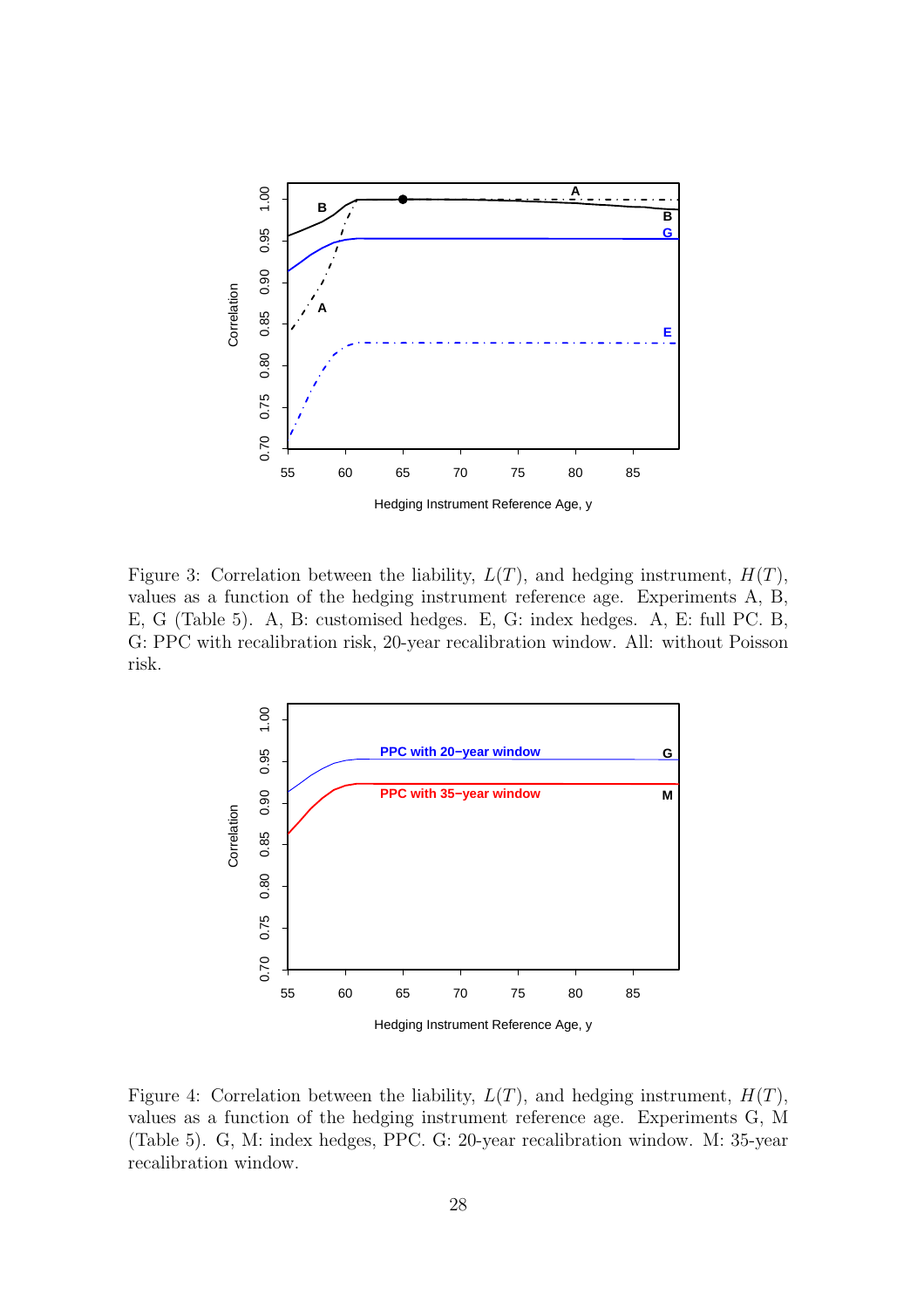

Figure 5: Correlation between the liability, *L*(*T*), and hedging instrument, *H*(*T*), values as a function of the hedging instrument reference age. Experiments B, C, G, I (Table 5). All: without Poisson risk; 20-year recalibration window. B, C: customised hedges. G, I: index hedges. B, G: PPC. C, I: full PU.



Figure 6: Correlation between the liability,  $L(T)$ , and hedging instrument,  $H(T)$ , values as a function of the hedging instrument reference age. Experiments C, D, I, J, N (Table 5). All: full PU; 20-year recalibration window. C, D: customised hedges. I, J, N: index hedges. C, I: no Poisson risk. D, J: with Poisson risk (case 2). N with Poisson risk (case 3).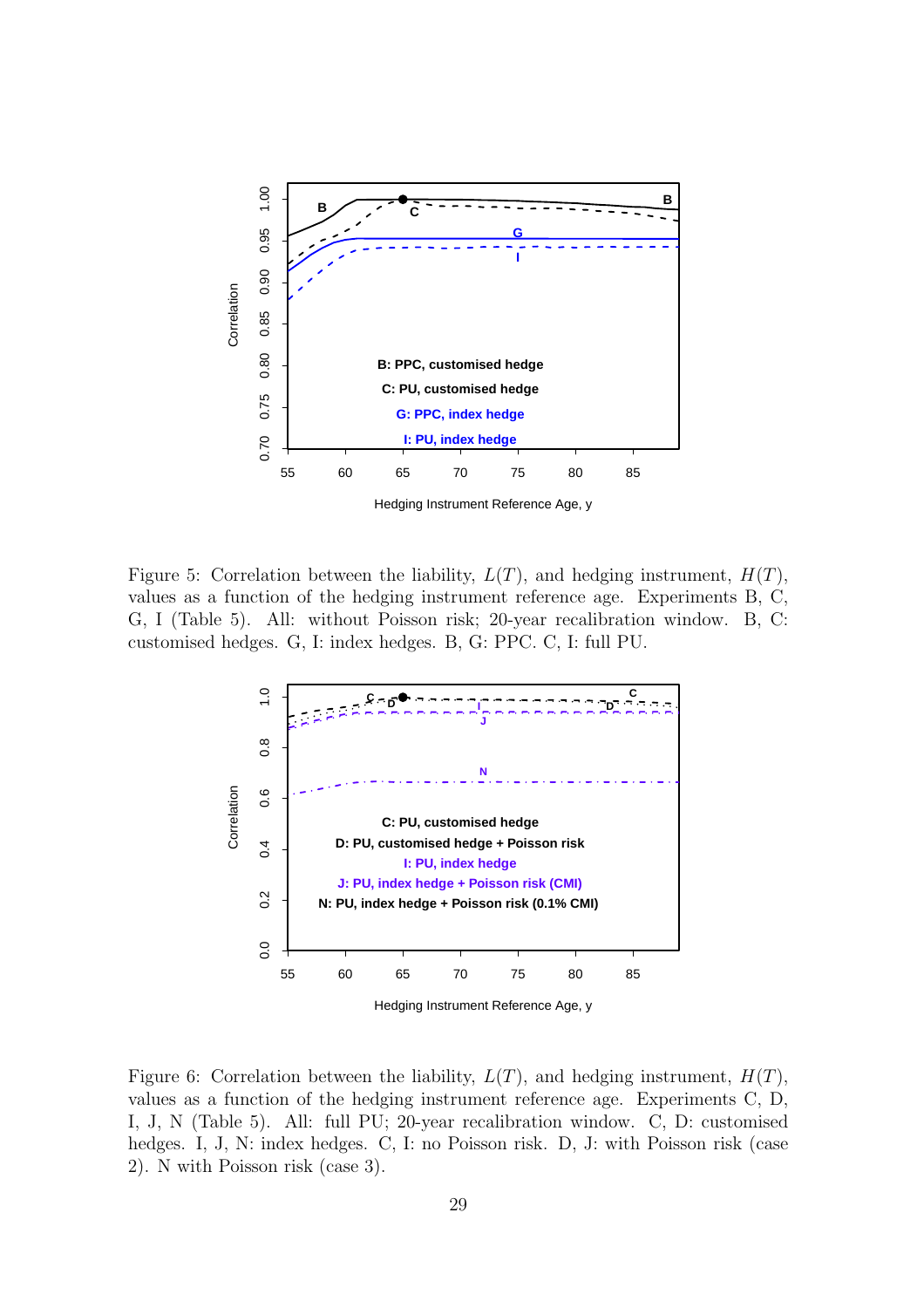

Figure 7: Correlation between the liability,  $L(T)$ , and hedging instrument,  $H(T)$ , values as a function of the hedging instrument reference age. Experiments J, K, L (Table 5). All: full PU with Poisson risk. J, K: 20-year recalibration window. L: 35-year recalibration window. J, L: life annuity. K: temporary annuity ceasing at age 90.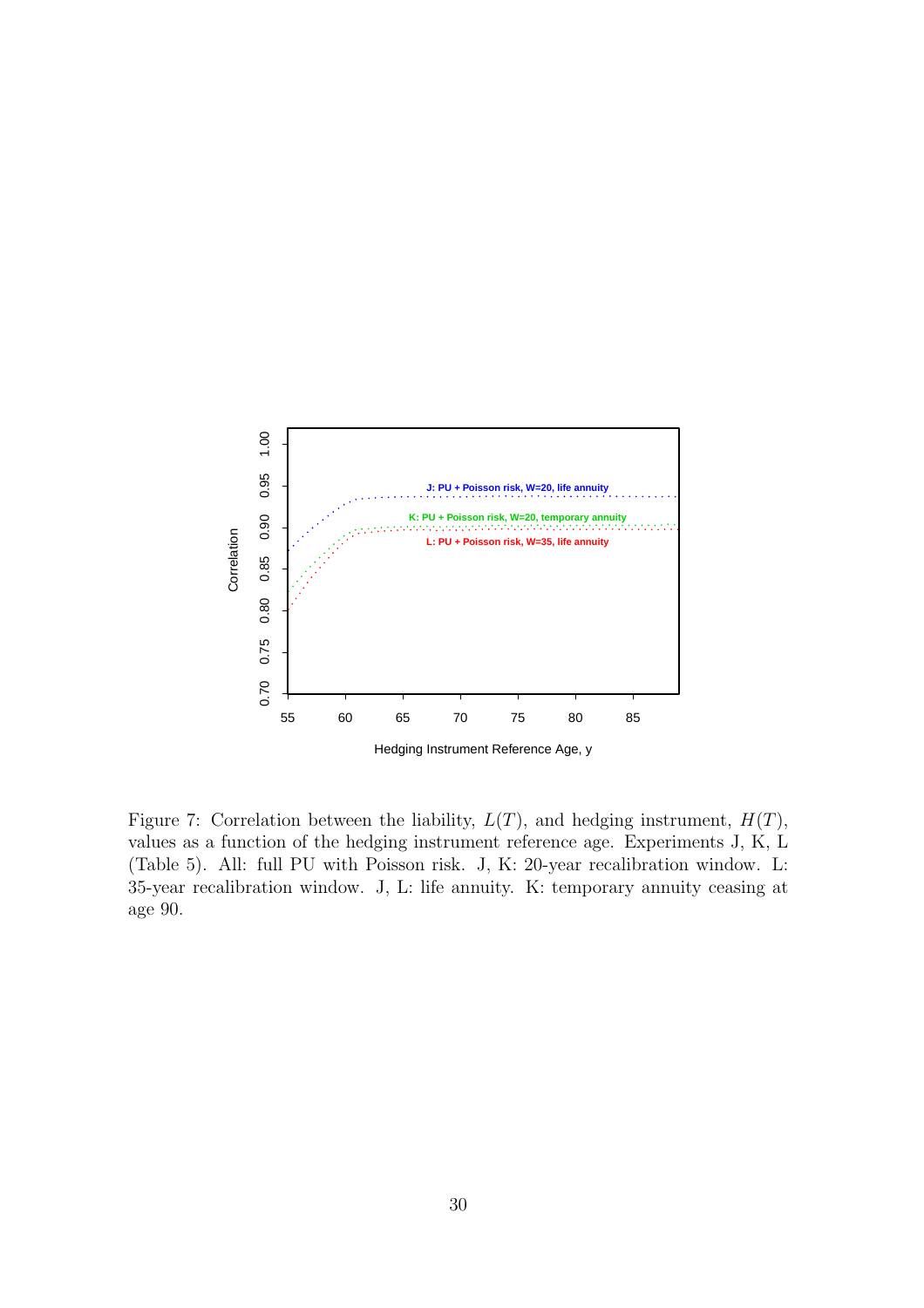• Where we have already taken account of recalibration risk, the inclusion of other forms of parameter uncertainty (PU) and Poisson risk only have a modest impact on correlation and hedge effectiveness. However, where the hedger's own population is much smaller than the CMI population considered here (e.g., Experiment N), Poisson risk has a bigger impact.

# **7 Conclusions**

This paper builds on the framework proposed by Coughlan et al. (2011) by analysing hedge effectiveness (with correlation as a proxy) using stochastic simulation (instead of historical bootstrapping). It is the first study to bring together, in a single stochastic modelling framework, the key risk factors influencing the effectiveness of longevity hedges, namely population basis risk, cohort effect uncertainty, recalibration risk, recalibration window, parameter uncertainty and Poisson risk.

To investigate longevity hedge effectiveness, we used a case study of a pension plan that wishes to hedge the value of its liability in 10 years' time to a male member who is currently aged 55. The liability is therefore equivalent to a deferred annuity. The plan had the choice of using either a customised hedge or an index hedge. We assumed, for the sake of illustration, that the mortality experience of the pension plan and the customised hedge was the same as the Continuous Mortality Investigation's male assured lives, while the mortality experience of the index hedge was the same as that for the England & Wales male population. For plans that aim to derisk, we argued that correlation between the value of plan liabilities and the value of a hedging instrument makes a good proxy as a measure of hedge effectiveness.

We found that population basis risk and uncertain future cohort effects are significant determinants of hedge effectiveness. However, we also showed that this was just the starting point. We discovered that correlation and hedge effectiveness are also affected to a significant extent by the inclusion of recalibration risk and the assumed length of the recalibration window. Beyond that, further sources of parameter uncertainty and Poisson risk (especially small populations) have a more modest, although still noticeable, impact. However, our analysis of the impact of Poisson risk suggest that we need to search for further ways to reduce estimation error in the calibration of small-population base tables, perhaps via joint modelling with much larger (e.g., national) populations.

The strong conclusion is that an analysis that ignores parameter uncertainty (including recalibration risk) might significantly underestimate the level of longevity risk, but, more importantly, might also underestimate the degree of hedge effectiveness of an index-based longevity hedge. So an unsophisticated and incomplete analysis of the problem might either lead to a decision not to hedge (because the level of risk is deemed not to be sufficiently high) or lead to a customised hedge being chosen in place of a cheaper index hedge (because the effectiveness of the latter has been underestimated). It is our belief that this specific conclusion would apply to a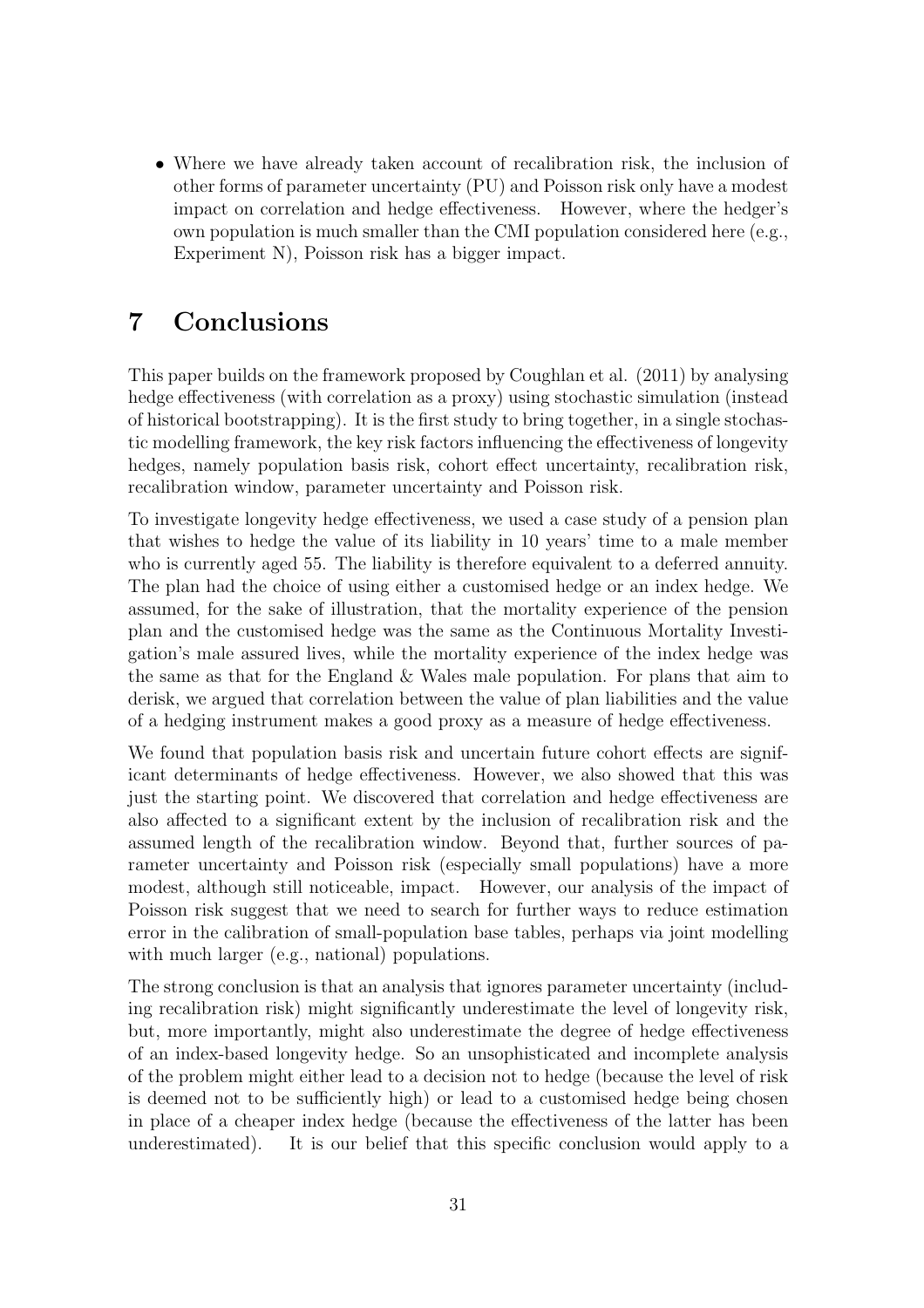wider range of risk metrics than the simple use of variance (for example, expected shortfall or expected utility).

Our case study shows that longevity basis risk can be substantially hedged using index hedges as an alternative to customised longevity hedges. As a consequence, therefore, index longevity hedges – in conjunction with the other components of an ALM strategy – can provide an effective as well as a low cost alternative to a full buy-out of pension liabilities or even a strategy that involves the use of customised longevity hedges unless the population being hedged has fewer than around 10,000 members.

Apart from the hedging instrument reference population and reference age and the distinction between index and customised hedges, we have not investigated the impact on hedge effectiveness of the structure of the hedge. To do this, we would need to investigate such factors as the type of hedging instrument (namely, alternatives to a deferred longevity swap), the optimality and robustness of the hedge ratio (Cairns, 2011b), value versus cashflow hedges, static versus dynamic hedges, and the use of multiple hedging instruments, etc. Also omitted is an analysis of the impact of model risk: a substantial topic in its own right. Finally, we have not analysed the sensitivity of longevity hedge ratios to changes in the underlying assumptions. We leave these issues for future work.

# **References**

Balistreri, E. J., and Hillberry, R. H. (2005) Estibration: An illustration of structural estimation as calibration. Working paper, Colorado School of Mines and University of Melbourne. (Downloaded 26/4/2012)

Bauer, D., Benth, F.E., and Kiesel, R. (2010) Modeling the forward surface of mortality. Working paper, University of Ulm. (Downloaded 30/5/2012)

Biffis, E., Denuit, M., and Devolder, P. (2010) Stochastic mortality under measure changes. *Scandinavian Actuarial Journal* 2010(4):284-311.

Blake, D., and Burrows, W. (2001) Survivor bonds: Helping to hedge mortality risk. *Journal of Risk and Insurance*, 68: 339-348.

Blake, D., Boardman, T., and Cairns, A.J.G. (2010) Sharing longevity risk: Why governments should issue longevity bonds. Pensions Institute working paper PI-1002 (accessed on 14/4/2011 at

http://www.pensions-institute.org/workingpapers/wp1002.pdf ).

Blake, D., Cairns, A.J.G., and Dowd, K. (2006) Living with mortality: Longevity bonds and other mortality-linked securities. *British Actuarial Journal*, 12: 153-197.

Brouhns, N., Denuit, M., and Vermunt J.K. (2002) A Poisson log-bilinear regression approach to the construction of projected life tables. *Insurance: Mathematics and Economics*, 31: 373-393.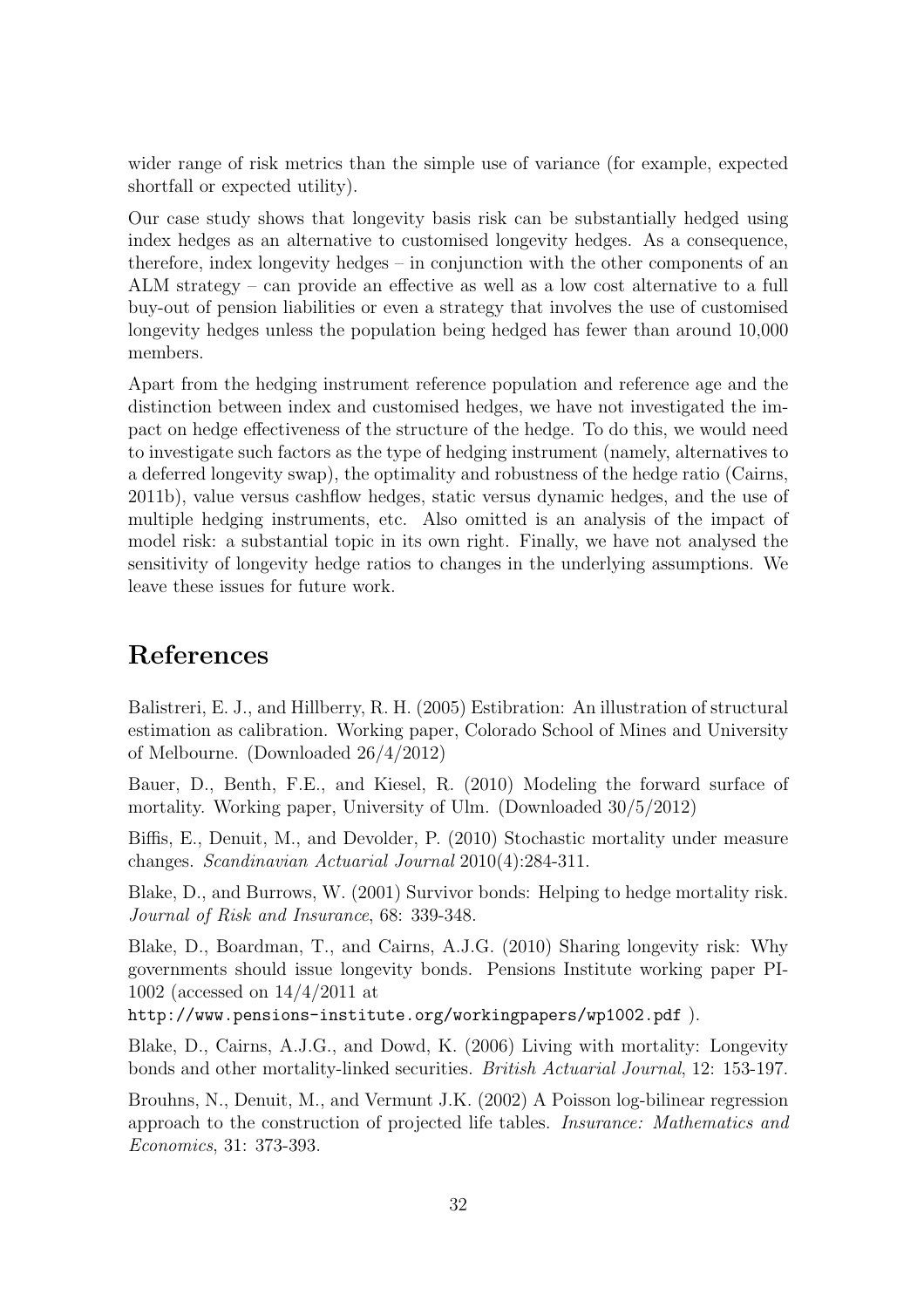Cairns, A.J.G., Blake, D., and Dowd, K. (2006) A two-factor model for stochastic mortality with parameter uncertainty: Theory and calibration. *Journal of Risk and Insurance*, 73: 687-718.

Cairns, A.J.G., Blake, D., and Dowd, K. (2008) Modelling and management of mortality risk: A review. *Scandinavian Actuarial Journal*, 2008(2-3): 79-113.

Cairns, A.J.G., Blake, D., Dowd, K., Coughlan, G.D., Epstein, D., Ong, A., and Balevich, I. (2009) A quantitative comparison of stochastic mortality models using data from England & Wales and the United States. *North American Actuarial Journal*, 13: 1-35.

Cairns, A.J.G., Blake, D., Dowd, K., Coughlan, G.D., Epstein, D., and Khalaf-Allah, M. (2011a) Mortality density forecasts: An analysis of six stochastic mortality models. *Insurance: Mathematics and Economics*, 48: 355-367.

Cairns, A.J.G., Blake, D., Dowd, K., Coughlan, G.D., and Khalaf-Allah, M. (2011b) Bayesian stochastic mortality modelling for two populations. *ASTIN Bulletin*, 41: 29-59.

Cairns, A.J.G. (2011a) Modelling and management of longevity risk: Approximations to survival functions and dynamic hedging. *Insurance: Mathematics and Economics*, 49: 438-453.

Cairns, A.J.G. (2011b) Robust hedging of longevity risk. Presented at Longevity 7: Seventh International Longevity Risk and Capital Markets Solutions Conference, Frankfurt, September 2011. *Working paper, Heriot-Watt University.*

Coughlan, G.D., Emery, S. and Kolb, J. (2004) HEAT (Hedge Effectiveness Analysis Toolkit): A consistent framework for assessing hedge effectiveness under IAS 39 and FAS 133. *Journal of Derivatives Accounting*, 1(2): 221-272.

Coughlan, G., Epstein, D., Sinha, A., and Honig, P. (2007) q-forwards: Derivatives for transferring longevity and mortality risk. Available at www.lifemetrics.com.

Coughlan, G.D. (2009). Longevity risk transfer: Indices and capital market solutions. In Barrieu, P.M. and Albertini, L. (eds), *The Handbook of Insurance Linked Securities*, Wiley, London.

Coughlan, G.D., Khalaf-Allah, M., Ye, Y., Kumar, S., Cairns, A.J.G., Blake, D. and Dowd, K., (2011) Longevity hedging 101: A framework for longevity basis risk analysis and hedge effectiveness. *North American Actuarial Journal*, 15: 150-176.

Czado, C., Delwarde, A., and Denuit, M. (2005) Bayesian Poisson log-bilinear mortality projections. *Insurance: Mathematics and Economics*, 36: 260-284.

Dahl, M., Melchior, M., and Møller, T. (2008) On systematic mortality risk and risk minimisation with survivor swaps. *Scandinavian Actuarial Journal*, 2008(2-3): 114-146.

Dahl, M., Glar, S., and Møller, T. (2009) Mixed dynamic and static risk minimization with an application to survivor swaps. 19th International AFIR Colloquium,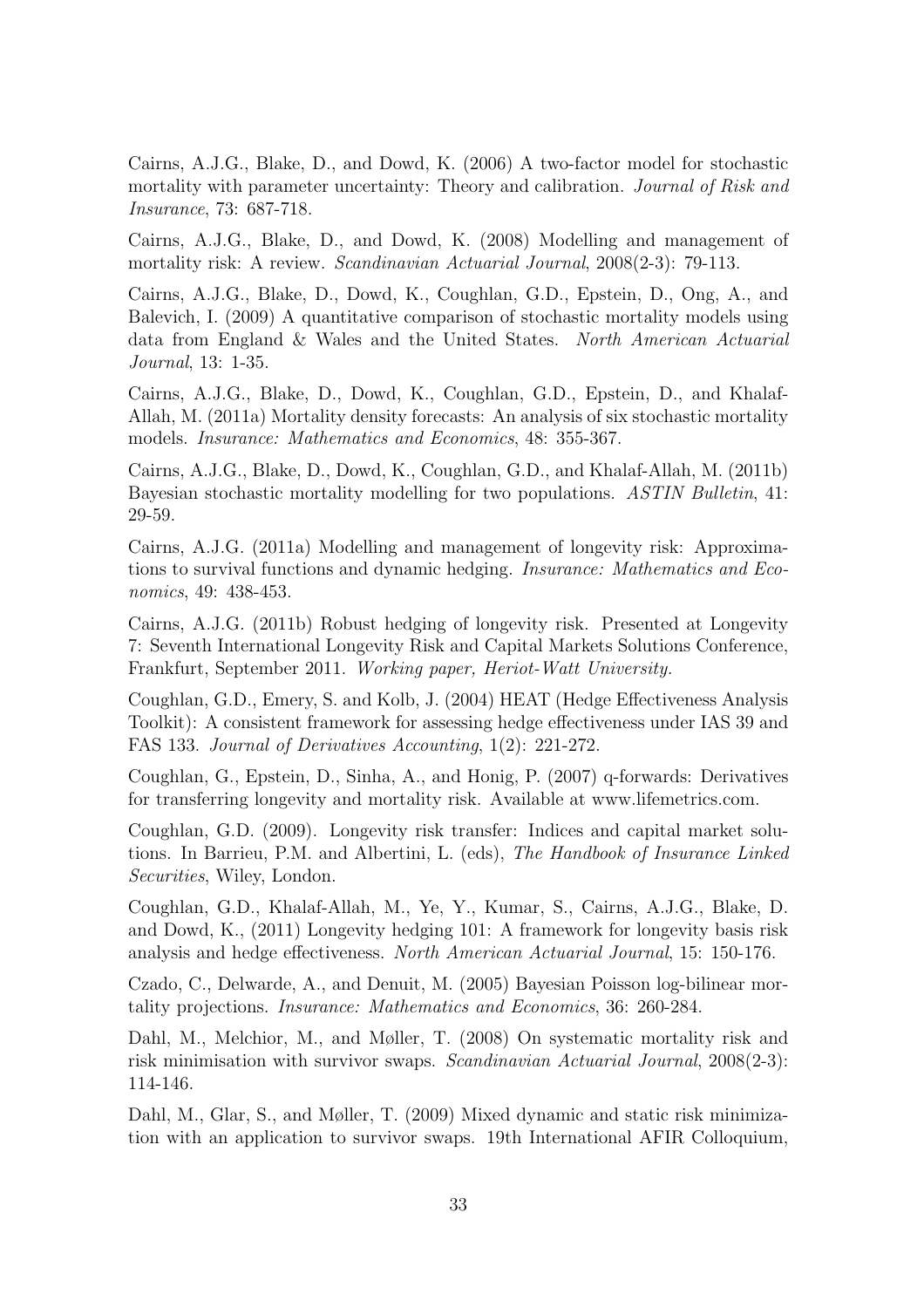Munich, September 2009.

Denuit, M., Haberman, S., and Renshaw, A.E. (2010) Comonotonic approximations to quantiles of life annuity conditional expected present values: Extensions to general ARIMA models and comparison with the bootstrap. *ASTIN Bulletin*, 40: 331-349.

Detlefsen, K., and Härdle, W.K. (2007) Calibration risk for exotic options. *Journal of Derivatives*, 14: 47-63.

Dowd, K., Blake, D., and Cairns, A.J.G. (2010a) Facing up to uncertain life expectancy: The longevity fan charts. *Demography*, 47: 67-78.

Dowd, K., Blake, D., Cairns, A.J.G., Coughlan, G.D., Epstein, D., and Khalaf-Allah, M. (2010b) Evaluating the goodness of fit of stochastic mortality models. *Insurance: Mathematics and Economics*, 47, 255-265.

Dowd, K., Cairns, A.J.G., Blake, D., Coughlan, G.D., and Khalaf-Allah, M. (2011a) A gravity model of mortality rates for two related populations. *North American Actuarial Journal*, 15: 334-356.

Dowd, K., Blake, D., and Cairns, A.J.G. (2011b) A computationally efficient algorithm for estimating the distribution of future annuity values under interest-rate and longevity risks. *North American Actuarial Journal*, 15: 237-247.

Jarner, S.F., and Kryger, E.M. (2011) Modelling adult mortality in small populations: The SAINT model. *ASTIN Bulletin*, 41: 377-418.

Kogure, A., Kurachi, Y., and Kitsukawa, K. (2009) A Bayesian evaluation of longevity risk: Model comparison, measuring and pricing. Working paper, Keio University.

Kogure, A., and Kurachi, Y. (2010) A Bayesian approach to pricing longevity risk based on risk-neutral predictive distributions. *Insurance: Mathematics and Economics*, 46: 162-172.

Krugman, P. (2011) Calibration and all that (wonkish). http://krugman.blogs.nytimes.com/2011/10/18/calibration-and-all-that-wonkish/ (Accessed 17/7/12.)

Lee, R.D., and Carter, L.R. (1992) Modeling and forecasting U.S. mortality. *Journal of the American Statistical Association*, 87: 659-675.

Li, J.S.-H., and Hardy, M.R. (2011) Measuring basis risk involved in longevity hedges. *North American Actuarial Journal*, 15: 177-200.

Li, J.S.-H., Hardy, M.R., and Tan, K.S. (2009) Uncertainty in model forecasting: An extension to the classic Lee-Carter approach. *ASTIN Bulletin,* 39: 137-164.

Li, N., and Lee, R. (2005) Coherent mortality forecasts for a group of populations: An extension of the Lee-Carter method. *Demography*, 42(3): 575-594.

Nielsen, L.H. (2010) Assessment of the VaR(99.5%) for longevity risk. Working paper, Sampension, Denmark.

http://www.cea.eu/index.php?page=non-cea-publications (Accessed 3/8/2010)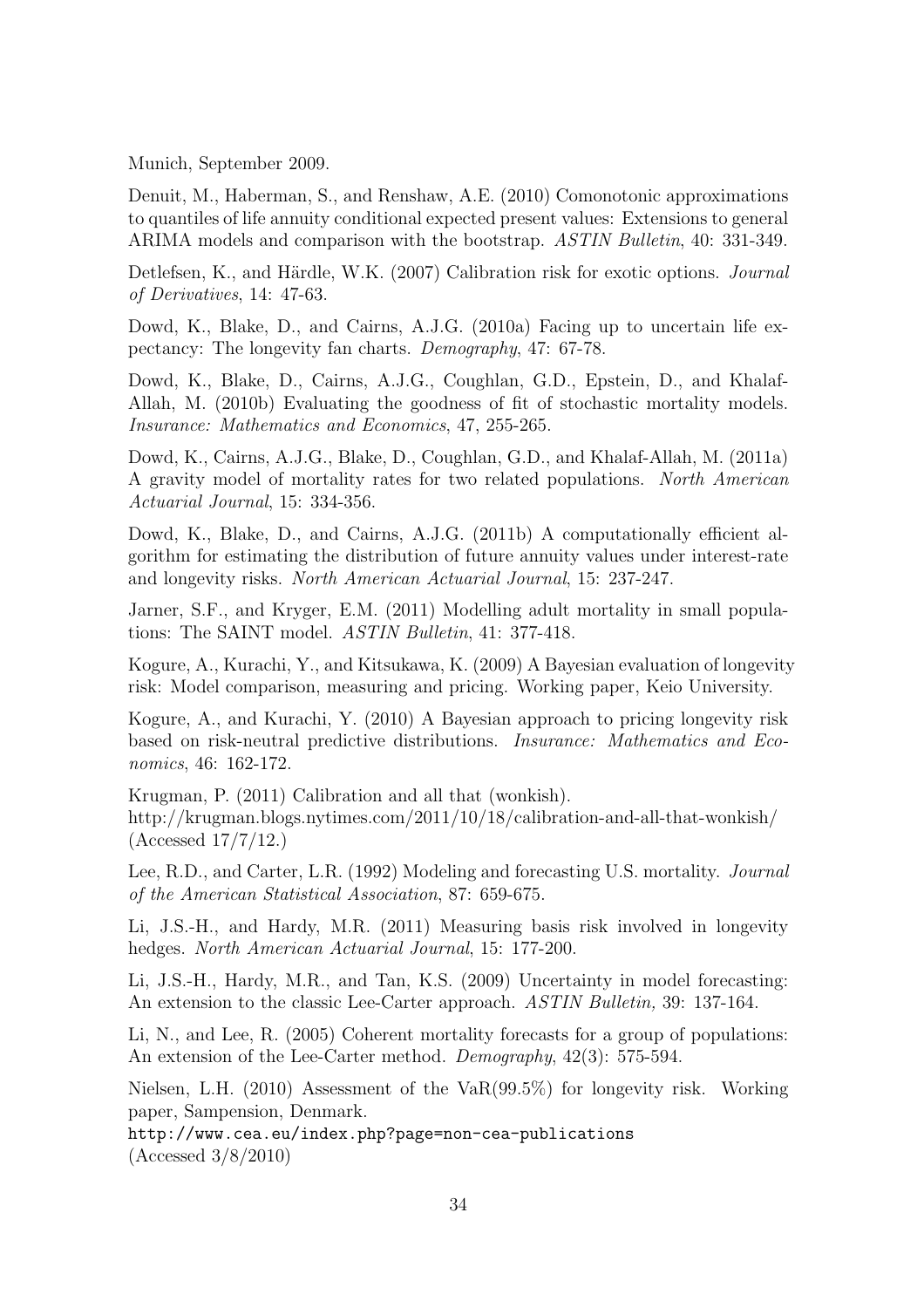Olivieri, A. and Pitacco, E. (2009) Stochastic mortality: The impact on target capital. *ASTIN Bulletin*, 39: 541-563.

Pedroza, C. (2006) A Bayesian forecasting model: Predicting U.S. male mortality. *Biostatistics*, 7: 530-550.

Plat, R. (2009) Stochastic portfolio specific mortality and the quantification of mortality basis risk. *Insurance: Mathematics and Economics*, 45: 123-132.

Reichmuth, W. and Sarferaz, S. (2008) Bayesian demographic modelling and forecasting: An application to US mortality. SFB 649 Discussion paper 2008-052.

Wills, S. and Sherris, M. (2010) Securitization, structuring and pricing of longevity risk. *Insurance: Mathematics and Economics*, 46: 173-185.

Wylie, J.J., Zhang, , and Siu, T.K. (2010) Can expected shortfall and value-at-risk be used to statically hedge options? *Quantitative Finance*, 10: 575-583.

## **A Risk metric for hedge effectiveness**

In Section 3.2, we introduce variance as our risk metric. This choice is consistent with the use of the term *hedge effectiveness* in international accounting standards (IAS39: see Coughlan et al., 2004). Although a metric is not actually specified in IAS39, two points that we might infer are as follows:

- *•* We are concerned with *unanticipated* changes in the assets and liabilities and not the cost of setting up a hedge. This is consistent with the use of variance or standard deviation as risk metrics as obvious choices. It is also consistent with the use of value-at-risk or expected shortfall where these are defined relative to the median for the chosen hedging strategy (i.e., this ignores the cost of the strategy but is consistent with international accounting standards).
- With a value hedge (IAS 39 allows a focus on either value hedges or cashflow hedges) we are concerned with how much of a reduction is there in the volatility of the net financial position. This points to the use of a symmetrical risk metric such as variance.

Putting accounting standards to one side, there are other possibilities for assessing the effectiveness of a hedge including value-at-risk relative to the *unhedged* median, expected shortfall (see Wylie et al., 2010) and expected utility (see, for example, Appendix A of Cairns, 2011b, in a longevity risk setting). In these settings, the price of the hedge comes into play and so we are interested in value for money as well as risk reduction. We have chosen not to consider these possibilities here in order that we can focus attention on issues other than pricing, including the requirements of international accounting standards.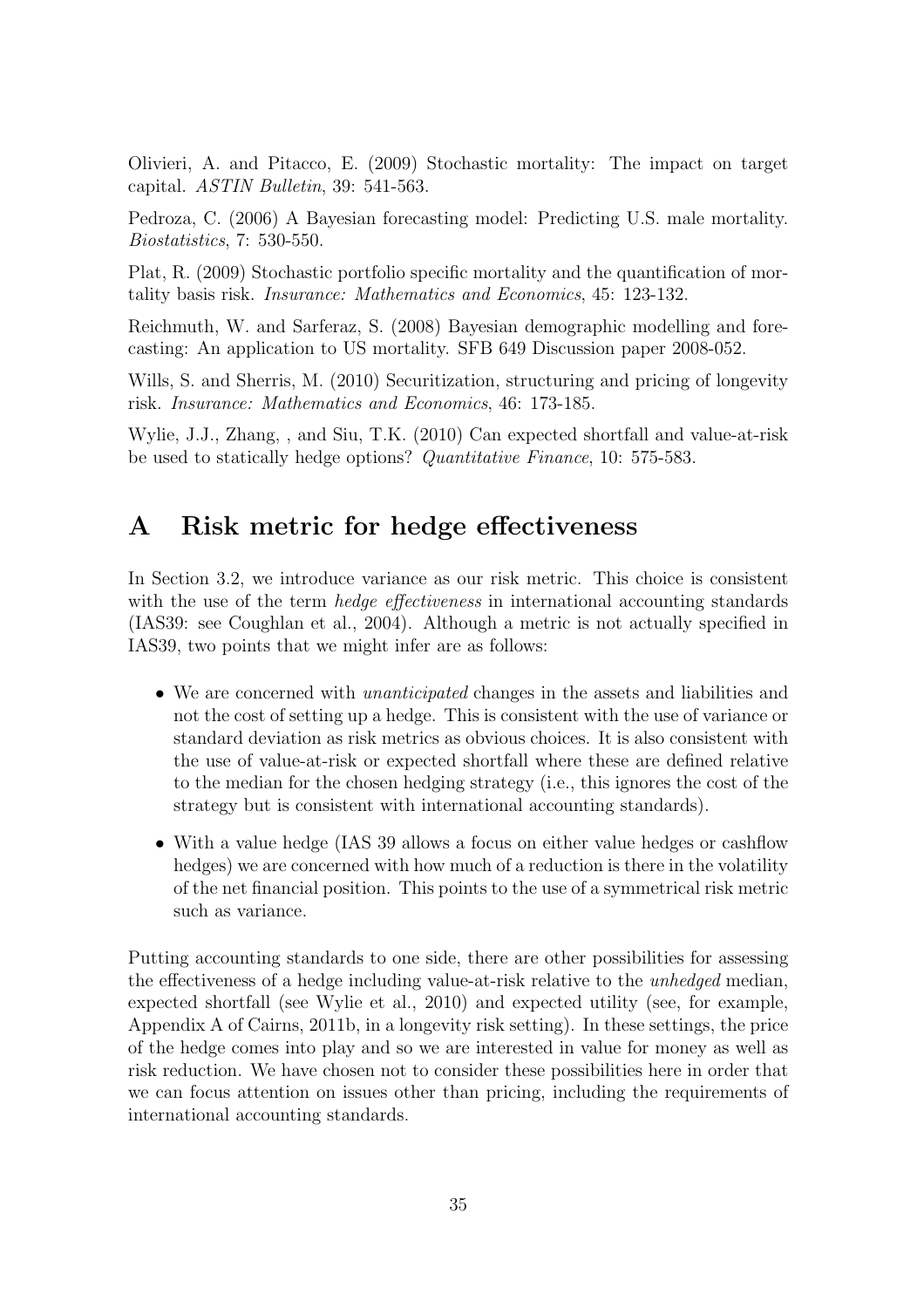# **B Two-population mortality model: Stochastic model details**

Define

 $R_2(t) = \kappa^{(1)}(t), S_2(t) = \kappa^{(1)}(t) - \kappa^{(2)}(t), R_3(c) = \gamma^{(1)}(c), \text{ and } S_3(c) = \gamma^{(1)}(c) - \gamma^{(2)}(c).$ Then

$$
R_2(t+1) = R_2(t) + \nu_1 + C_{211}Z_{21}(t+1)
$$
  
\n
$$
S_2(t+1) = \nu_2 + \psi(S_2(t) - \nu_2) + C_{221}Z_{21}(t+1) + C_{222}Z_{22}(t+1)
$$
  
\n
$$
\tilde{R}_3(c) = R_3(c) - \zeta_1 - \delta_1(c - \bar{c})
$$
  
\n
$$
\tilde{S}_3(c) = S_3(c) - \zeta_2
$$
  
\n
$$
\tilde{R}_3(c+1) = (\phi_{11} + \phi_{12})\tilde{R}_3(c) - \phi_{11}\phi_{12}\tilde{R}_3(c-1) + C_{311}Z_{31}(c+1)
$$
  
\n
$$
\tilde{S}_3(c+1) = (\phi_{21} + \phi_{22})\tilde{S}_3(c) - \phi_{21}\phi_{22}\tilde{S}_3(c-1) + C_{321}Z_{31}(c+1)
$$
  
\n
$$
+ C_{322}Z_{32}(c+1).
$$
\n(11)

The details of these equations are as follows:

- $Z_{21}(t+1)$ *,*  $Z_{22}(t+1)$ *,*  $Z_{31}(c+1)$ *,*  $Z_{32}(c+1)$  are i.i.d. standard normal random variables.
- $\nu_1$  is the drift in the random walk  $R_2(t)$ .
- $\nu_2$  and  $\psi$  are the mean-reversion level and the AR(1) parameter respectively of the period-effect spread,  $S_2(t)$ . For the process to be stationary (mean reverting), we require  $-1 < \psi < 1$ .
- Define  $C^{(2)} =$  $\left( \begin{array}{cc} C_{211} & 0 \\ C_{221} & C_{222} \end{array} \right)$ , and  $V^{(2)} = C^{(2)}C^{(2)'}$ .  $V^{(2)}$  is the 1-year-ahead conditional covariance matrix of  $(R_2(t), S_2(t))'$ .
- $\bar{c}$  is defined as  $(c_0 + c_1 + 2)/2$ , where  $(c_0, c_1)$  is the complete range of years of birth cohorts covered in the dataset.
- $\zeta_1 + \delta_1(c \bar{c})$  is the linear trend, to which  $R_3(c)$  is reverting.
- $\zeta_2$  is the mean-reversion level of the cohort-effect spread,  $S_3(c)$ .
- $\tilde{R}_3(c)$  and  $\tilde{S}_3(c)$  are AR(2) processes that are mean reverting to 0.
- Define  $C^{(3)} =$  $\left( \begin{array}{cc} C_{311} & 0 \\ C_{321} & C_{322} \end{array} \right)$ and  $V^{(3)} = C^{(3)}C^{(3)'}.$   $V^{(3)}$  is the 1-year-ahead conditional covariance matrix of  $(R_3(t), S_3(t))'$  (and of  $(\tilde{R}_3(t), \tilde{S}_3(t))'$ ).
- $\phi_{11}, \phi_{12}, \phi_{21}$  and  $\phi_{22}$  are the AR(2) parameters for the processes  $R_3(c)$  and  $\widetilde{S}_3(c)$ . For the processes to be stationary, we require each of  $\phi_{11}$ ,  $\phi_{12}$ ,  $\phi_{21}$  and *ϕ*<sup>22</sup> to lie between *−*1 and +1.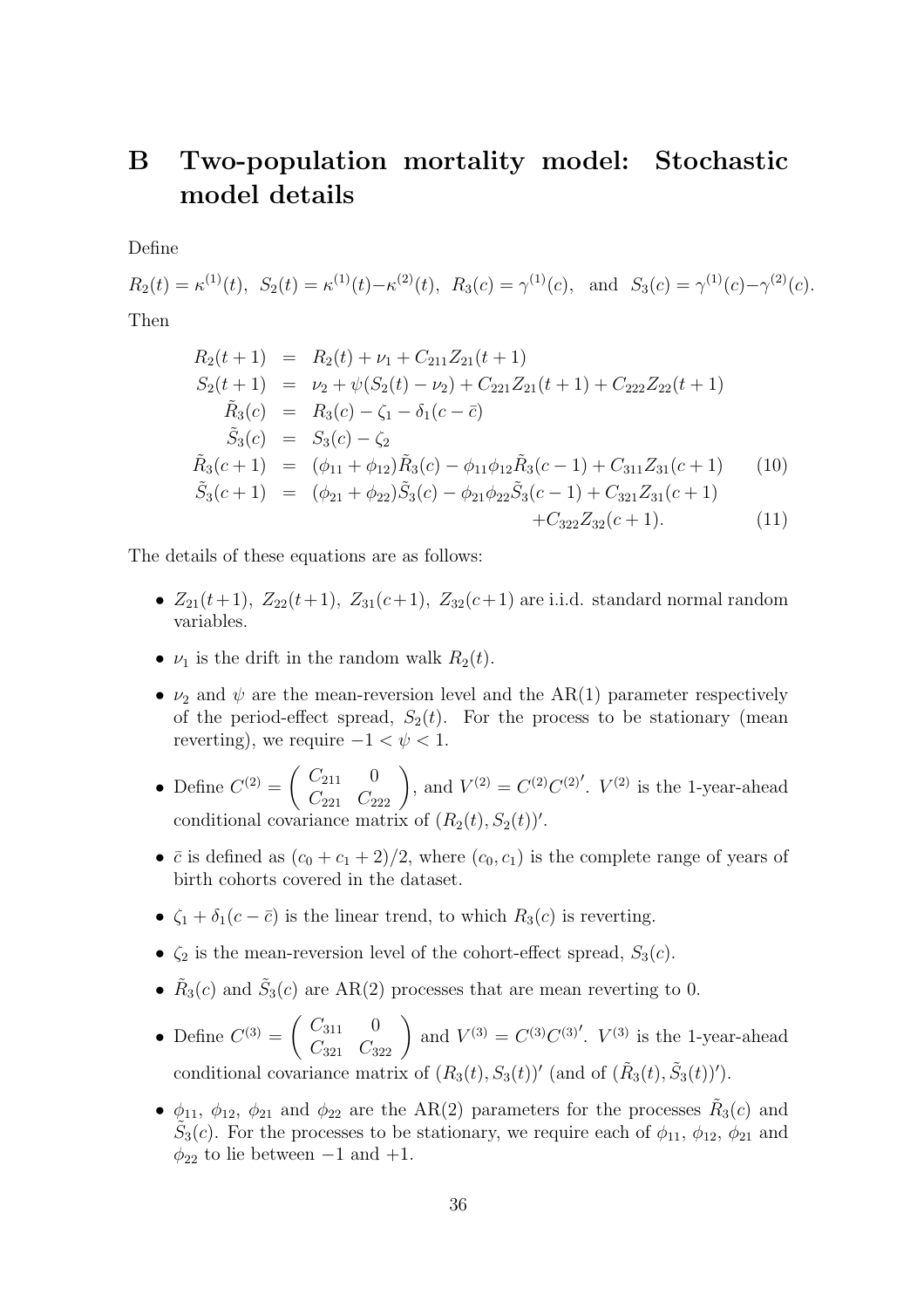# **C Why might the inclusion of parameter uncertainty strengthen correlations?**

We present here a simple example. Suppose that *L* is our risky liability and *H* is the payoff on a hedging instrument.

- $L = \nu + \epsilon_L$ , where the error  $\epsilon_L$  has zero mean, and variance  $\sigma_L^2$ , and  $\nu$  is the mean of *L*.
- $H = \nu + \epsilon_H$ , where the error  $\epsilon_H$  has zero mean, and variance  $\sigma_H^2$ , and  $\nu$  is the mean of *H*.
- $\epsilon_L$  and  $\epsilon_H$  are known to be independent.
- *•* In the parameters-certain case, the correlation between *L* and *H* is zero.
- *•* Now suppose that *ν* is subject to some estimation error, and that *ν* has mean  $\hat{\nu}$  and variance  $\sigma_{\nu}^2$ .
- When we include parameter uncertainty in our forecasts, we see that the correlation between *L* and *H* is now positive.

# **D Uncertainty in cohort effects**

As remarked in the main text, for older cohorts, the value of the cohort effect,  $\gamma^{(k)}(T-x-1)$ , to be used in the calculation of the annuity price  $a_k(T,x)$ , can already be estimated in 2005. This is illustrated in Figure 8.

The black dots and circles represent the data available in 2005. Individual cohorts follow diagonals moving in a north-easterly direction. This plot shows data for ages 50 to 89 from 1981 to 2005 and covers cohorts born in 1892 to 1955. In Figure 8, these are labelled on the right hand side as having a known or *knowable* cohort effect in 2005.

At the end of 2015, we seek to calculate annuity values for various cohorts. Cohorts born after 1955 fall in the lower right corner of Figure 8, and are characterised by the fact that the annuity value in 2015 will include a simulated value for the cohort effect, since this was not known in 2005.

In the software developed for a previous study (Cairns et al., 2009), we chose to exclude cohorts with four or fewer observations (or cells) to avoid overfitting. The four most recent cohorts (1952 to 1955), therefore, have knowable cohort effects in 2005, but we choose to ignore the very limited data that we have available in 2005 and leave estimation of their values until 2015. As a consequence, in the full parameters certain (PC) and partial parameters certain (PPC) cases, the cohort effects for the 1952 to 1955 cohorts (identified by the "knowABLE" diagonal band of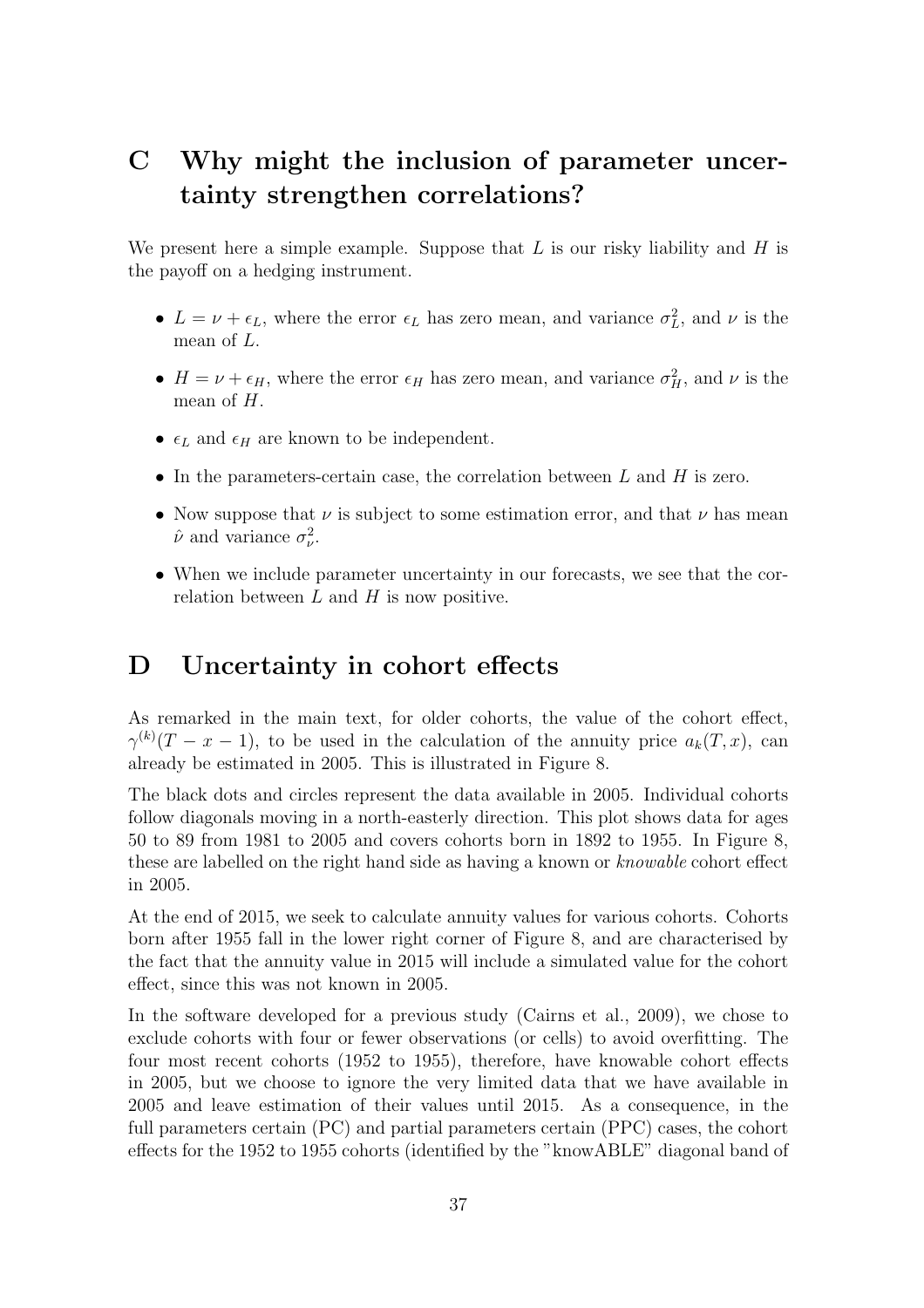

Figure 8: Timing of the estimation of the period and cohort effects in the parameters certain (PC) case. Black dots and circles: period effect estimated in 2005. Diagonal black and green dots: cohort effect estimated in 2005. Diagonal orange and red dots: cohort effect estimated only in 2015. Diagonal red circles: cohort effect not estimated even in 2015. Vertical green, orange and red dots and circles: period effect estimated in 2015. Black and red circles (lower right): cohort effects that are knowable in 2005 and 2015 respectively, but are not estimated due to limited quantity of data.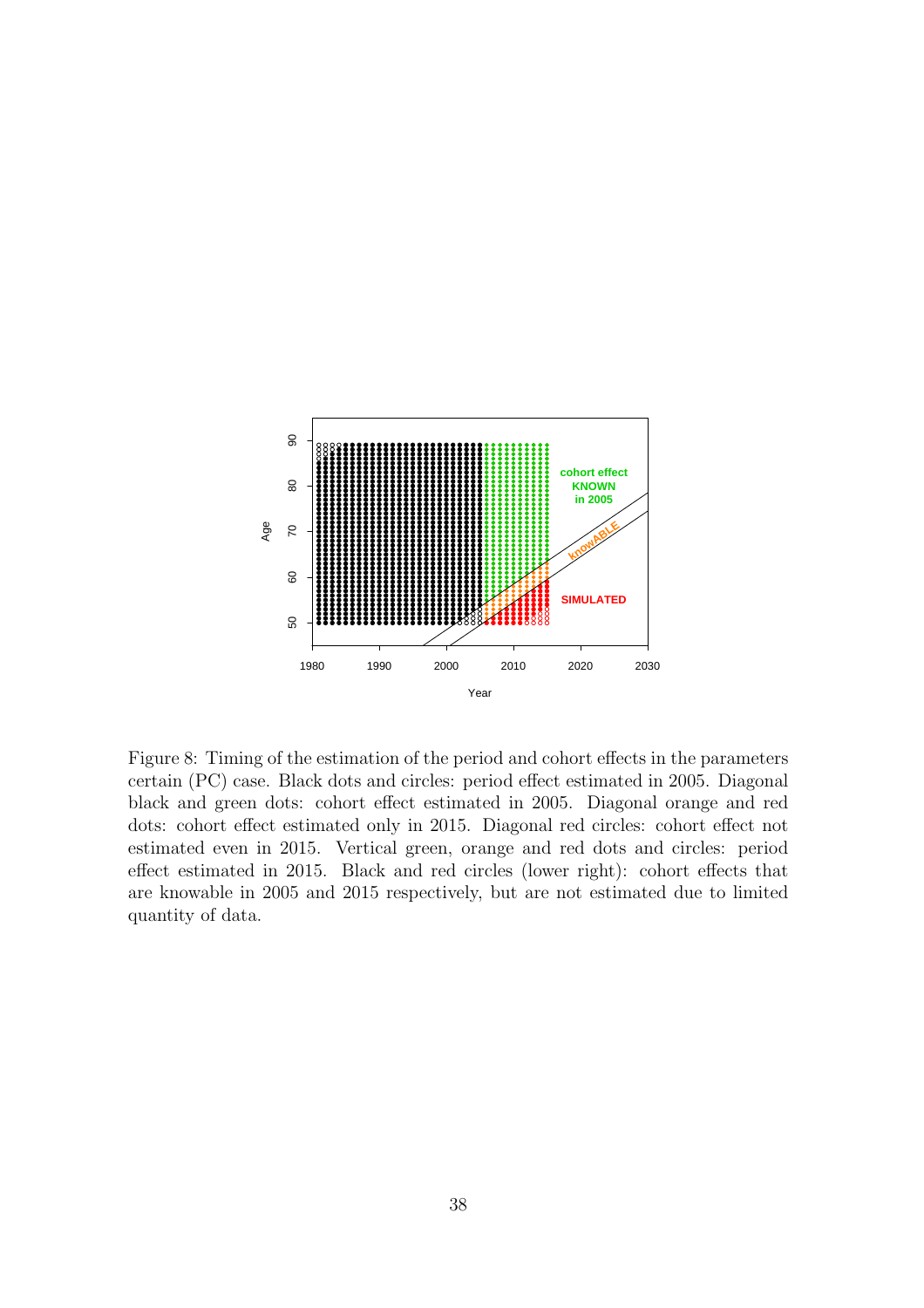dots in Figure 8) are also not known until 2015 and therefore add to the uncertainty in the calculation of the annuity price. However, this uncertainty turns out to be negligible in the large-population version of the model.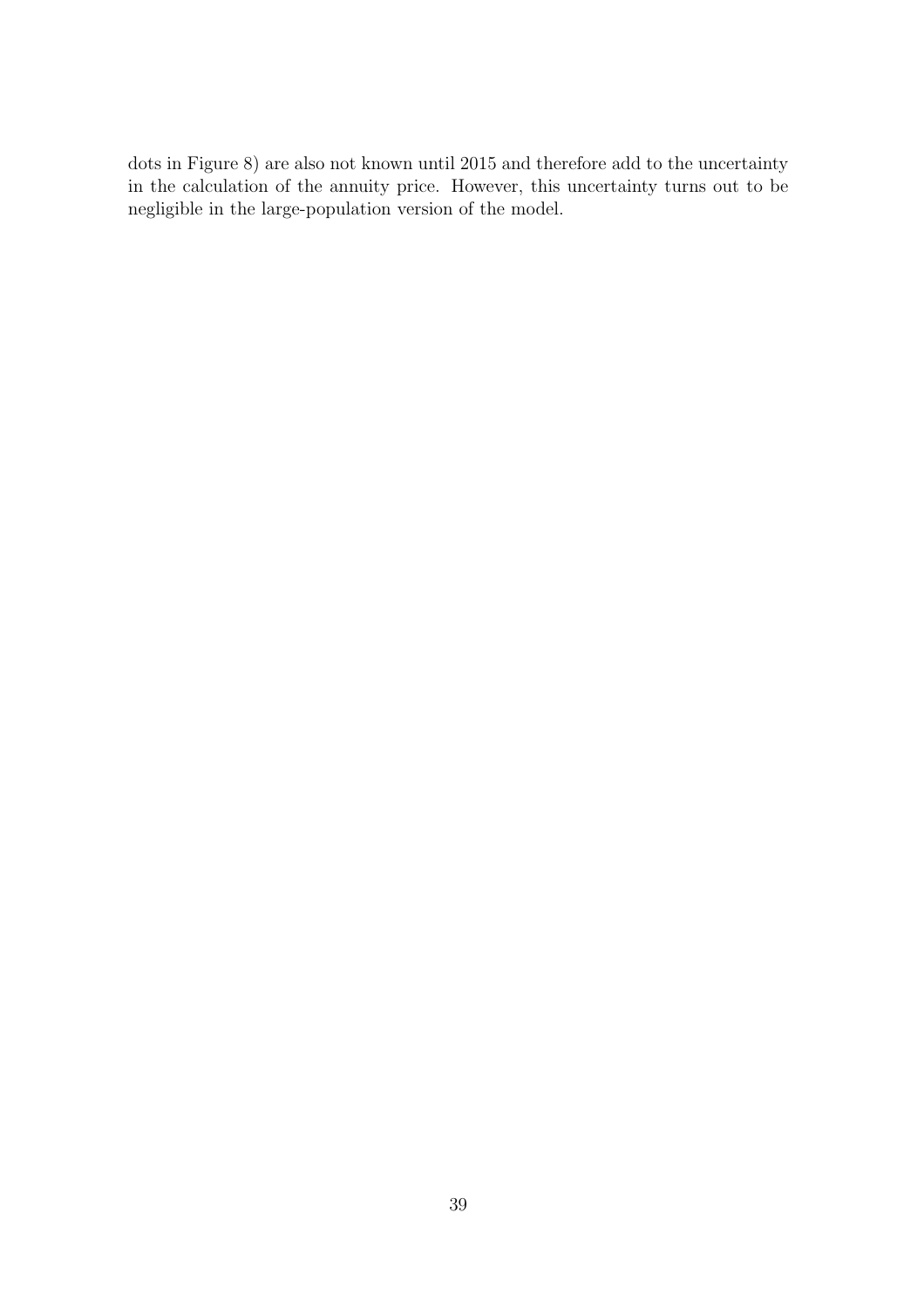#### **E Different measures of correlation**

Consider the following simple example of a two-period, two-factor model:

$$
X_1 = Z_1(1) + Z_1(2)
$$
  
\n
$$
X_2 = \rho Z_1(1) + \sqrt{1 - \rho^2} Z_2(1) + Z_2(2)
$$

where the  $Z_k(t)$  are independent and identically distributed standard normal random variables.  $Z_1(1)$  and  $Z_2(1)$  are known at time 1;  $Z_1(2)$  and  $Z_2(2)$  are known at time 2; and  $\mathcal{F}_1$  represents the sigma-algebra generated by  $(Z_1(1), Z_2(1))$ , that is, the information available at time 1.

Let

$$
L(1) = E[X_2|\mathcal{F}_1] = Z_1(1)
$$
  
\n
$$
H(1) = E[X_1|\mathcal{F}_1] = \rho Z_1(1) + \sqrt{1 - \rho^2} Z_2(1).
$$

The three measures of correlation that we might be interested in are

$$
cor(X_1, X_2) = \frac{Cov(X_1, X_2)}{\sqrt{Var(X_1)Var(X_2)}} = \frac{1}{2}\rho
$$
\n(12)

$$
cor(X_1, X_2 | \mathcal{F}_\infty) = cor(Z_1(2), Z_2(2)) = 0
$$
\n(13)

$$
cor(L(1), H(1)) = cor\left(Z_1(1), \rho Z_1(1) + \sqrt{1 - \rho^2} Z_2(1)\right) = \rho.
$$
 (14)

The correlation defined in Equation (14) is what we are mainly concerned with in this paper for value hedging with a time horizon of 1 time unit.<sup>38</sup>

Equation (12) is relevant for cashflow hedging where we use  $X_1$  as a hedging instrument to hedge the liability of  $X_2$ , with both payable at time 2.

#### **F Estimates of the hedge effectiveness**

Recall from equation (5) that the hedge effectiveness is given by

$$
R^{2}(h) = \rho^{2} \left( 1 - \frac{(h - h^{*})^{2}}{h^{*2}} \right) = \rho^{2} \left( 1 - \alpha^{2} \right)
$$

where  $h^*$  is the theoretically optimal hedge ratio and  $\alpha = (1 - h/h^*)$  provides a measure of the relative deviation between the actual hedge ratio and the optimum. Ideally,  $h = h^*$ , but the two might differ because of estimation error. Thus, suppose that  $\alpha \sim N(\nu_{\alpha}, \sigma_{\alpha}^2)$ , so that  $\alpha^2$  has a non-central chi-squared distribution with

<sup>&</sup>lt;sup>38</sup>Additionally, the emphasis in the main paper over the choice of valuation model relates, here, to the choice of measure underpinning the conditional distribution at time 1 of  $(Z_1(2), Z_2(2))$ .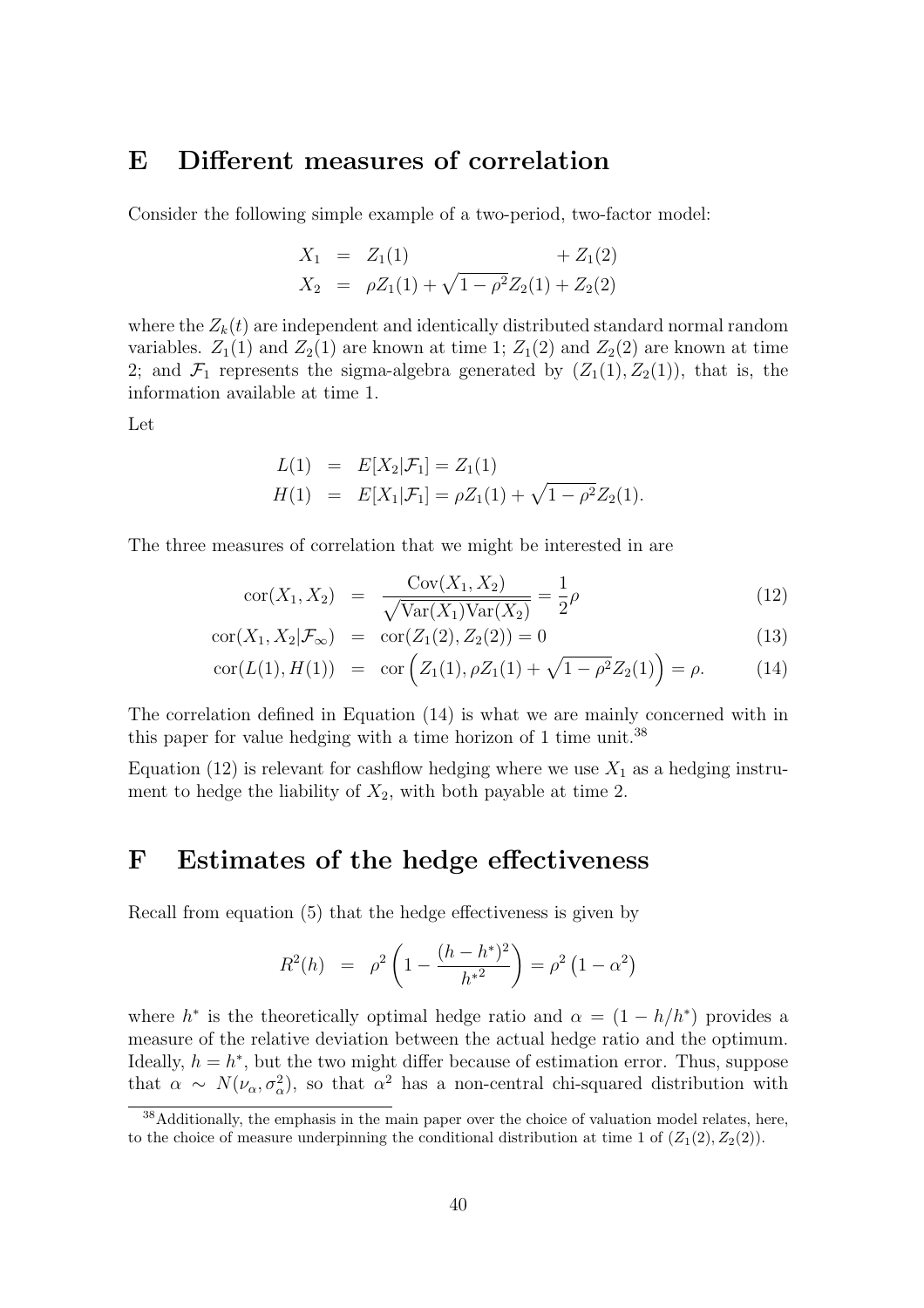1 degree of freedom and non-centrality parameter  $\nu_{\alpha}^2$ . Standard properties of the non-central chi-squared distribution lead to the following results:

$$
E[R^{2}(h)] = \rho^{2} (1 - \sigma_{\alpha}^{2} (1 + \nu_{\alpha}^{2}))
$$
  
and  $Var[R^{2}(h)] = 2\rho^{4} \sigma_{\alpha}^{4} (1 + 2\nu_{\alpha}^{2}).$ 

Provided  $|\nu_{\alpha}| \ll 1$ , it follows that (i) the difference between  $\rho^2$  and  $E[R^2(h)]$  is primarily determined by  $\sigma_{\alpha}^{2}$  (i.e., the additional impact of  $\nu_{\alpha}$  is negligible) and (ii)  $Var[R^2(h)]$  is primarily determined by  $\sigma_{\alpha}^4$ .

For example, for experiment I, the distribution of  $\alpha$  was determined as follows in the case where we use the EW population with a reference age of 65 to hedge the age 65 CMI liability.

- Let  $h^* = -\text{Cov}(H, L)/\text{Var}(H)$ , where  $\text{Cov}(H, L)$  and  $\text{Var}(H)$  are the empirical covariance and variance based on the original sample of 1000 pairs of (*H, L*).
- *•* Assume that this sample of 1000 pairs of (*H, L*) has been drawn from a bivariate normal distribution with mean vector,  $\nu$ , and covariance matrix,  $V$ , determined by the simulated values of *H* and *L*: i.e.,  $\text{BVN}(\nu, V)$ . The assumption of bivariate normality is consistent with the simulated data.
- Now carry out a parametric bootstrap as follows.

For *i* = 1*, . . . ,* 100000:

- Simulate 1000 pairs of  $(H, L)$  from the BVN( $\nu, V$ ) and calculate  $h_i$  =  $-c_i/v_i$  where  $c_i$  is the empirical covariance between the simulated vectors *H* and *L* in this repetition, and  $v_i$  is the empirical variance of *H*.
- $-$  Let  $\alpha_i = 1 h_i/h^*$ .
- *•* Analyse the empirical distribution of the *α<sup>i</sup>* .

We found that:

- $\nu_{\alpha}$  was indistinguishable from 0 with a standard error of 0.000036.
- $\sigma_{\alpha}^{2} = 0.0001264$  with a standard error of 0.0000006.

From this experiment, we conclude that, since  $\nu_{\alpha}$  is very close to zero, and  $\sigma_{\alpha}^2$  is much smaller than  $\rho^2$ , the use of  $R^2(h^*) = \rho^2$ , where  $h^*$  is estimated from the simulated data provides an accurate approximation.

#### **F.1 Standard error of the correlation estimate**

From the same bootstrapping experiment, we can also calculate a standard error for the correlation  $\rho$ . Thus, the estimated value of  $\rho$  in experiment I at 0.942 is found to have a standard error of about 0.004.